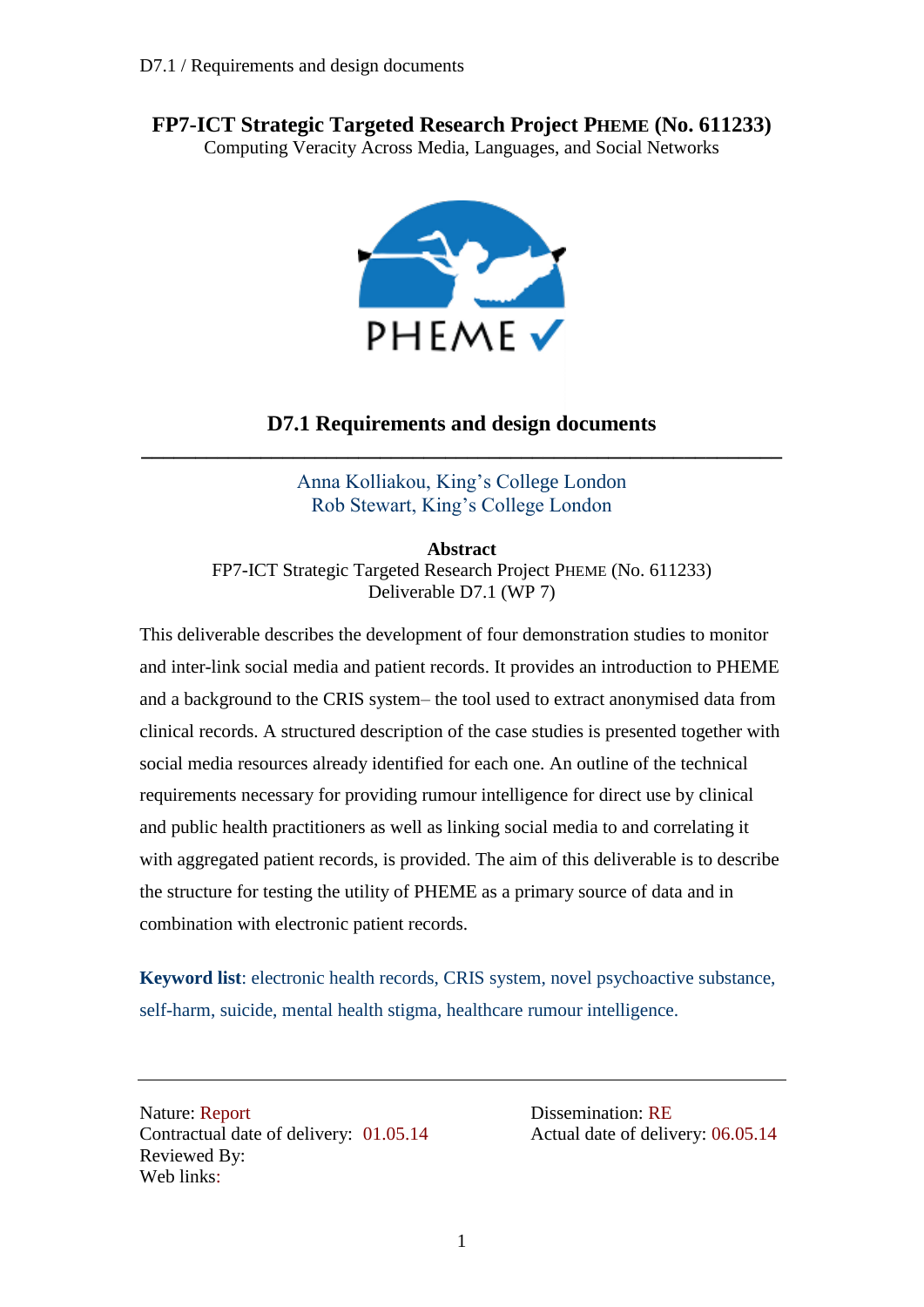### **PHEME Consortium**

This document is part of the PHEME research project (No. 611233), partially funded by the FP7-ICT Programme.

### **University of Sheffield**

Department of Computer Science Regent Court, 211 Portobello St. Sheffield S1 4DP, UK Tel: +44 114 222 1930 Fax: +44 114 222 1810 Contact person: KalinaBontcheva E-mail: [K.Bontcheva@dcs.shef.ac.uk](mailto:K.Bontcheva@dcs.shef.ac.uk)

### **MODUL University Vienna GMBH**

Am Kahlenberg1 1190 Wien Austria Contact person: Arno Scharl E-mail: [scharl@modul.ac.at](mailto:scharl@modul.ac.at)

### **ATOS Spain SA**

Calle de Albarracin 25 28037 Madrid Spain Contact person: TomásPariente Lobo E-mail: [tomas.parientelobo@atos.net](mailto:tomas.parientelobo@atos.net)

### **iHub Ltd.**

NGONG, Road Bishop Magua Building 4th floor 00200 Nairobi Kenya Contact person: Rob Baker E-mail: [robbaker@ushahidi.com](mailto:robbaker@ushahidi.com)

### **The University ofWarwick**

Kirby Corner Road University House CV4 8UW Coventry United Kingdom Contact person: Rob Procter E-mail: [Rob.Procter@warwick.ac.uk](mailto:Rob.Procter@warwick.ac.uk)

### **Universitaet des Saarlandes Universitaet des Saarlandes** Language Technology Lab Campus D-66041 Saarbrücken Germany Contact person: Thierry Declerck E-mail: [declerck@dfki.de](mailto:declerck@dfki.de)

**Ontotext AD** Polygraphia Office Center fl.4, 47A Tsarigradsko Shosse, Sofia 1504, Bulgaria Contact person: Georgi Georgiev E-mail: [georgiev@ontotext.com](mailto:georgiev@ontotext.com)

### **King'sCollege London**

Strand WC2R 2LS London United Kingdom Contact person: Robert Stewart E-mail: [robert.stewart@kcl.ac.uk](mailto:robert.stewart@kcl.ac.uk)

### **SwissInfo.ch**

Giacomettistrasse 3 3000 Bern Switzerland Contact person: Peter Schibli E-mail: [Peter.Schibli@swissinfo.ch](mailto:Peter.Schibli@swissinfo.ch)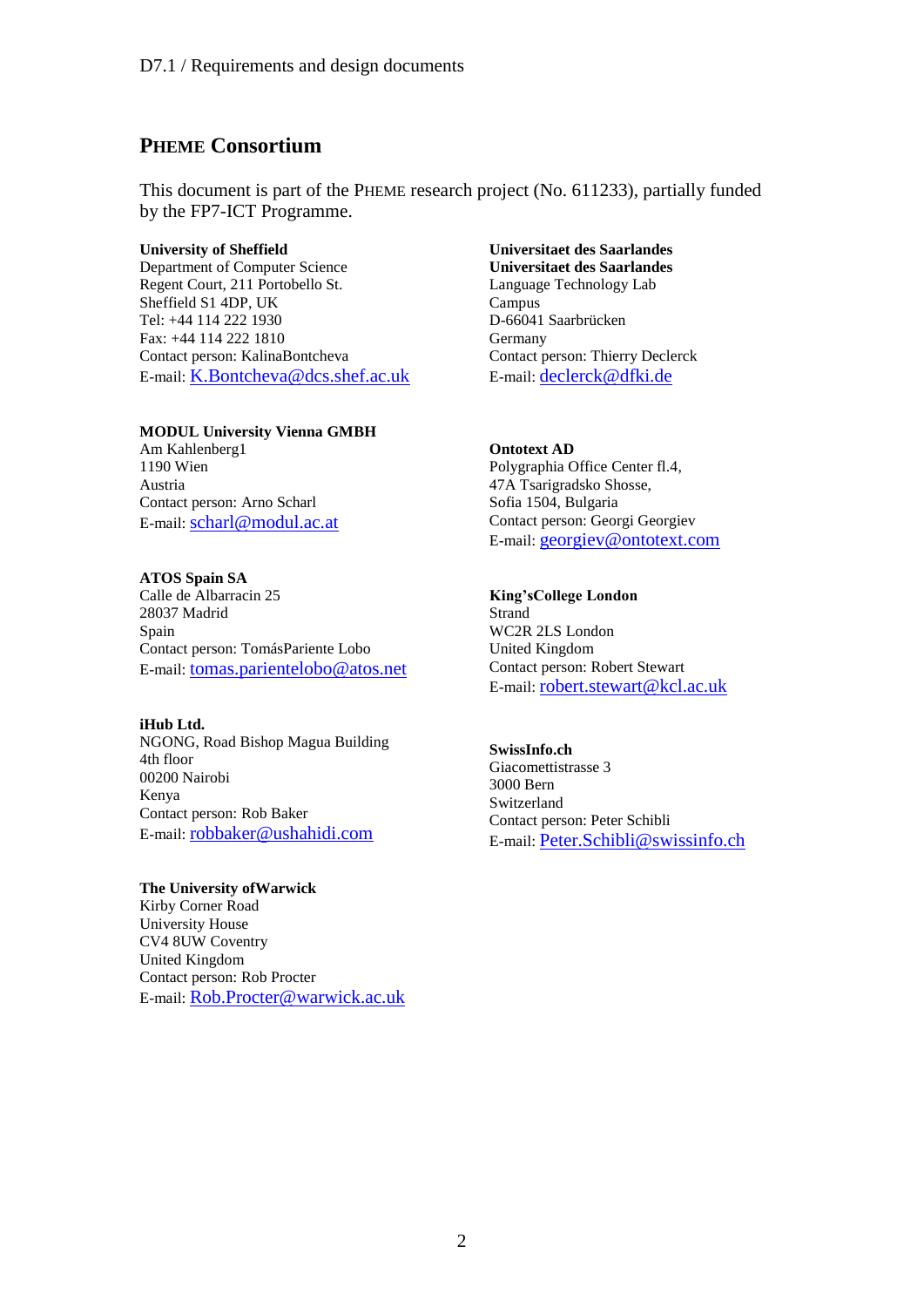### **Executive Summary**

This deliverable provides an introduction to PHEME and a background to the CRIS system– the tool used to extract anonymised data from clinical records. A structured description of the case studies is presented together with social media resources already identified for each one. An outline of the technical requirements necessary for providing rumour intelligence for direct use by clinical and public health practitioners as well as linking social media to and correlating it with aggregated patient records, is provided. The aim of this deliverable is to describe the structure for testing the utility of PHEME as a primary source of data and in combination with electronic patient records.

Our first demonstration study on social media and healthcare choices will focus on the effects discussions about controversial medications and treatments might have on the presentation of clinical populations and clinicians' prescribing practices. The monitoring of controversial novel psychoactive substances in social media and their appearance in clinical records is the focus of the second study. The development of the study on social media and stigma aims to address the vulnerability of particular clinical groups to the peaks of stigmatising chatter on social media platforms. Lastly, our last demonstration study will seek to explore whether social media might influence young people at risk of self-harming behaviour and suicide.

Data extraction from patient and physician blogs and forums as well as Twitter using queries containing keywords and hashtags will be carried out. A system to monitor news stories relating to the demonstration studies will be developed. Another essential requirement will be to connect social media occurrences to clinical records by enabling the easy integration of the PHEME rumour intelligence algorithms with the CRIS system analysis infrastructure. The PHEME veracity intelligence tools and visual dashboard will support the identification and quality assessment of the mis/disinformation source, detection of new trends and sentiment on the topics of interest and cross-referencing to news stories.

Our next focus will be in addressing individual elements of each case study for collection and annotation of corpora as well as identifying events and groups of interest in the clinical records.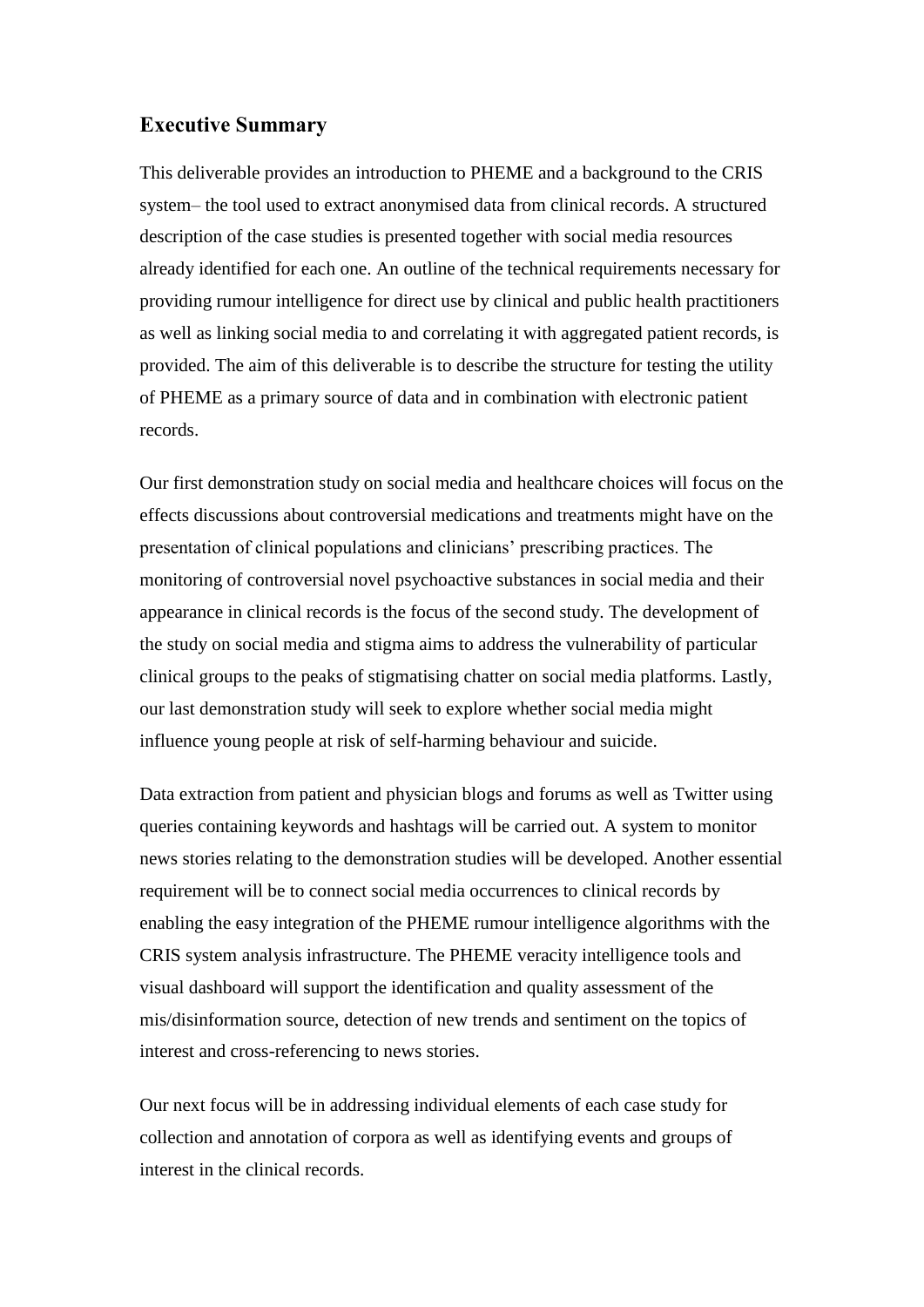# **Contents**

| $\mathbf{1}$            |                                                                         |  |
|-------------------------|-------------------------------------------------------------------------|--|
|                         |                                                                         |  |
|                         |                                                                         |  |
| $\overline{2}$          |                                                                         |  |
|                         |                                                                         |  |
|                         |                                                                         |  |
| 3 <sup>1</sup>          | Demonstration study 1 - Social media and healthcare choices 16          |  |
|                         |                                                                         |  |
|                         |                                                                         |  |
|                         |                                                                         |  |
|                         |                                                                         |  |
|                         |                                                                         |  |
|                         |                                                                         |  |
|                         |                                                                         |  |
|                         |                                                                         |  |
| $\overline{\mathbf{4}}$ | Demonstration study 2 – Social media and the 'legal highs' market20     |  |
|                         |                                                                         |  |
|                         |                                                                         |  |
|                         |                                                                         |  |
|                         |                                                                         |  |
|                         |                                                                         |  |
|                         |                                                                         |  |
| 5                       | Demonstration study 3 - Social media and mental health stigma24         |  |
|                         |                                                                         |  |
|                         |                                                                         |  |
|                         |                                                                         |  |
|                         |                                                                         |  |
|                         |                                                                         |  |
|                         |                                                                         |  |
|                         |                                                                         |  |
|                         |                                                                         |  |
| 6                       | Demonstration study 4 – Social media and self-harm/suicidal behaviour28 |  |
|                         |                                                                         |  |
|                         |                                                                         |  |
|                         |                                                                         |  |
|                         |                                                                         |  |
|                         |                                                                         |  |
|                         |                                                                         |  |
|                         |                                                                         |  |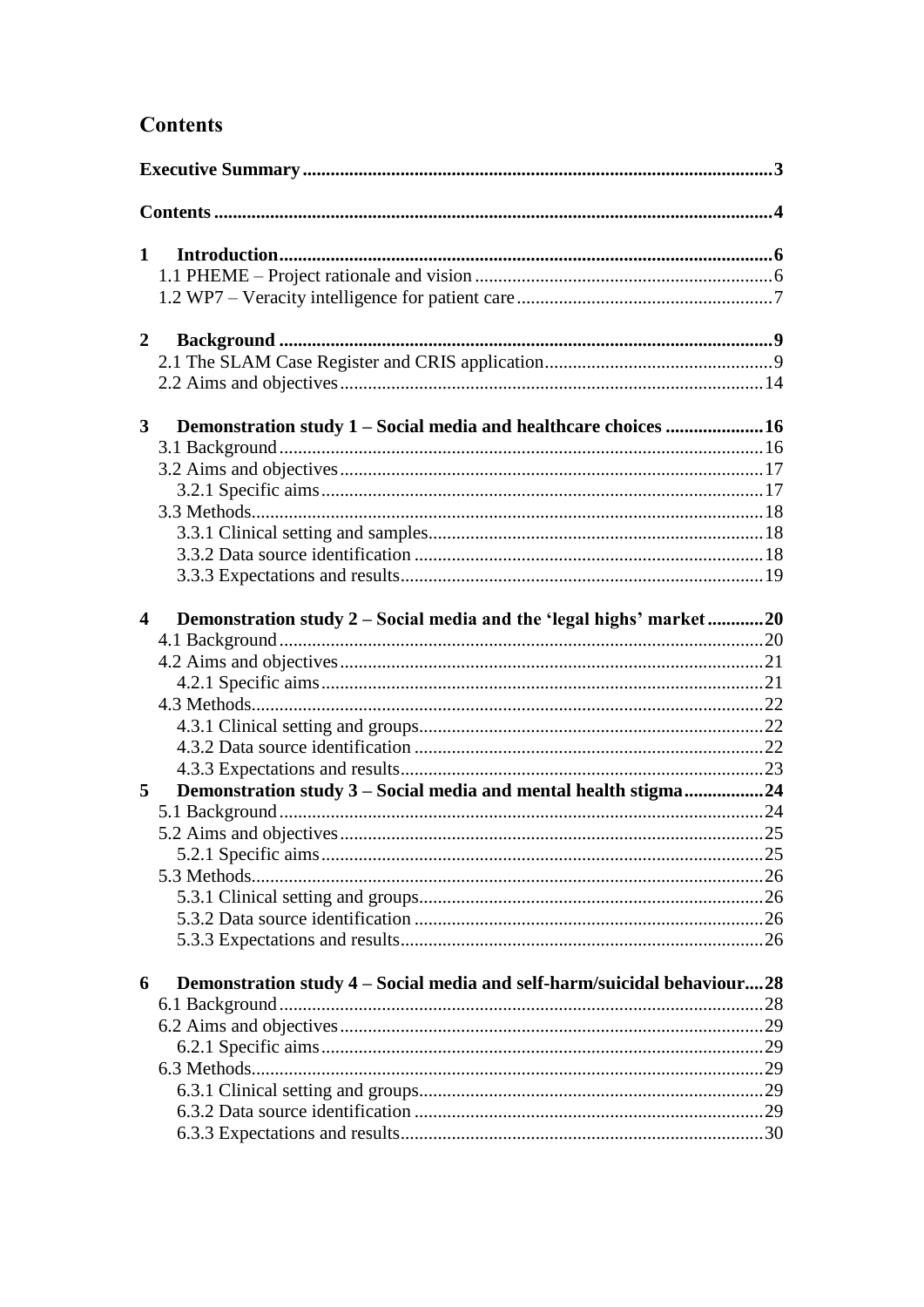| 7 <sup>7</sup>                                                   |                     |                                                            |  |  |  |  |  |
|------------------------------------------------------------------|---------------------|------------------------------------------------------------|--|--|--|--|--|
|                                                                  |                     |                                                            |  |  |  |  |  |
|                                                                  |                     |                                                            |  |  |  |  |  |
|                                                                  |                     |                                                            |  |  |  |  |  |
|                                                                  |                     |                                                            |  |  |  |  |  |
|                                                                  |                     |                                                            |  |  |  |  |  |
|                                                                  |                     |                                                            |  |  |  |  |  |
| 8                                                                |                     |                                                            |  |  |  |  |  |
|                                                                  |                     |                                                            |  |  |  |  |  |
|                                                                  |                     |                                                            |  |  |  |  |  |
|                                                                  |                     |                                                            |  |  |  |  |  |
|                                                                  |                     |                                                            |  |  |  |  |  |
|                                                                  |                     |                                                            |  |  |  |  |  |
|                                                                  | Appendix 1.1        | List of healthcare-related social media resources40        |  |  |  |  |  |
|                                                                  | <b>Appendix 1.2</b> |                                                            |  |  |  |  |  |
| Slang terms for common psychotropic medication52<br>Appendix 1.3 |                     |                                                            |  |  |  |  |  |
|                                                                  | Appendix 2.2        |                                                            |  |  |  |  |  |
|                                                                  | <b>Appendix 2.2</b> |                                                            |  |  |  |  |  |
|                                                                  | <b>Appendix 3</b>   | List of self-harm/suicide-related social media resources58 |  |  |  |  |  |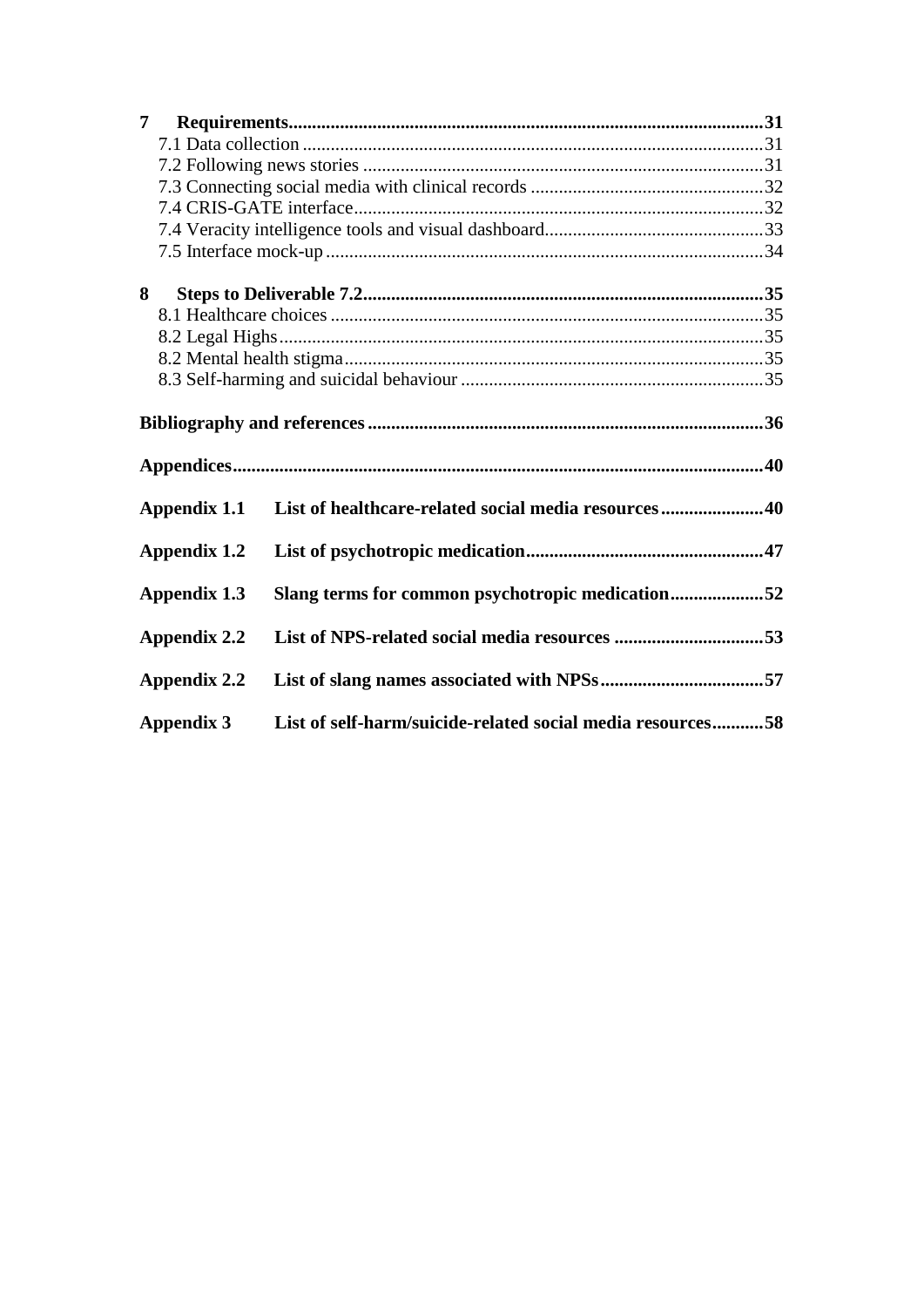### **1 Introduction**

### **1.1 PHEME – Project rationale and vision**

From a business and government point of view there is an increasing need to interpret and act upon information from large-volume media, such as Twitter, Facebook, and newswire. However, knowledge gathered from online sources and social media comes with a major caveat – it cannot always be trusted. Rumours, in particular, tend to spread rapidly through social networks, especially in circumstances where their veracity if hard to establish. Researchers have found that people read untrusted sources for various reasons, the main ones being their interestingness, entertainment value, a friend's online recommendation, or a search engine result (Ennals et al, 2010).

A 2012 report by Pew Internet Research on the future of big data (Anderson and Rainie, 2012) argues that, even though by 2020 big data are likely to have transformational effect on our knowledge and understanding of the world, there is also a danger arising from inaccurate or false information (termed "distribution of harms").

Social media poses three major computational challenges, dubbed by Gartner the 3Vs of big data: volume, velocity, and variety. Content analytics methods, in particular, face further difficulties arising from the short, noisy, and strongly contextualised nature of social media. To address the 3Vs of social media, novel language technologies have emerged, e.g. using locality sensitive hashing to detect new stories in media streams (volume), predicting stock market movements from tweet sentiment (velocity), and recommending blogs and news articles based on users' own comments (variety). PHEME focuses on a fourth crucial, but hitherto largely unstudied, big data challenge: veracity.

More specifically, PHEME will investigate models and algorithms for automatic extraction and verification of four kinds of rumours and their textual expressions (which we refer to as phemes):

- uncertain information or speculation
- disputed information or controversy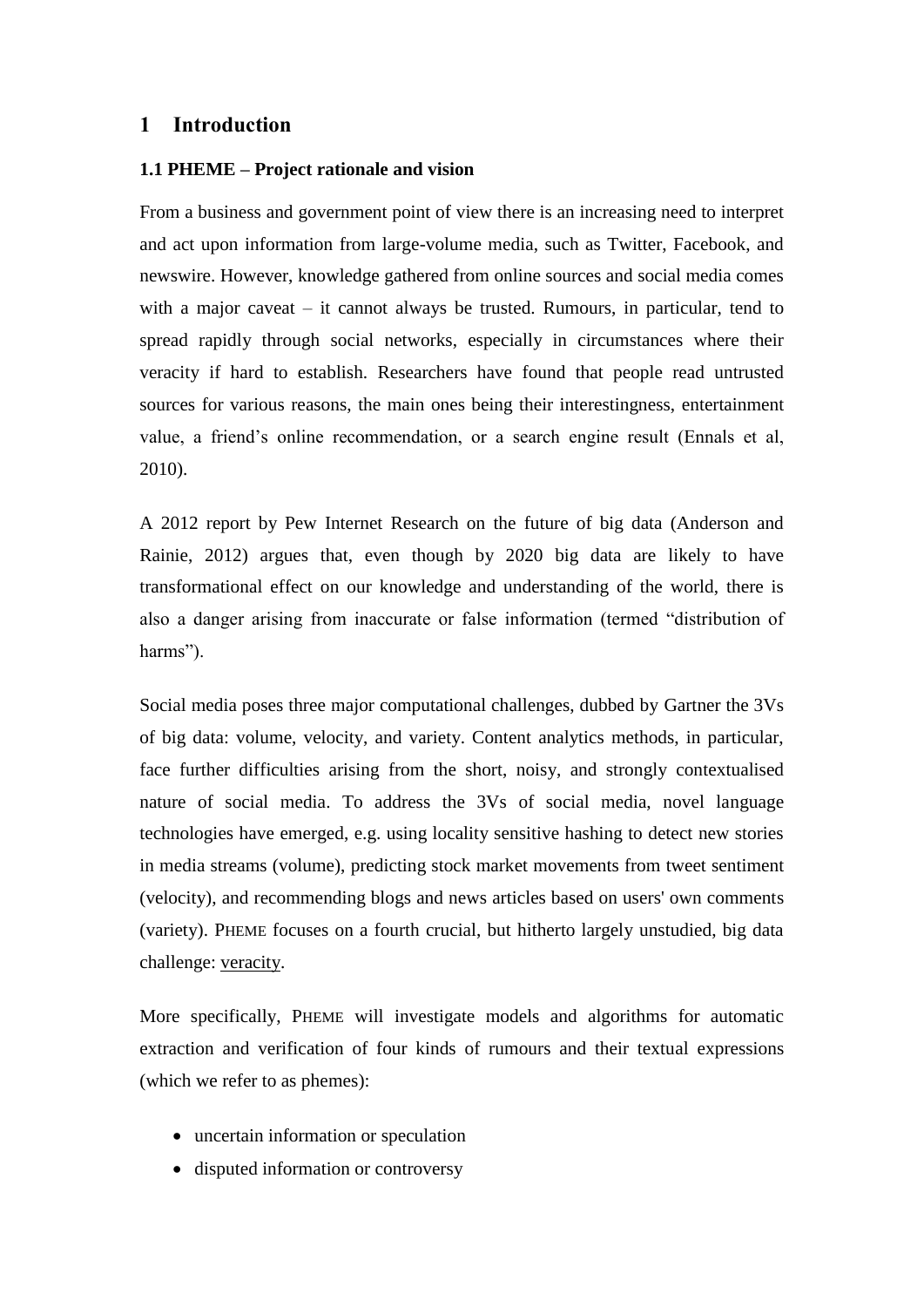- misinformation
- disinformation

In other words, veracity intelligence is an inherently multi-disciplinary problem, which can only be addressed successfully by bringing together currently disjoint research on language technologies, web science, social network analysis, and information visualisation. Therefore, to meet the need for automatic veracity intelligence, now is the time to develop novel, cross-disciplinary social semantic methods for veracity intelligence, drawing on the strengths of these four disciplines.

### **1.2 WP7 – Veracity intelligence for patient care**

The relationship between clinicians and their patients has already been changed by the internet in three waves. First, the provision of pharmaceutical data, diagnostic information and advice from drug companies and health care providers, have created new sources for self-directed diagnosis. Second, co-creation sites like Wikipedia and patient support forums (e.g. PatientsLikeMe) have more recently added a discursive element to the didactic material of the first wave. Finally, the social media revolution has acted as an accelerant and magnifier to the second wave. It is now possible, under the right circumstances, for groups of patients to move from the appearance of a symptom to world-wide dissemination of their experience as a meme (or pheme!). A suspected new 'legal high' (i.e. psychoactive substance created for recreational use and not yet subject to legislation), for example, might be trending on Twitter within hours of its first suggestion and long before the veracity of the appearance has any chance of proper examination by specialists.

PHEME's first use case (WP7) will therefore start the process of re-tooling medical information systems to operate in this new context. Two complementary uses of PHEME in the health care domain will be investigated: first, as a primary source of data and, second, in combination with electronic patient records. In the first use, PHEME will provide rumour intelligence for direct use by clinical and public health practitioners. The ability to spot rumours as they appear (e.g. monitored at a national level for different areas of medical care) could provide daily alerts of problematic cases that are likely to be raised by patients. Timely national media interventions could therefore be facilitated. In the second complementary use of PHEME, social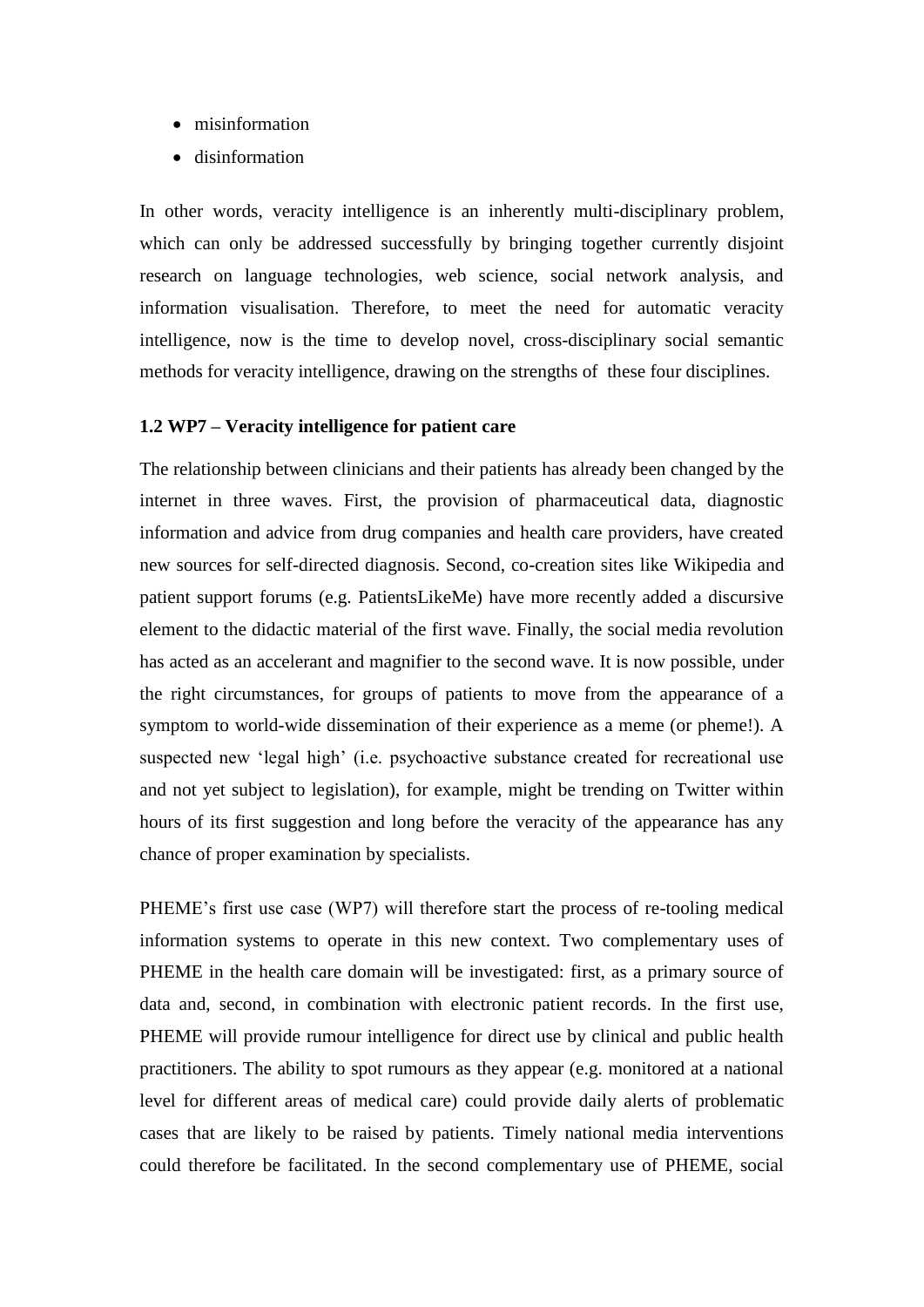media analysis will be combined with analysis of the structured data and free text from patients' records thus linking social media to and correlating it with aggregated patient records. This seeks to enable health care practitioners to (i) examine the veracity of social media health topics in the light of clinician-recorded patient encounters and (ii) access information on a social dimension, alongside the usual clinical dimension.

Public health professionals have started to undertake social media surveillance for various purposes, e.g. real-time tracking of flu epidemics, syndromatic classification of Twitter messages, or examining attitudes towards vaccination. In this context, veracity, rumours and spam are a major challenge. For example, PatientsLikeMe.com contains a wealth of discursive information and personal patient data but veracity and the influence of rumour are major problems, not least because pharmaceutical lobbying organisations are assumed to be active in such social media. Given the volume and velocity of content, however, there is a strong need for automated algorithms for rumour detection, to help public health researchers with aggregating and monitoring patient forums, Twitter etc.

This deliverable is structured as follows: Chapter 1 presents the rationale for the wider PHEME project within which WP7 operates. Chapter 2 describes the development of the CRIS system used to search anonymised clinical records. Chapters 3 to 6 summarise the four demonstration case studies that are in development. Chapter 7 presents an overview of the technical requirements necessary for completing the case studies. Chapter 8 gives a short summary of the relevance of WP7 to PHEME and the other work packages. References and appendices follow, lastly.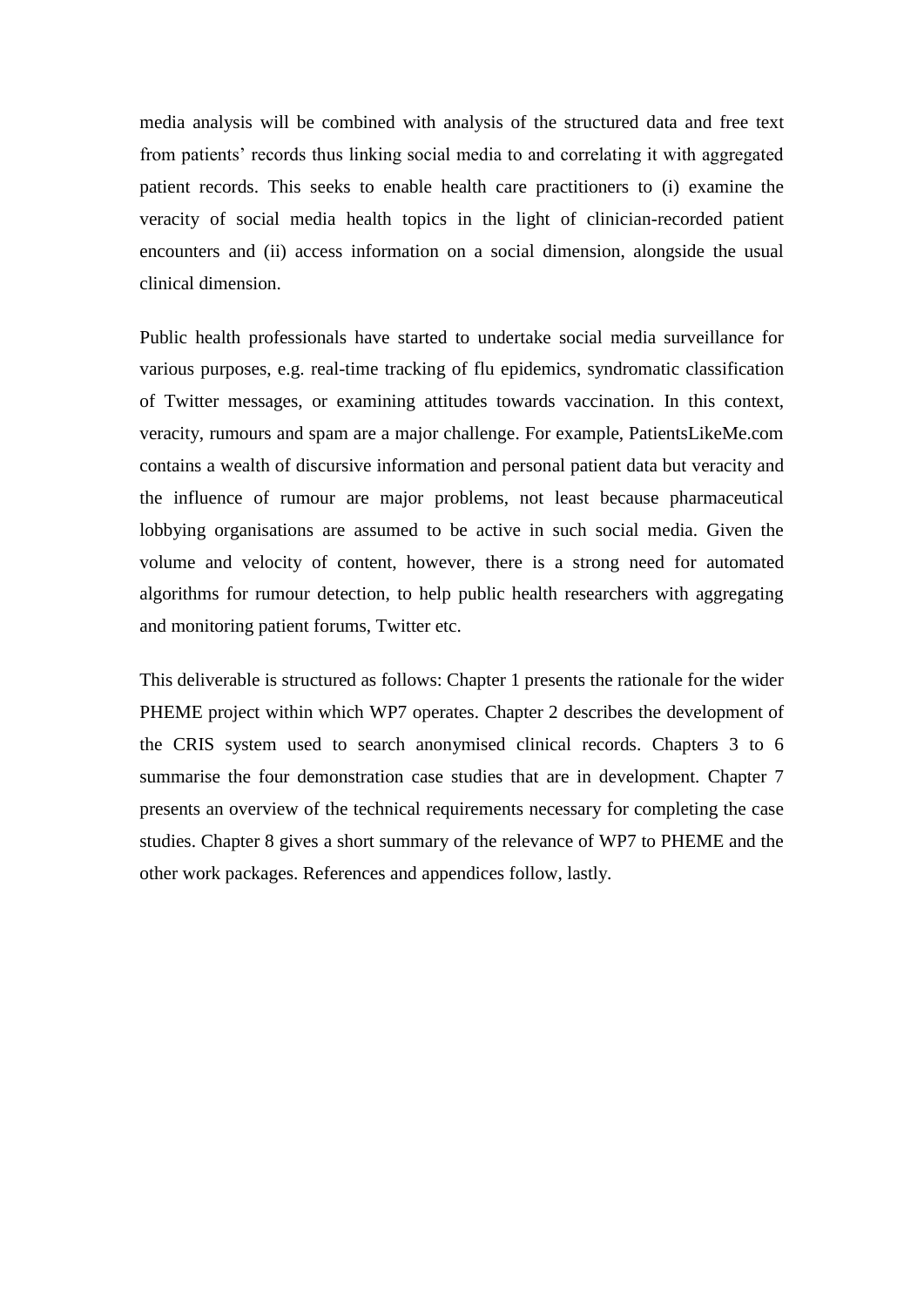### **2 Background**

### **2.1 The SLAM Case Register and CRIS application**

The longitudinal nature of case registers- a 'patient-centred longitudinal record of contacts with a defined set of psychiatric services originating from a defined population' (World Health Organisation 1983)- their size and coverage of defined populations make them an important research asset, providing large numbers of subjects and measurement points, and the potential for data linkage (Alleback et al, 2009). Electronic health records (EHR) based registers have been proposed as a possible 'new generation' (Perera et al, 2009). Through technological advances in both the daily updating and validation of registers, large and complex projects can be carried out with a particular strength of these data resources being their ability to cover all types of psychiatric services thereby providing a more comprehensive picture of mental health within a catchment area.

The South London and Maudsley (SLAM) NHS Foundation Trust provides comprehensive mental health services to a geographic catchment of over 1.2 million residents in four south London boroughs – Croydon, Lambeth, Lewisham and Southwark – as well as some regional/national specialist services. Clinical records have been fully electronic (i.e. paperless) across all SLAM services since April 2006 using the bespoke Patient Journey System (PJS). The Clinical Record Interactive Search (CRIS) application was developed in 2007-08 and consists of a series of dataprocessing pipelines which both structure and de-identify PJS fields, rendering effectively anonymised data from the full clinical record available at the researcher interface, with search and database assembly functionality, thus forming the SLAM Case Register. Ethical approval as an anonymised database for secondary analysis was granted in 2008 (Oxford C Research Ethics Committee 08/H0606/71) and this was renewed for a further 5 years in 2013 (Oxford C Research Ethics Committee 08/H0606/71+5). CRIS set-up and development have been funded as a data infrastructure resource by the British National Institute for Health Research (NIHR) Biomedical Research Centre for Mental Health (BRC-MH) awarded to SLAM/KCL and by local Trustees support.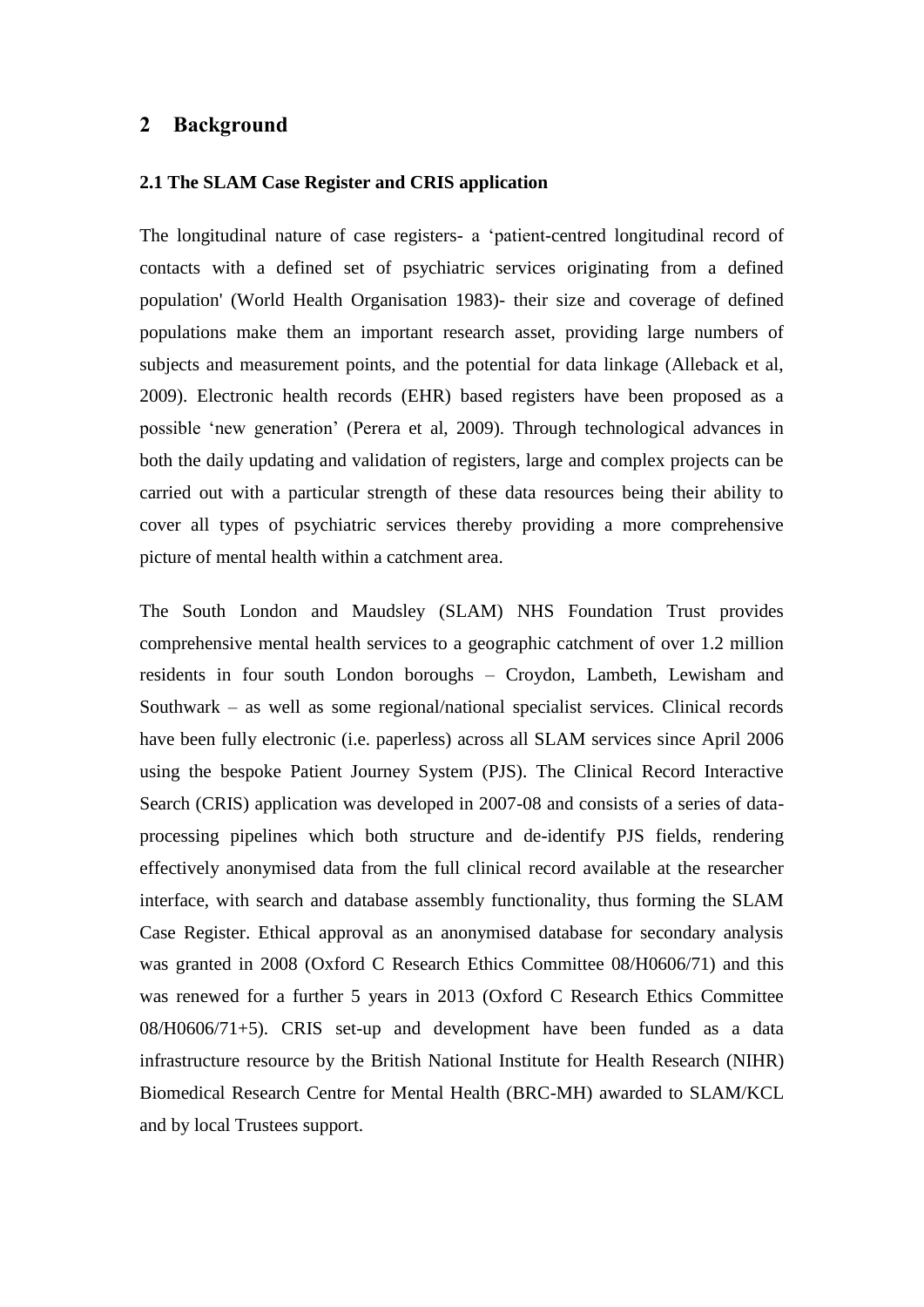Although, the SLAM Case Register conforms to the World Health Organisation's formal description of a psychiatric case register, the way in which data in the BRC Case Register are generated (by automated 'extract, transform and load' processes from a transactional database underpinning the comprehensive electronic patient record operated by a large secondary mental health care provider), the comprehensive nature of the data that are imported (covering all documented clinical encounters) and the inclusion of both structured and unstructured (open text) data in de-identified form, variously distinguish the BRC Case Register from other local, regional and national case registries, including those extracted from EHRs such as the disease registries maintained by the United States Veteran's Administration (see for example (Backus et al. 2009) and (Morden et al. 2010)), and also from routinely collected datasets such as the Mental Health Minimum Dataset and Hospital Episode Statistics for England and Wales.

Over the years, the SLAM Case Register has evolved in response to the need for greater flexibility in querying and retrieving data by, firstly, creating a second, relational database version of the SLAM Case Register to operate alongside the original CRIS interface—SQLCRIS. Using a suitable programming language, usually some form of Structured Query Language (SQL), database users may perform operations upon these relations. Another priority for progress has been to develop more efficient ways of using open text data. Beyond the efficiencies in manual coding gained by extracting only those records required for coding through keyword searches and post-search processing, further gains may be made by displaying text in ways that make text of interest easier to see, and by displaying data that are required to be reviewed together in close proximity, and away from other data. Furthermore, natural language processing (NLP) techniques have been evaluated and applied for extracting knowledge from unstructured text data. For our purposes, the key NLP technique has been information extraction (IE) where unstructured text is converted into structured tables (Cunningham 2005). Such methods promise massive reductions in the time resource required by researchers to unlock information held in clinical notes that in turn may be connected to other parts of the structured record. It was therefore decided to implement a text mining capability in CRIS. This was to be generic, in that information to be extracted could not necessarily be foreseen in advance of the design of individual research studies. It was also decided to implement a capability rather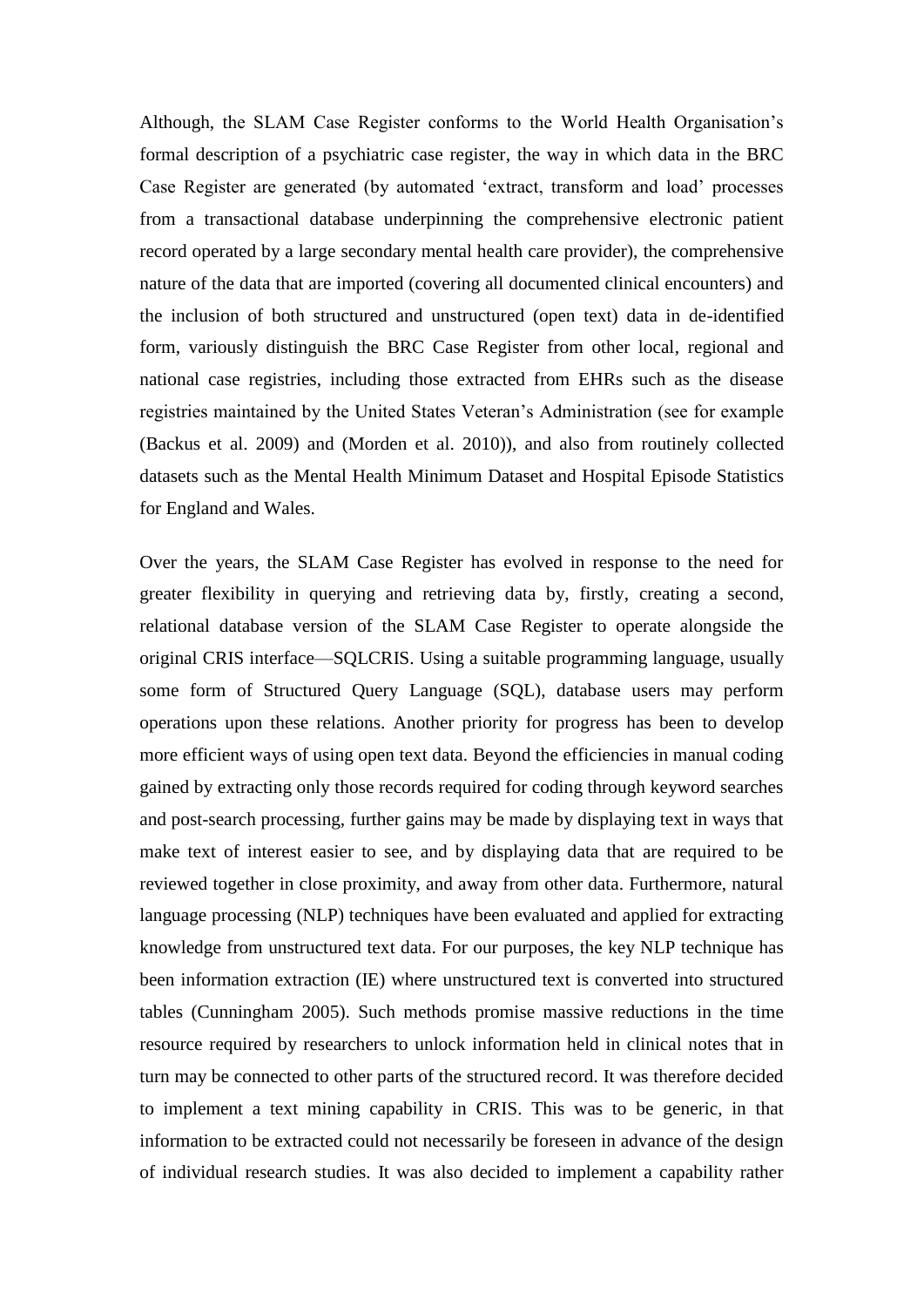than just technology, so that methodologies and skills would need to be developed to deploy NLP for specific research studies. As such, General Architecture for Text Engineering (GATE; http://gate.ac.uk; Cunningham 2002) was chosen as the core NLP infrastructure for CRIS and this has been developed through a longstanding collaboration between SLAM/KCL and the Department of Computer Science at the University of Sheffield.

SLAM comprises one part of the King's Health Partners (KHP) Academic Health Sciences Centre (AHSC; established with King's College London, Guy's and St Thomas' and King's College Hospitals NHS Foundation Trusts) and, through NIHR funding, set up a service to meet the growing demand from SLAM & KHP researchers whose projects require linked data extracts. SLAM consequently established the Clinical Data Linkage Service (CDLS) as a Trusted Third Party safe haven set up to enable safe and secure data processing services (linkage, and/or storage, and/or extraction) on distinct data sets for secondary research use. The two main methods of linkage have involved either 1) CDLS performing a secure linkage using probabilistic matching if/as required or 2) CDLS supporting another trusted third party service to perform the linkage outside of the SLAM electronic firewall followed by CDLS receiving the linked data afterwards (e.g. CRIS-HES linkage). To date, linkages have been successfully carried out between CRIS and the a) Thames Cancer Registry, b) Hospital Episode Statistics (HES) and c) Death certification. Figure 1 provides a schematic representation of the CRIS system.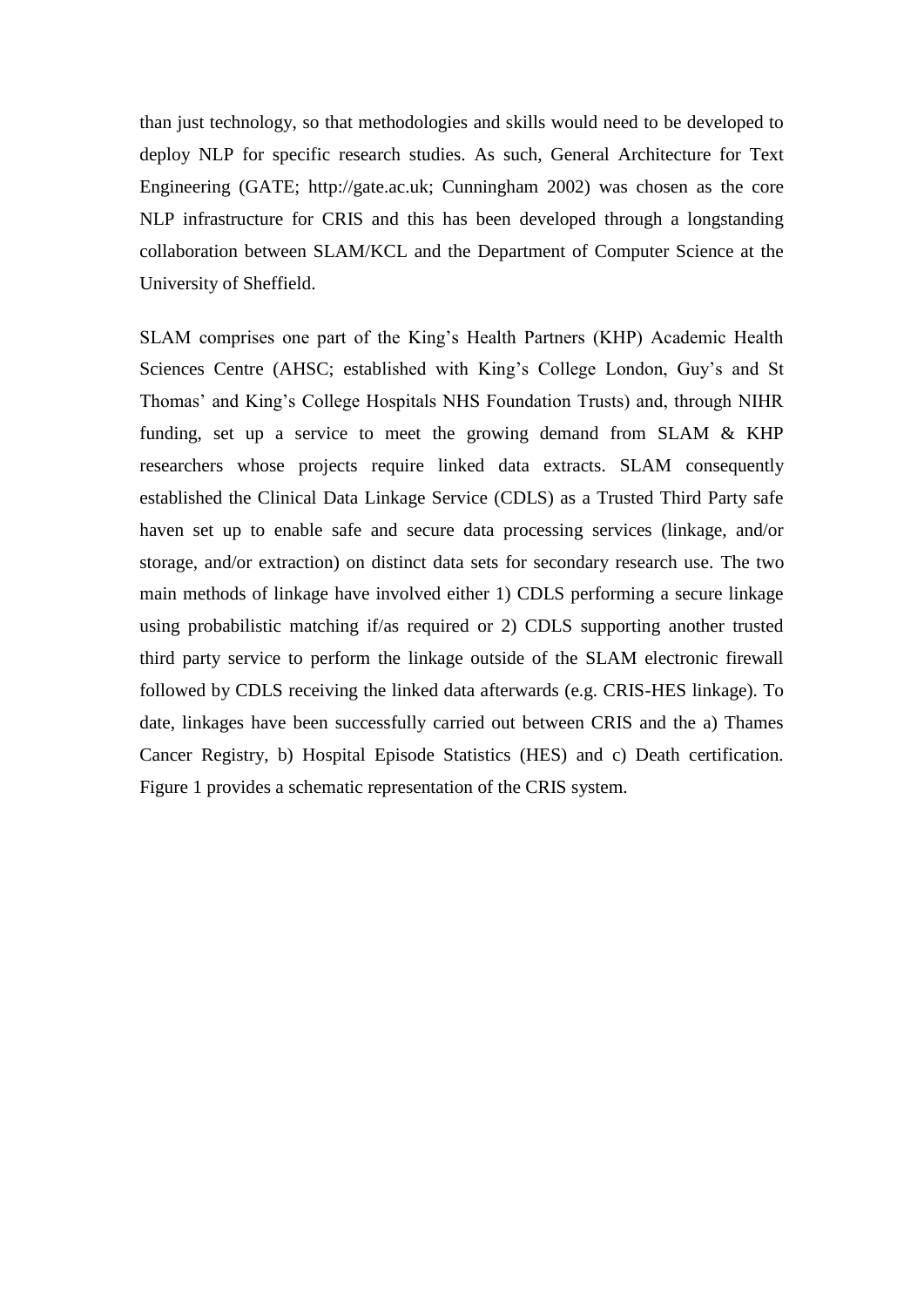



Currently, the SLAM Case Register contains around 250,000 patient records with nearly 40,000 'active' cases (i.e. currently receiving care from SLAM services) at any one time with the largest numbers receiving care from Psychosis or Child and Adolescent Mental Health Services (Table 1). Almost two thirds of patients are aged between 21 and 60 years old from a white background with equal proportions of males and females (Table 2).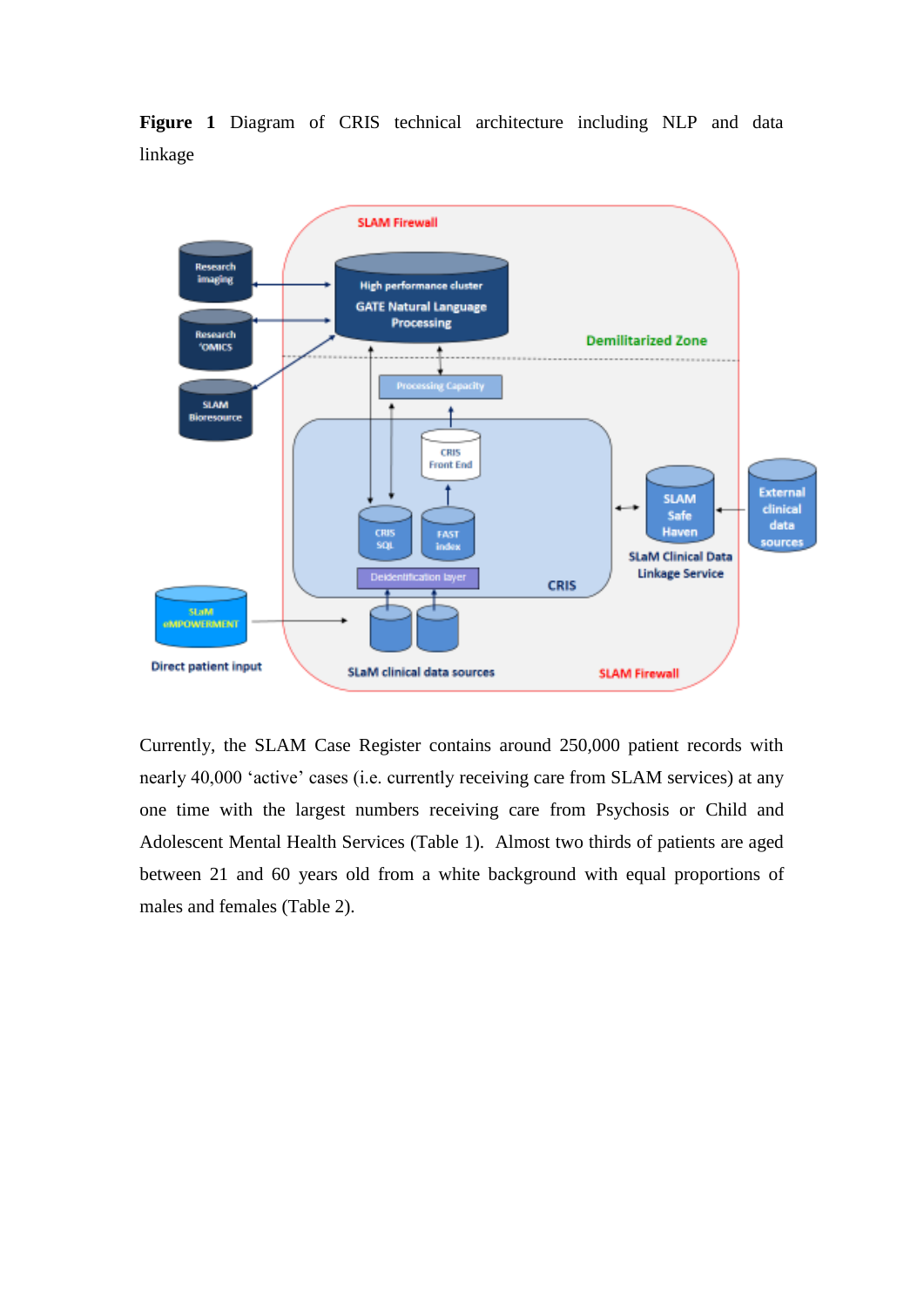|                                                 | Number of cases |          |        |
|-------------------------------------------------|-----------------|----------|--------|
|                                                 | Active          | Inactive | Total  |
| Psychosis                                       | 7184            | 13995    | 21179  |
| Child and Adolescent Mental Health Services     | 6904            | 24092    | 30996  |
| Mood, Anxiety and Personality                   | 6556            | 26559    | 33115  |
| Psychological Medicine                          | 5669            | 48758    | 54427  |
| Mental Health of Older Adults and Dementia      | 4776            | 20508    | 25284  |
| <b>Behavioural and Developmental Psychiatry</b> | 3309            | 6736     | 10045  |
| <b>Addictions</b>                               | 3302            | 9890     | 13192  |
| Not recorded                                    | 1810            | 71533    | 73343  |
|                                                 | 39510           | 222071   | 261581 |

Table 1 Numbers of active and inactive cases on 1<sup>st</sup> October 2013 by SLAM service

SLAM service

Table 2 Descriptive summary of SLAM Case Register records at 1<sup>st</sup> October 2013

| Total                                           | Number $(\%)$  |
|-------------------------------------------------|----------------|
| Age (years)                                     |                |
| $\leq 20$                                       | 38,181 (17.3)  |
| $21 - 40$                                       | 74,684 (33.8)  |
| $41 - 60$                                       | 64,535 (29.2)  |
| $61 - 80$                                       | 23,879 (10.8)  |
| >80                                             | 19,649(8.9)    |
|                                                 |                |
| <b>Gender</b>                                   |                |
| Male                                            | 110,052 (49.9) |
| Female                                          | 110,517(50.1)  |
|                                                 |                |
| <b>Ethnicity</b>                                |                |
| British, Irish or any other white ethnic groups | 109,798 (66.8) |
| Mixed                                           | 2,107(1.3)     |
| Indian, Pakistani, Bangladeshi or 'other Asian' | 7,391(4.5)     |
| Caribbean, African or any 'other Black'         | 32,533 (19.8)  |
| Other                                           | 12,613(7.7)    |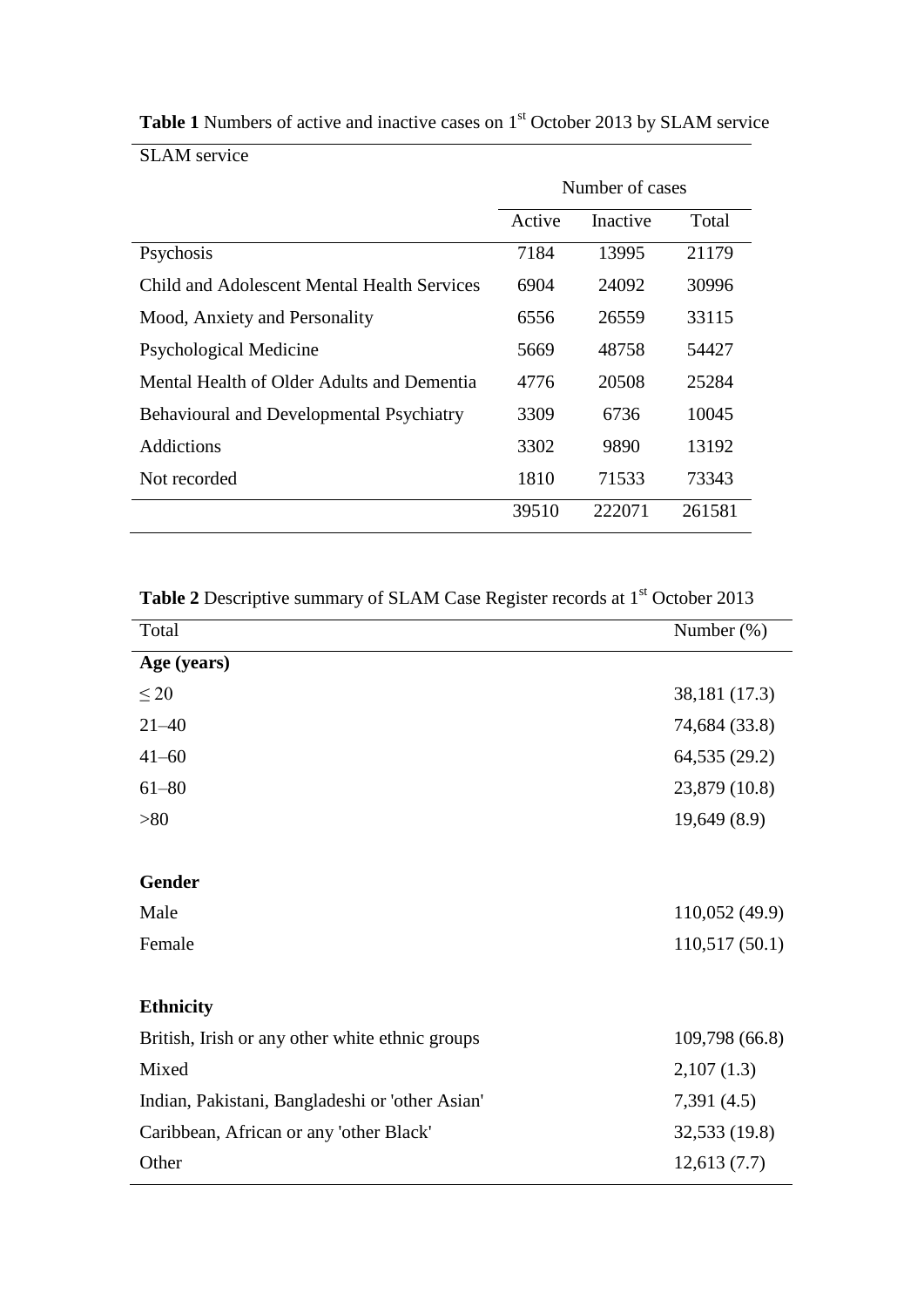PHEME's spatio-temporal focus complements current developments in the KCL/SLAM BRC Clinical and Population Informatics theme to harness geospatial expertise in order to characterise better SLAM's multicultural and socially diverse catchment area – not only to link with secondary care statistics provided by CRIS, but also to make use of micro-level characterisation through a large BRC-MH funded survey of mental health and environmental stressors: the SELCOH project (Hatch et al, 2011).

Supported by further NIHR funding, the CRIS application has been enabled at four other sites, creating a substantially larger academic network as a result from health services covering Oxford, Cambridge, north and west London services. This generates not only substantially greater sample sizes for analyses, but also much greater sample heterogeneity. Finally, covered by current NIHR BRC funding, a shared electronic record is currently being piloted, having been developed in collaboration with Microsoft. This will bring in valuable patient-generated data of potential relevance in the later stages of PHEME.

### **2.2 Aims and objectives**

The broad aims of WP7 are to turn the project technologies toward practical applications in the healthcare domain, to enable clinicians, public health professionals and health policy makers to analyse the high-volume, high-variety, and high-velocity internet content for emerging medically-related patterns, rumours, and other healthrelated issues. This analysis may in turn be used (i) to develop educational materials for patients and the public, by addressing concerns and misconceptions, and (ii) to link to analysis of the EHR.

The objective of WP7 is therefore to carry out research towards a PHEME-based platform for the medical domain for multi-channel media monitoring, extraction, verification, and visualisation of automatically extracted knowledge across media and languages. PHEME will create the application and resources needed to monitor and inter-link social media and patient records, specifically targeted at health professionals and meeting the quality required by both the profession and its regulators. This case study provides the integration of PHEME's technology into a (hospital-based) health records application and methodological and user verification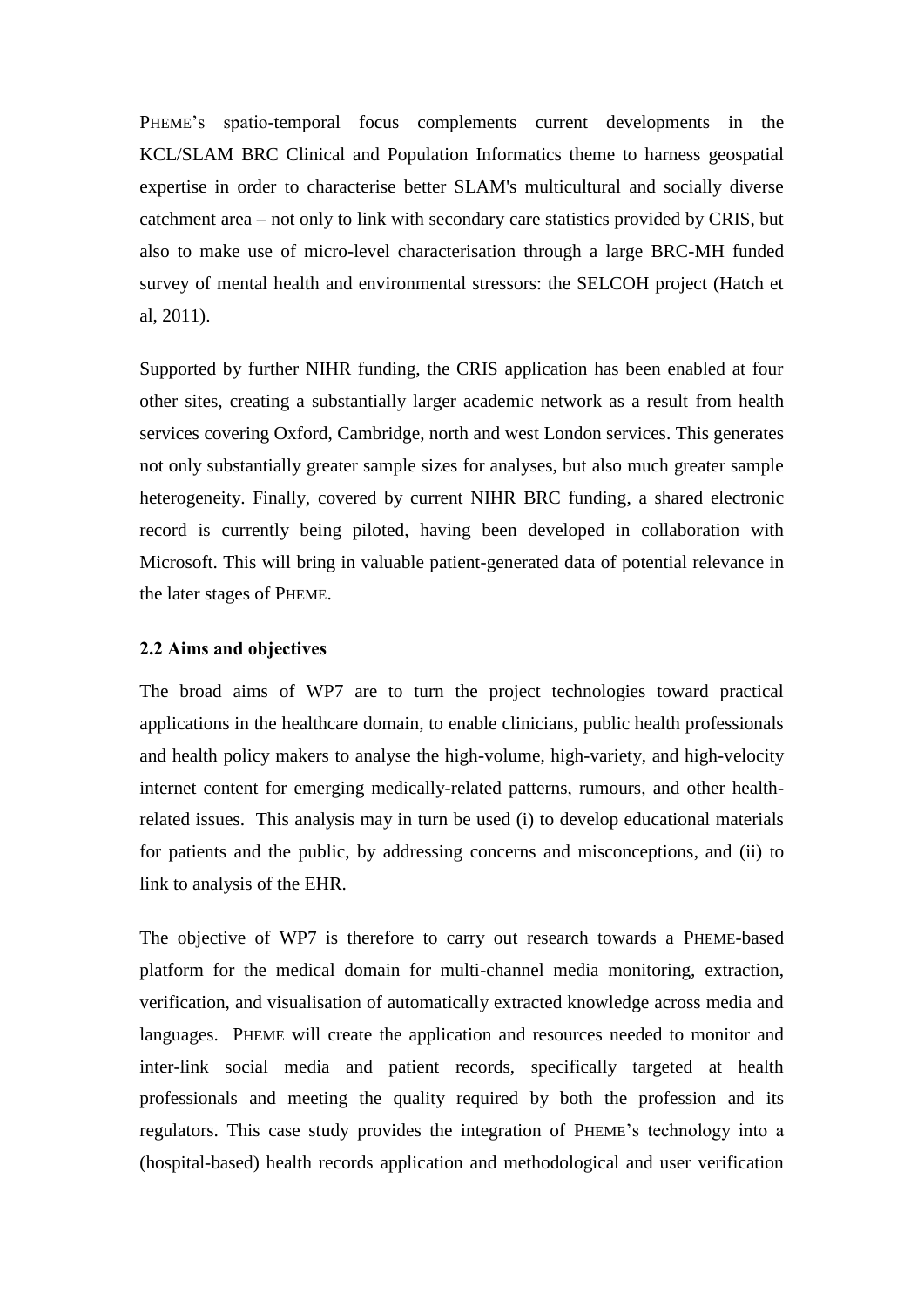for the ultimate goals of monitoring health related rumours and misinformation in social media.

To this end, there are 4 main demonstration studies being considereddeveloped in WP7. These studies are under examination for feasibility and it might not be practical to fully develop all of them. The aims of these studies will be to:

- 1) Identify social media preferences and dislikes about certain medication and treatment options and how these present in clinical records
- 2) Monitor the emergence of novel psychoactive substances in social media and identify if and how promptly they appear in clinical records
- 3) Explore how mental health stigma arises in social media and presents in clinical records.
- 4) Ascertain the type of influence social media might have on young people at risk of self-harm or suicide.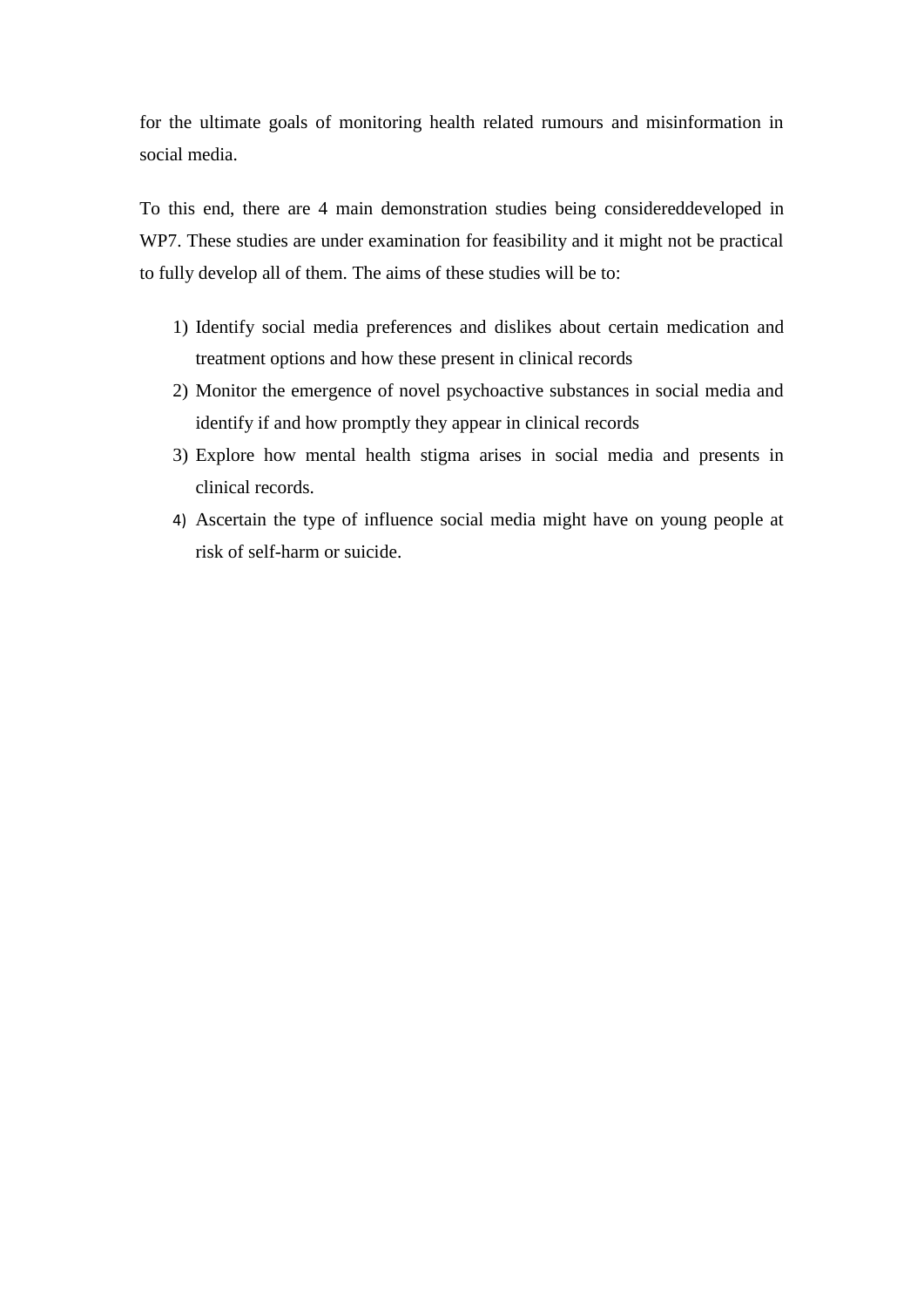### **3 Demonstration study 1 – Social media and healthcare choices**

### **3.1 Background**

In the healthcare industry, face-to-face contact had until recently been the main medium for information exchange. People are now increasingly using the web to obtain information and, as such, social media have become a vital part of healthcare by providing unofficial channels for communication between patients and also clinicians. In May 2011, the PewResearch Internet Project reported that 80% of internet users (59% of 3,001US adults surveyed) used social media to access healthcare information. Similarly in India, 39% of 1,004 adults surveyed reported using the internet for material related to healthcare (Max Bupa Health, 2011).

Technology advances have also transformed one-to-one communication into one-tomany conversations, in which patients interact with one another or with clinicians to obtain rapid information on health conditions. Healthcare portals such as PatientsLikeMe (http://www.patientslikeme.com; refer to Appendix 1.1 for full list of portals) facilitate the interaction between patients with similar conditions by enabling discussions and informed choices with regards to clinician and treatment options. A survey of 1,323 PatientsLikeMe members found that 12% changed their choice of physician based on information accessed on the website. Similarly, 22% of mood disorder patients surveyed needed reduced inpatient care as a result of online interactions on the site (HPM Institute, 2010). Social media also provide a unique platform for clinicians to share ideas and experiences with each other. Websites such as Ozmosis [\(https://ozmosis.org/home;](https://ozmosis.org/home) refer to Appendix 1.1 for full list of portals) ensure online information exchange between healthcare providers to enable better knowledge and improved practice.

Web data mining is playing an increasingly prominent role in health research with analysis of data generated by social media platforms already shown to be integral to health improvements. By examining data on Flu Trends, a site that scans millions of Google searches worldwide to track patterns of activity, flu outbreaks were detected nearly two weeks before these appeared in official CDC reports (Ginsberg et al, 2007).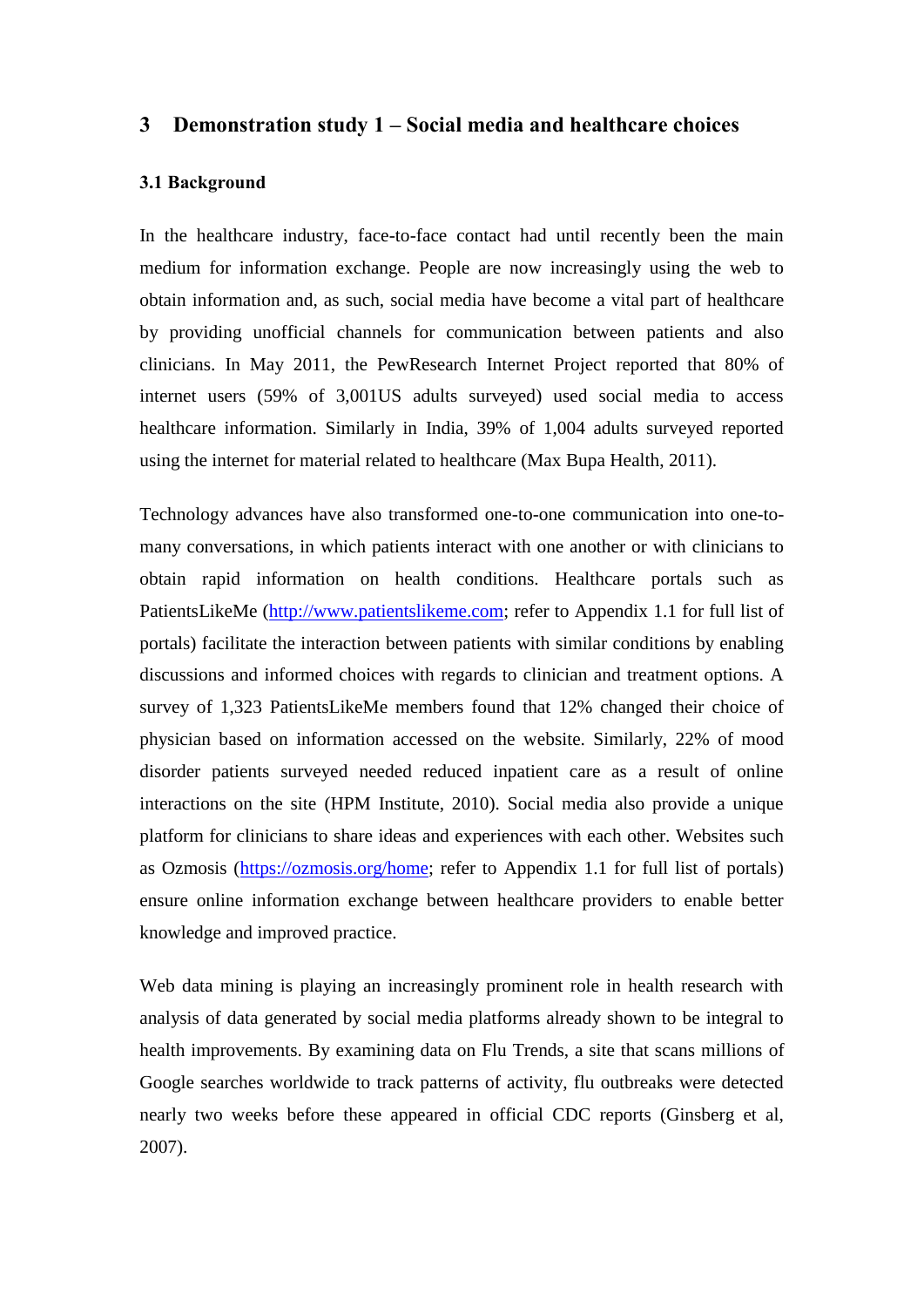At the same time, use of social media for healthcare choices raises particular concerns. Inaccurate or misleading information may cause harm. Misinformation about symptoms and treatment options as well as lack of source verification are major concerns for both patients and clinicians. According to a recent study, only 25% of online health information users challenged the reliability of the source (Health Dialog, 2011). This could lead to ignoring serious symptoms, refusing care or choosing inappropriate treatments.

In summary, social media have transformed the way information is filtered relating to medication and treatment, symptom recognition and even choice of physician. Being able to relate personal experiences to a wide audience has made gathering knowledge vital to health and medical care instantly accessible through the internet. Even health professionals have created online communities to consult with peers (i.e. Doximity; [https://www.doximity.com/\)](https://www.doximity.com/). Undoubtedly, patients feel more enabled and clinicians are more confident in their practice but how does online exchange and uncertain credibility of information affect the mental healthcare choices of particular patient groups?

### **3.2 Aims and objectives**

The main aim of this study will be to identify social media preferences and dislikes about certain medication and other treatment options (e.g. psychotherapy) in mental healthcare and how these related to outcomes derived from clinical records. Its objective will be to describe the interaction between online medication and treatment discussions and occurrences (such as comments around treatment adherence) in clinical records as well as to investigate the effects of processing healthcare information from untrustworthy sources on particular patient groups.

### *3.2.1 Specific aims*

The particular aims of this demonstration study will be to:

1) Determine the attitude towards pre-specified medications and other treatment options in social media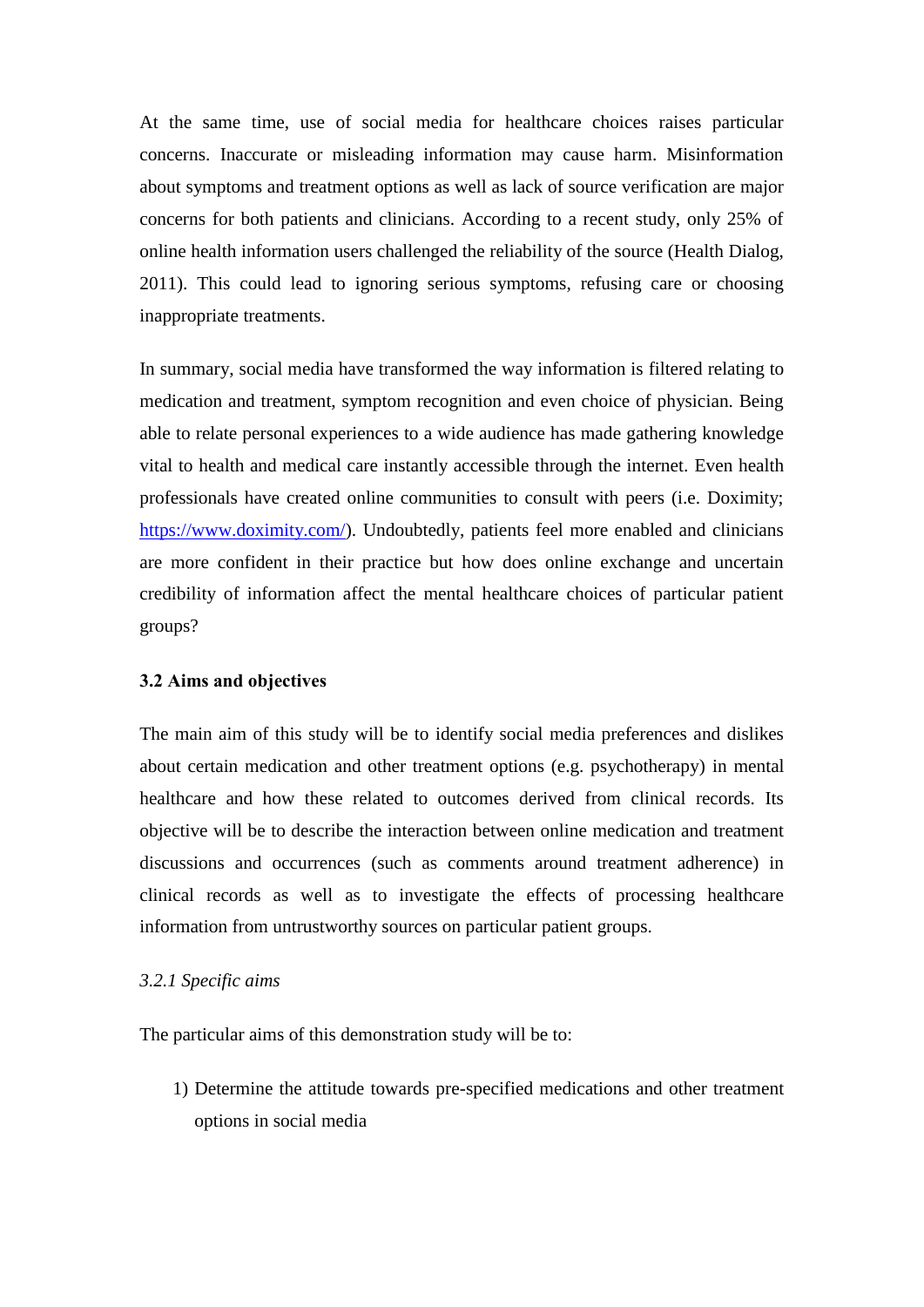- 2) Establish whether this social media sentiment is reflected in the clinical records
- 3) Investigate the extent to which patients' choice of and adherence to medication and other treatment may be influenced by how favourably these are discussed in social media
- 4) Examine whether clinicians' prescribing practices are affected by social media responses to certain medications and other treatments
- 5) Explore the impact of information around controversial treatments, such as Electro-convulsive Therapy (ECT) for treatment of depression or amphetamine-like agents for treatment of attention-deficit disorder (ADD) in children, on patient healthcare choices.

### **3.3 Methods**

### *3.3.1 Clinical setting and samples*

As described in Chapter 2, the study will use anonymised electronic health records data from the SLAM Case register through the CRIS application. Data will be extracted from all available clinical records (all demographic and diagnostic groups) to ensure a comprehensive range of medication and treatments are explored.

### *3.3.2 Data source identification*

In order to identify discussion forums relevant to diverse psychotropic medication and treatment regimes, exploratory online searches have been conducted using the Google search engine with generic query terms such as 'patient forum', 'mental health patient forum', 'mental health forum', 'medication forum', 'prescription drug forum', 'anxiety disorder forum', 'depression forum', 'bipolar disorder forum', 'eating disorders forum', 'personality disorder forum', 'mood disorder forum', ' schizophrenia forum', 'psychosis support forum', 'addiction forum' . For each query term, the results in the first 20 pages were searched for any information/discussion related to medication and treatment. The related/suggested links of selected websites were also searched. One-hundred and eight forums were identified: 102 from primary and 6 from secondary searches (through a primary internet resource) (Appendix 1.1).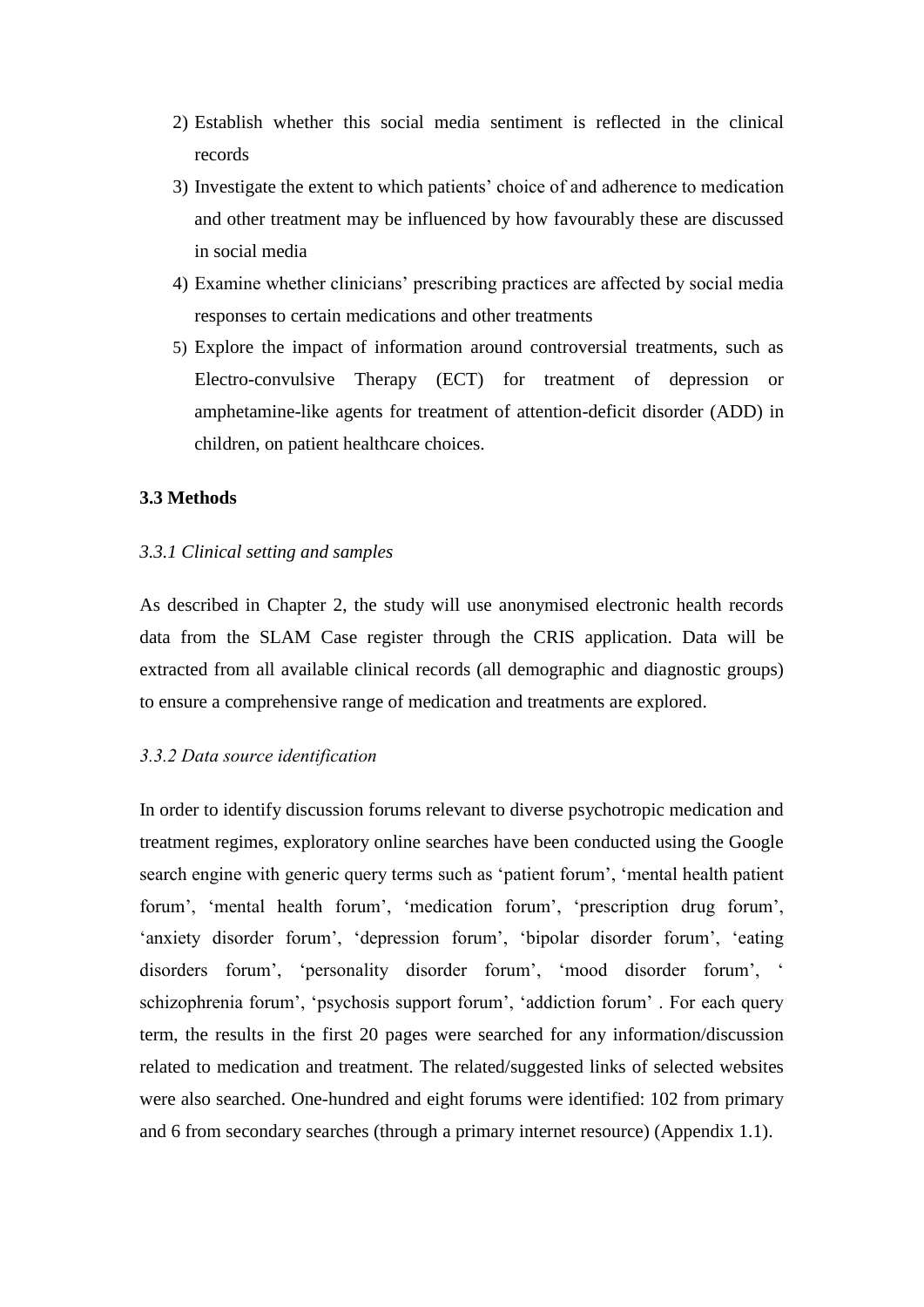A gazetteer of medication has been created (Appendix 1.2) which comprises over 100 generic and brand names of psychotropic medication as well as their common uses. This was developed by cross-checking the lists produced by the National Alliance on Mental Illness, the Metro Crisis Services, the DHS of Wisconsin-USA and the National Institute of Mental Health to ensure comprehensive coverage. An inventory of slang terms used to describe common psychotropic medication was also produced for use in searching Twitter hashtags (Appendix 1.3).

### *3.3.3 Expectations and results*

The first step in setting up this study will involve identifying appropriate medications and other treatments and determine prevailing social media comments relating to these. Choice of treatments will be determined by their frequency in the records (i.e. identifying the most commonly used agents for different key disorder groups) and their frequency in social media (which may be more likely to identify relatively controversial treatments such as ECT, or amphetamine-like agents for ADD in children). We should then be able to establish differences in positive and negative expressions relating to certain medications/treatments and whether these are reflected in the clinical records by either patients and/or clinicians. As with other case studies, having identified the key relationships (between social media and the health record) by their temporal relationship, we will go on to define characteristics of social media (e.g. nationality, type of site) associated with most influence, and the clinical subgroups most influenced (e.g. by diagnosis, demographic status).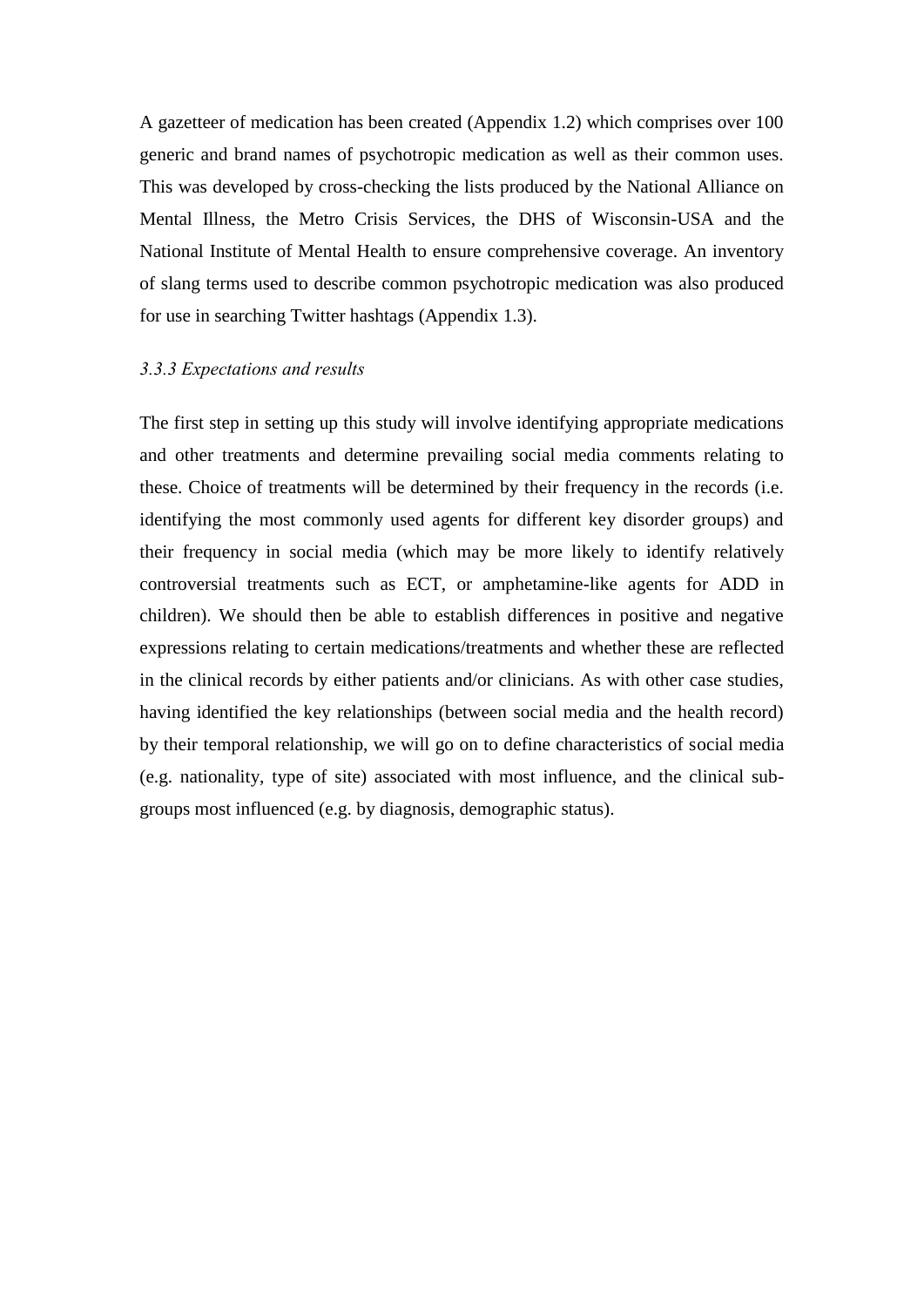# **4 Demonstration study 2 – Social media and the 'legal highs' market**

### **4.1 Background**

Novel psychoactive substances (NPSs), commonly referred to as 'legal highs' and also known as 'designer drugs', 'herbal highs' and 'research chemicals', are synthetic compounds which are designed to mimic the properties and effects of traditional and illegal substances of abuse (Corazza et al., 2011a, 2011b, 2011c). In the last two decades more than 200 NPSs have been detected: 41 in 2010, 49 in 2011 (EMCDDA-Europol, 2010; EMCDDA, 2011b; EMCDDA, 2011a; EMCDDA, 2012) and 57 in 2012 (Deluca et al, 2012). With one new NPS, on average, appearing on the drug market every week, it is becoming increasingly urgent to monitor emergent substances and establish new diffusion trends.

The rapid advancement of this recreational drug market has caused information from traditional sources such as early warning and monitoring systems to be often inaccurate or outdated (Mounteney, 2010). Information from drug-related websites and vendors is increasingly regarded as key to complementing data from other sources in promptly identifying new substances and trends. Drug-related forums where users, protected by anonymity, share personal experiences with regard to drug use can provide wide-ranging information about previously unknown psychoactive compounds and their effects. Online user-generated content is increasingly becoming essential to generating an informed and up-to-minute portrayal of positive and negative effects, subjective experiences and availability of NPSs (Davey et al, 2012). To this end, two European Commission-funded projects, the Psychonaut Web Mapping System [\(www.psychonautproject.eu\)](http://www.psychonautproject.eu/) and the ReDNet [\(www.rednetproject.eu\)](http://www.rednetproject.eu/) were developed to (i) explore the emergence of novel psychoactive substances by monitoring the Internet, and (ii) improve the information available to young people and healthcare professionals about the potential effects and risks of NPS, respectively.

The growing prevalence of NPSs and the rapid rate with which they appear, places healthcare providers at a great disadvantage. These substances are marketed through hundreds of unregulated online shops and clinicians are often unaware of recently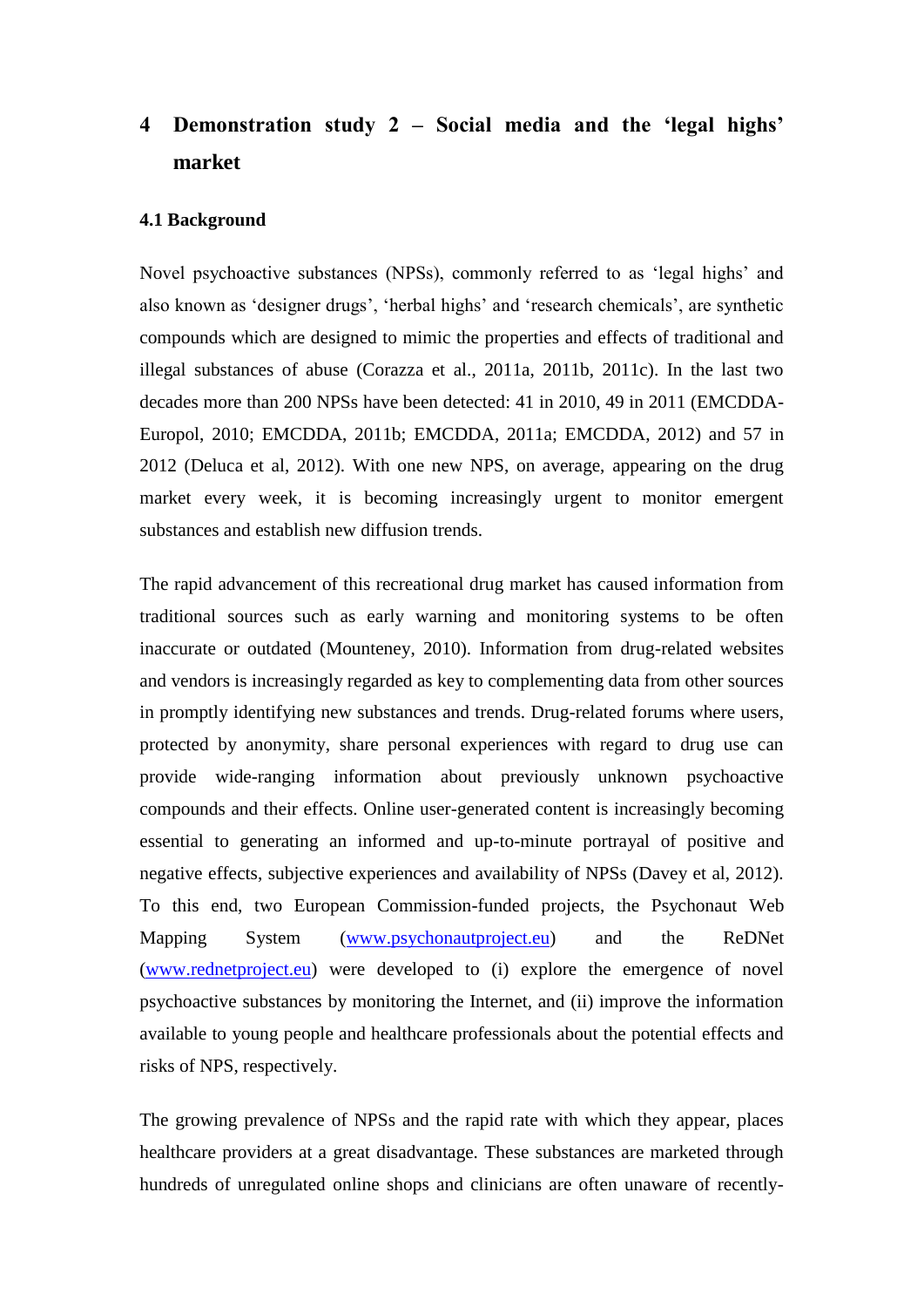appearing compounds. Furthermore, the 'branding' of these drugs and the actual composition of the substance render effects difficult to predict both by the user and by the healthcare professional (Advisory Council on the Misuse of Drugs. Consideration of the novel psychoactive substances ('Legal Highs'). Home Office, 2011.), which increases the risk of adverse consequences.

In summary, the Internet is occupying an increasingly dominant role in expanding the drugs market with a large number of NPSs appearing rapidly and emerging trends in drug use becoming increasingly difficult to identify and monitor. Misinformation on the actual compound and effects of novel psychoactive substances places users in potential danger. Predictably, clinicians are also frequently unaware of these novel compounds, which poses a major challenge in accurately assessing their physical and mental health effects.

### **4.2 Aims and objectives**

The main objective of this study will be to monitor the emergence of novel psychoactive substances in social media, the controversies surrounding them and identify if and how promptly they appear in mental health clinical records.

### *4.2.1 Specific aims*

The particular aims of this demonstration study will be to:

- 1) Determine the incidence of references to novel psychoactive substances in clinical records.
- 2) Establish the time lag between the emergence of a novel psychoactive substance in social media and how controversial user information and changes in legal status might affect its appearance in clinical records.
- 3) Utilize sentiment-bearing expressions (positive and negative references) in describing experiences referring to novel psychoactive substances in clinical records.
- 4) Describe the characteristics of mental health records in which NPSs appear for example, by service context, diagnosis, or demographic profile.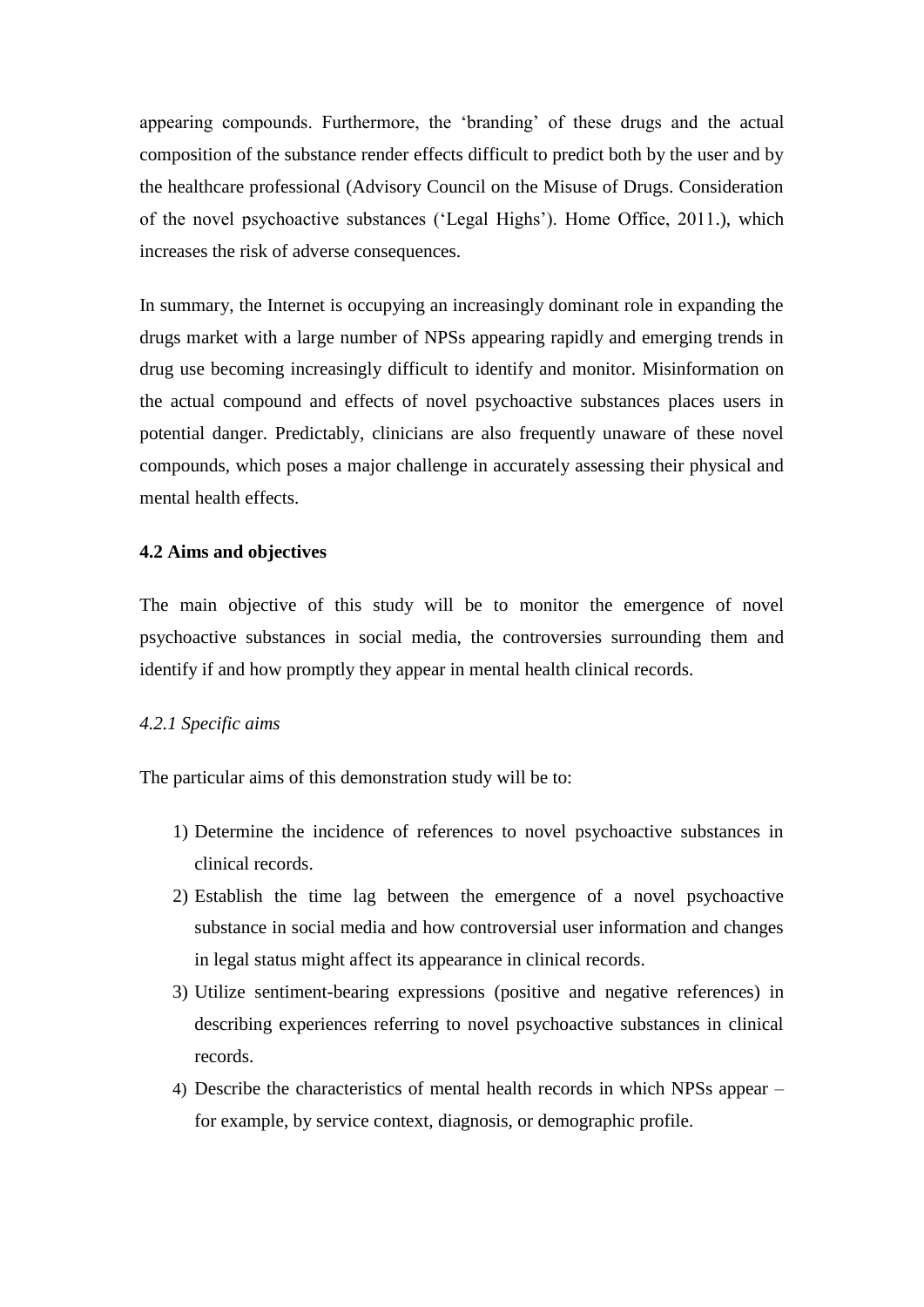### **4.3 Methods**

### *4.3.1 Clinical setting and groups*

As described in Chapter 2, section 2.1, the study will use anonymised electronic health records from the SLAM Case Register using the CRIS system. Data will be extracted from all available clinical records (all demographic and diagnostic groups) to ensure that a comprehensive range of clinical groups are included.

### *4.3.2 Data source identification*

Exploratory online searches have been conducted so far using the Google search engine with generic query terms such as 'legal highs', 'new legal drugs', 'new psychoactive substances', 'drug forum' and 'buy legal highs'. For each query term, the results in the first 20 pages were searched for any information/discussion related to legal or illegal drug use. Online drug vendors and sites with user-generated content were included as well as harm-minimization and government sites. Worldwide sites were selected as long as English was their main language.

Twenty-three websites/forums/blogs were identified: 18 from primary and 5 from secondary searches (through a primary internet resource). Thirty-eight online shops and vendors were selected: 32 from primary and 6 from secondary searches. Of the 22 Twitter accounts of interest, only 5 were identified from primary searches. The majority of the Twitter accounts belonged to sites already selected in earlier searches (Appendix 2.1).

The most frequently detected and controversial NPSs will first be explored. These include: M-Cat or mephedrone, Spice, MXE – methoxetamine and DMAA or dimethylamylamine. A list of slang/street names commonly associated with these substances has been produced for searching social media and clinical records (Appendix 2.2).

In addition to monitoring the above mentioned sources for the emergence of new psychoactive substances, 'Google Insights for Search' (Google, 2012) will also be used. Google insight reports will provide an additional measure of the popularity of psychoactive substances by summarising the relative frequency of search terms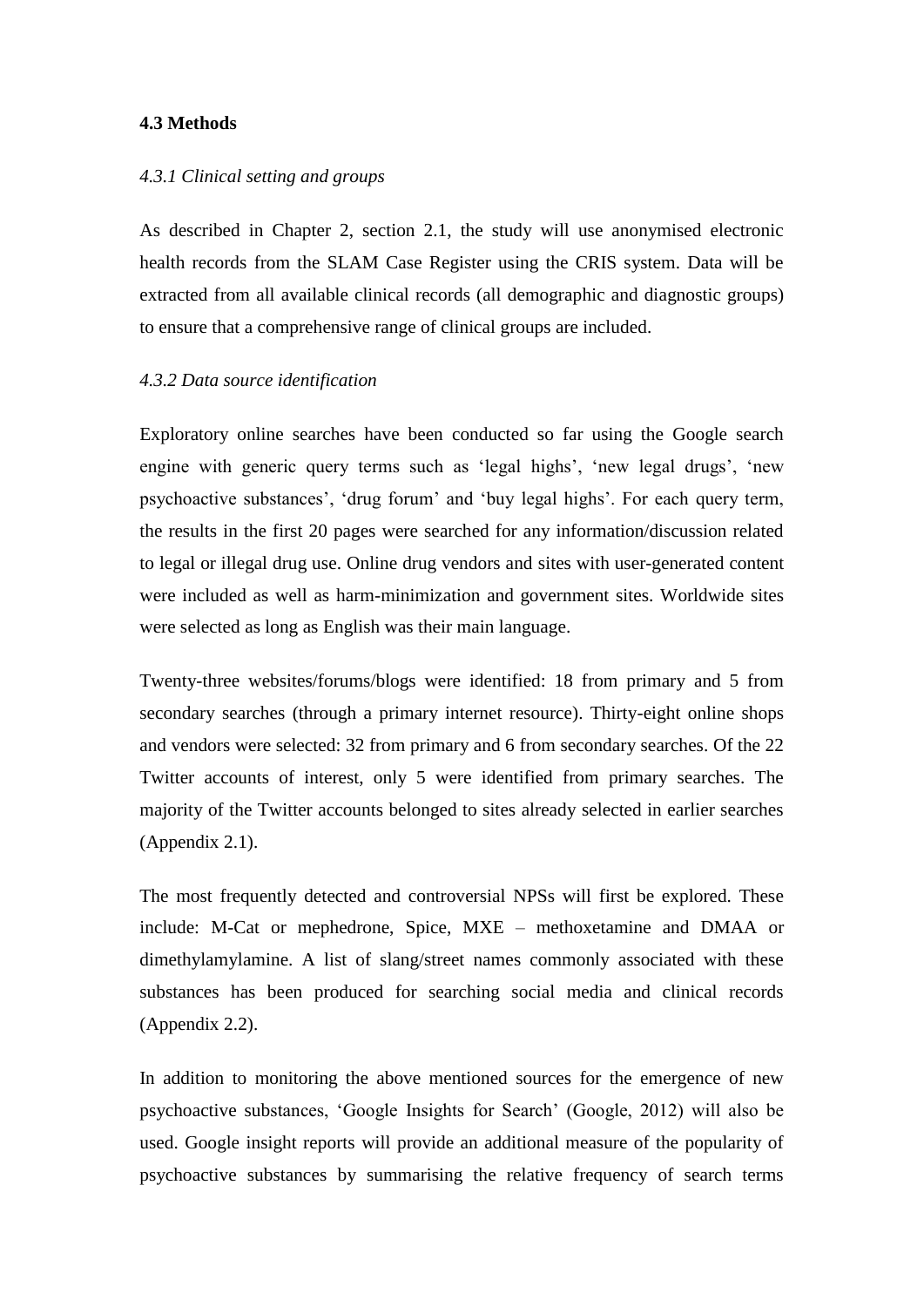(psychoactive compounds) entered by Google users and how this varies over time and according to location.

### *4.3.3 Expectations and results*

Through this study we aim to determine the incidence of references to NPSs in clinical records and establish a time-frame between their emergence in social media and appearance in the records. We will also explore how controversies surrounding particular NPSs and changes in legal status might affect their presence in patient records. We will be also able to ascertain if the location of new NPSs or the source of user-generated experience will affect their appearance in the clinical records. We anticipate that references to NPSs in the clinical records will be relatively low in comparison to well-established illicit substances of abuse such as cannabis and cocaine. We will also distinguish between positive and negative statements surrounding NPSs in how users describe their experiences/attitudes. Most importantly, we will investigate the trajectories that NPSs follow, in order to explore their level of online popularity and real-world interest based on location. Lastly, in cases where NPS are mentioned in the clinical records, we will be able to establish the wider context within which they appear and identify characteristics specific to the case notes where they are reported such as group demographics, diagnosis or service type among other clinical features.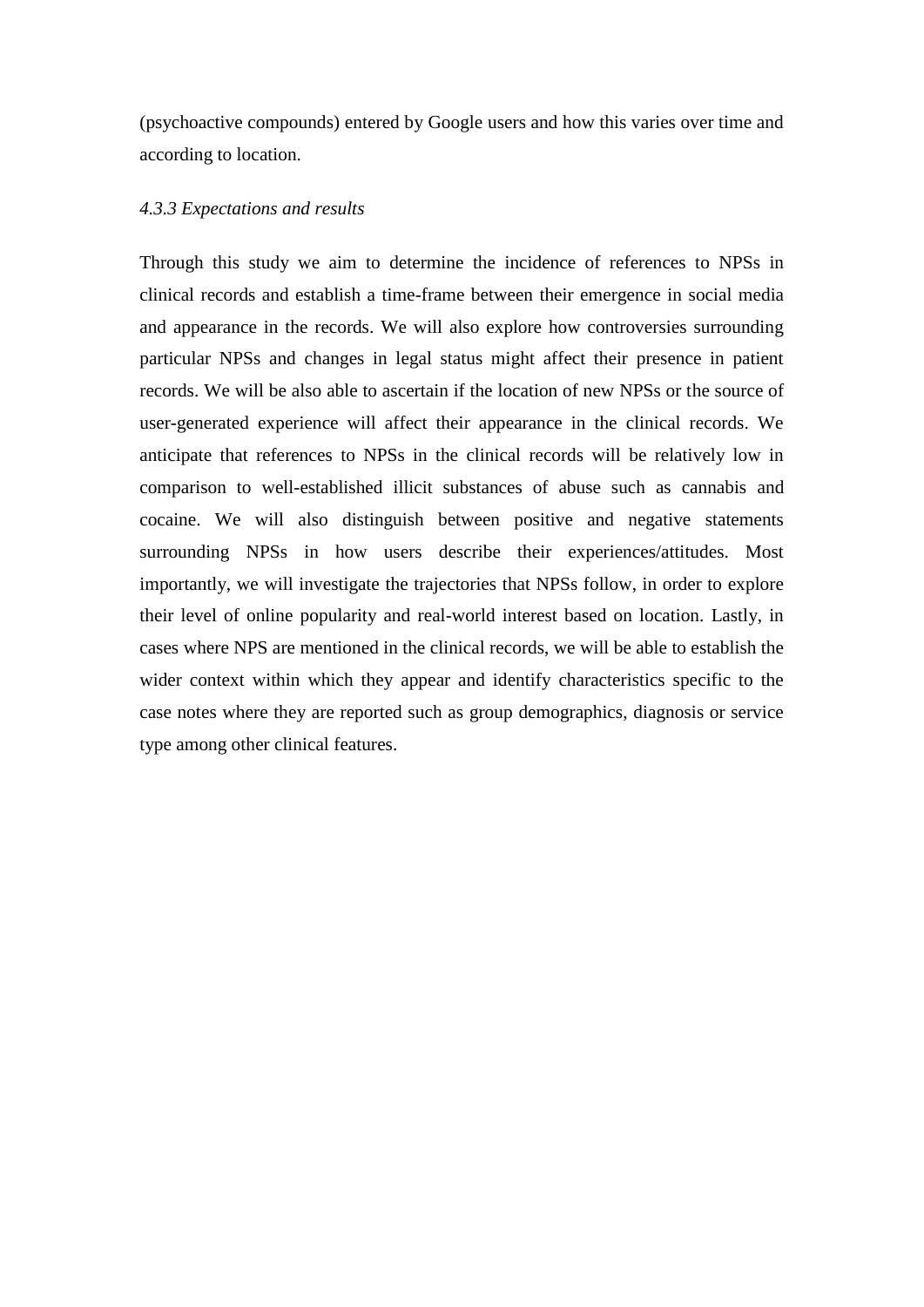### **5 Demonstration study 3 – Social media and mental health stigma**

### **5.1 Background**

Stigma, meaning any discriminatory, discrediting or insulting attitude, related to mental illness has profound effects on people suffering from mental health problems. Social scientists believe stigma, which existed long before psychiatry, is a result of stereotyping and discriminatory practices which may have been further fuelled by labelling from Psychiatry. Byrne (2000) further comments on the surprising absence of a word to describe mental health stigma, contrasting with other 'named' prejudicial beliefs/behaviours such as racism, sexism and ageism, attributing the enduring nature of mental health related stigma to its ubiquity and lack of description.

Mental health related stigma can have a huge impact on confidence, social functioning and interpersonal relationships. This potentially covers a wide range of disadvantages, such as missing out on employment or accommodation, being viewed as ineligible to provide childcare, or not being invited to social occasions (Corrigan et al, 2001; Corrigan, 2004). Self-stigmatisation, the process of directing publicallyadopted stereotypes towards oneself by internalising the negative attitudes projected onto sufferers, often leads to low self-esteem, feelings of being undervalued and social exclusion (Livingston and Boyd, 2010).

Stigma can undoubtedly affect different aspects of people's lives. Even a short period of mental health problems can have effects on welfare, personal and professional life, and social interactions, with far-reaching effects on friends and family. These may in turn lead to further problems such as isolation, anxiety and depression. Stigma may prevent people from accessing early intervention for mental health problems, delaying the seeking of professional help until their symptoms have become very serious (Clement et al, 2014). For those with an already established disorder, stigma can be a deterrent against engaging with services or adhering to treatment, which in turn can lead to relapse and impede recovery (Parle, 2012).

The media have been accused of perpetuating stigma by portraying mental illness inaccurately to boost ratings. News stories focused on stereotypes tend to fuel public prejudice and fear. People may feel stigmatised as soon as they are diagnosed with a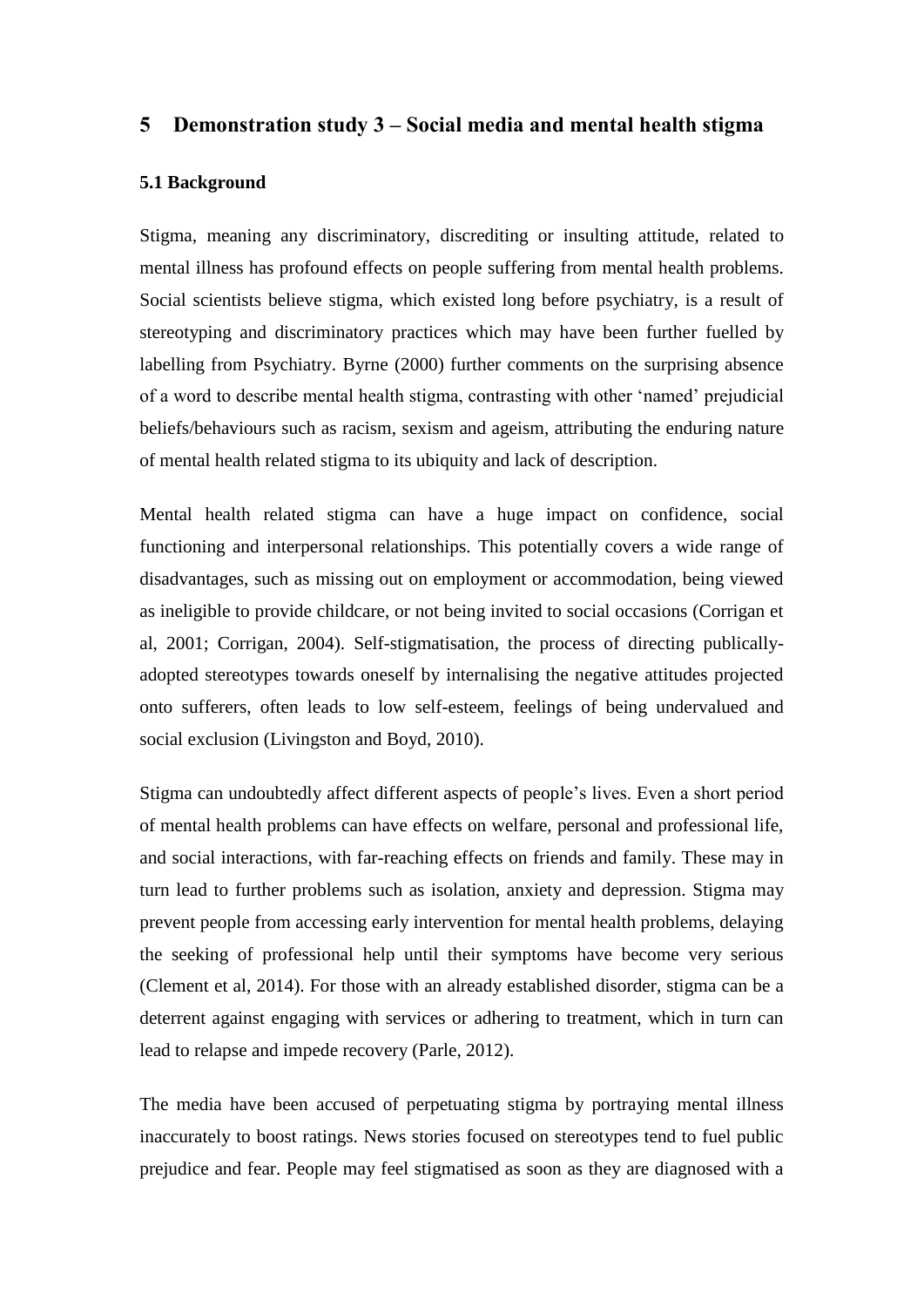mental health illness and may attribute their feelings to how their illness has been represented in the media (Dinos et al, 2004). Violence was found to be a key element in television representations, incorporated in 66% of items about mental illness (Philo, 1996), or else people with mental illness are pictured as victims or 'the deserving mad' (Byrne, 1997). In the current age of instant and far-reaching online interactions, social media have the potential to both propagate stereotypes related to mental illness in a way which is less easy to control than 'official' media outlets. On the other hand, they present a potentially valuable opportunity to disseminate positive messages, reduce discrimination and promote social inclusion.

In summary, many mental disorders are associated with stigma – a sign of discredit which sets someone apart from others. Despite awareness campaigns and educational initiatives, mental illness continues to receive negative attention, primarily because of fear and prejudice. Social media risk playing a significant role in diffusing inaccurate portrayals of mental illness and are still powerful instruments for the perpetuation of stereotypes and discrimination against mental health disorders. Failure to identify and deal with this stigma – societal or self-directed – may hinder prospects of recovery and rehabilitation.

### **5.2 Aims and objectives**

The main aim of this study will be to identify how mental health stigma arises in social media, the role mis- and disinformation plays in stigmatising behaviour, and how it is reflected in clinical records.

### *5.2.1 Specific aims*

The particular aims of this demonstration study will be to:

- 1) Determine the incidence of references to mental health stigma in social media
- 2) Explore how mis- and disinformation affect stigmatising chatter in social media
- 3) Establish whether patterns in this environmental context affect the clinical presentation of people who may identify with the diagnosis and/or behaviour that is being stigmatised.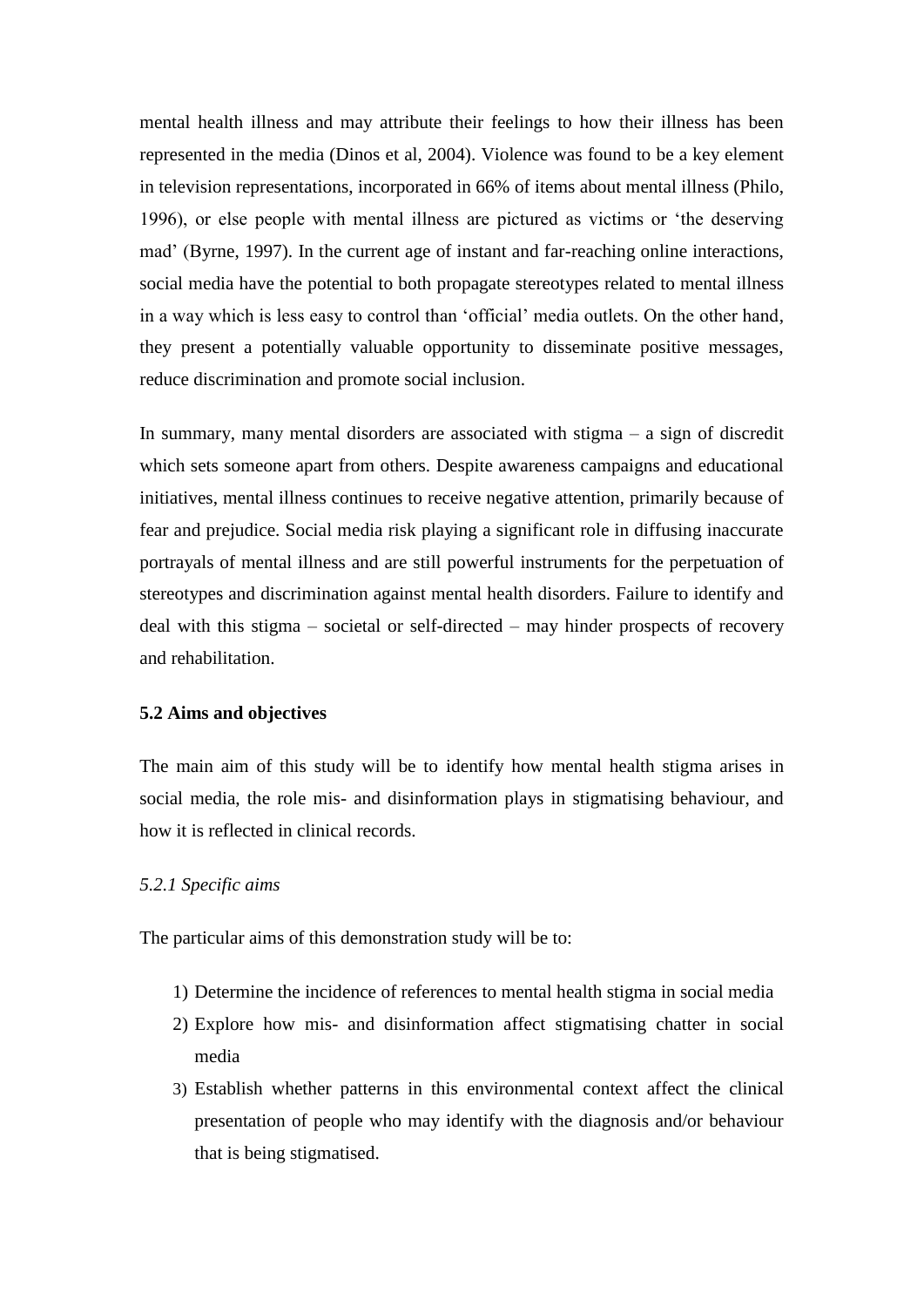### **5.3 Methods**

### *5.3.1 Clinical setting and groups*

As described in Chapter 2, section 2.1, the study will use anonymised electronic health records from the SLAM Case Register through the CRIS system. Data will be extracted from all vulnerable patient groups most likely to identify with the mental disorders discriminated against in social media to ensure the focused assessment of the effect of stigma on pre-defined, potentially vulnerable clinical populations.

### *5.3.2 Data source identification*

Words and phrases associated with discriminatory and stereotypical attitudes towards mental disorders will be searched for in social media sources, through the development of a methodology allowing the identification of a given word/phrase (e.g. a diagnosis such as schizophrenia) and the quantification of positive/negative terminology occurring in the text relating to it, as well as common mis- and disinformation attached to mental health disorders. Temporal patterns of the intensity of negative phrasing in relation to a given disorder will thus be identified.

In addition to monitoring social media for stigma-bearing expressions, 'Google Insights for Search' (Google, 2012) will also be used. Google insight reports will provide an additional measure of interest in stigmatising expressions by summarising the relative frequency of search terms entered by Google users and how this varies over time and according to location. In addition, this function will enable us to relate periods of increased online activity with news stories more likely to provoke prejudice.

### *5.3.3 Expectations and results*

The first step towards achieving the aims of this study will be to identify stigmatising statements as they appear in social media, to classify positive and negative sentiments surrounding particular mental disorder diagnoses, and identify common mis- and disinformation in this context. We should be able to distinguish between differences in stigmatising chatter based on location and source, establish a time-frame from the appearance of stigmatising statements to changes in clinical events and determine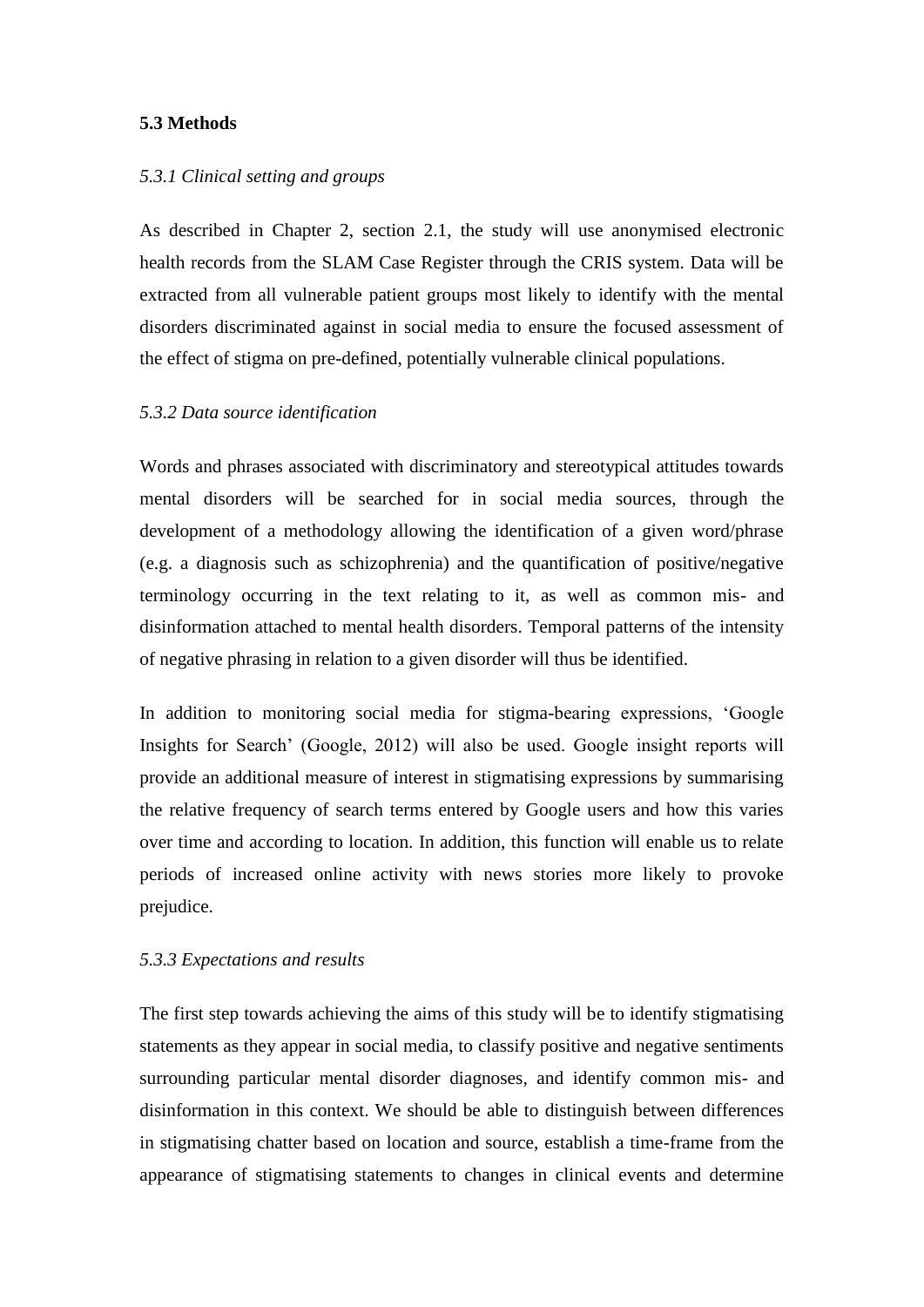their effect on the clinical groups of interest. It is very likely that peaks of stigmatising chatter will coincide with news stories such as those related to acts of violence or criminality by people suffering from mental illness. This will variably influence clinical events based on location and source. Clinical populations who relate to the behaviour discriminated against are expected to be most affected, with a moderate time-lag of the stigmatising statements appearing in social media. The broad aim will be to develop a dashboard which can identify risk periods as they emerge, ascertained from social media, the groups likely to be most vulnerable to these influences, and the outcomes of which they are most likely to be at risk.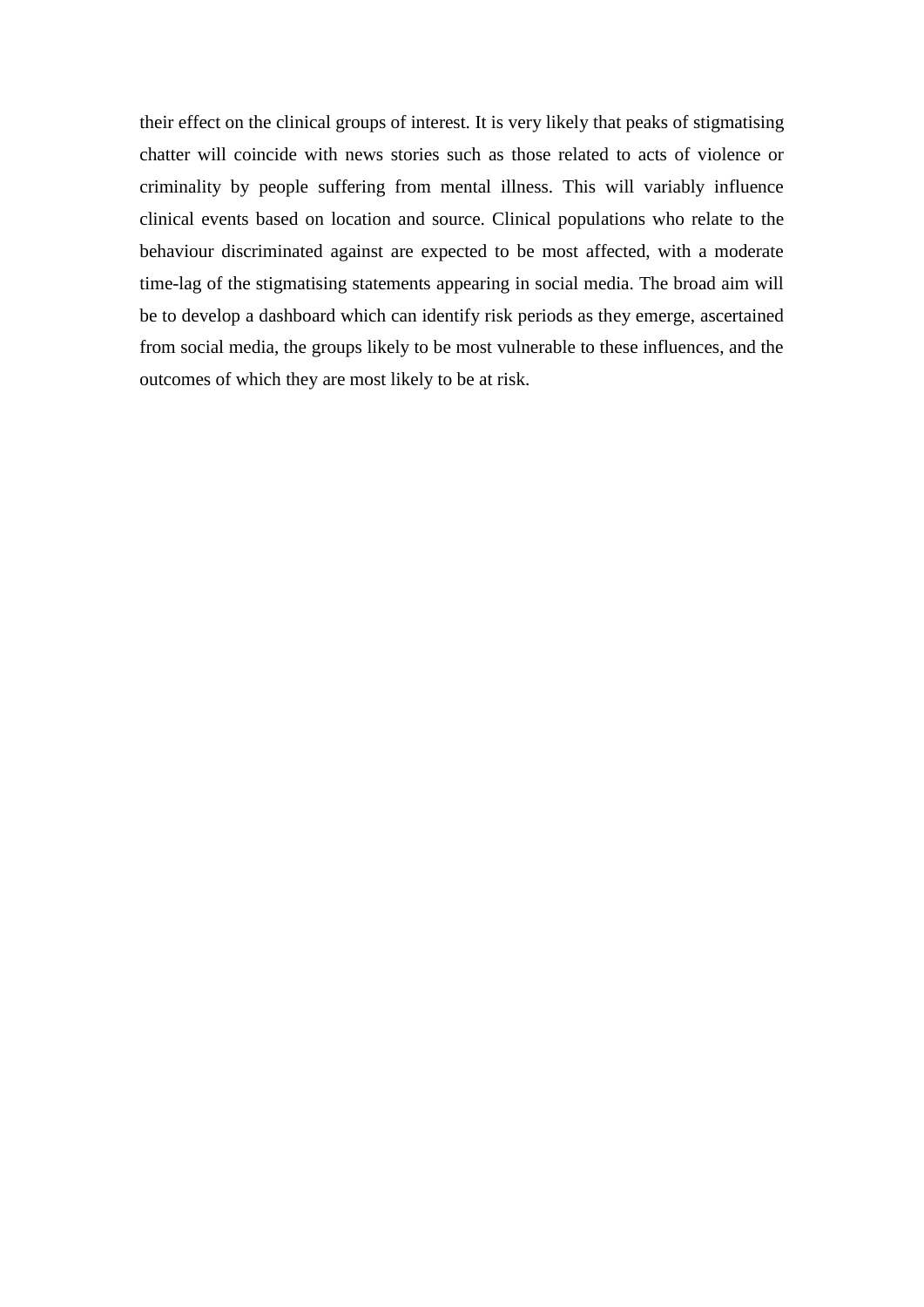# **6 Demonstration study 4 – Social media and self-harm/suicidal behaviour**

### **6.1 Background**

Self-harm, defined as the deliberate, self-inflicted destruction of tissues (ISSS, 2010) has increasingly been the focus of research and clinical exploration, seen as a behaviour transcending clinical barriers, most commonly observed in patient groups, but also with a high prevalence in certain demographic groups in community samples, such as young adults (Walsh, 2006; Welch, 2004). Lifetime prevalence in non-clinical groups ranges from 12% to 37% among adolescents. Studies have shown that 1 in 12 adolescents – 1 in 10 girls – self-harm, but most will stop by early adulthood (Moran et al, 2012). Although self-harm is distinct from suicide, many people practising selfharm are at increased risk of suicide-related behaviours (Whitlock and Knox, 2007). Suicide is the second most common cause of death for young people and the most common cause in girls aged 15–19 years (Patton et al, 2009).

Mass media have attracted scrutiny in the past in relation to their possible role in promoting self-harm and suicidal behaviours through contagion (Becker et al, 2004), and the Internet has received increasing attention in recent years. Anxieties about the Internet are particularly extensive in relation to younger people and the spread of problematic or harmful content such as that promoting self-harming and suicidal behaviours. The use of pro-self-harm forums, exchange of images, promotion of such behaviours and encouragement of others to engage in similar activities present multiple challenges for vulnerable young people. Some studies have shown that such content may encourage people to engage in self-harm practices (Jett et al, 2010).

Adolescence can be a turbulent time and considerable numbers of teenagers seek escape through self-harm, even if no fatal outcome is envisaged or desired. With the majority of adolescents accessing the Internet daily (Lenhart, 2010), it comes as no surprise that social media have received considerable attention for their possible role in contributing to self-harm and self-inflicted mortality as well as glamourizing and at times promoting these behaviours. The risk arising from unsupervised contact, with vast information and exposure to upsetting messages, particularly for young people already engaged in self-harming and suicidal behaviours, is very high.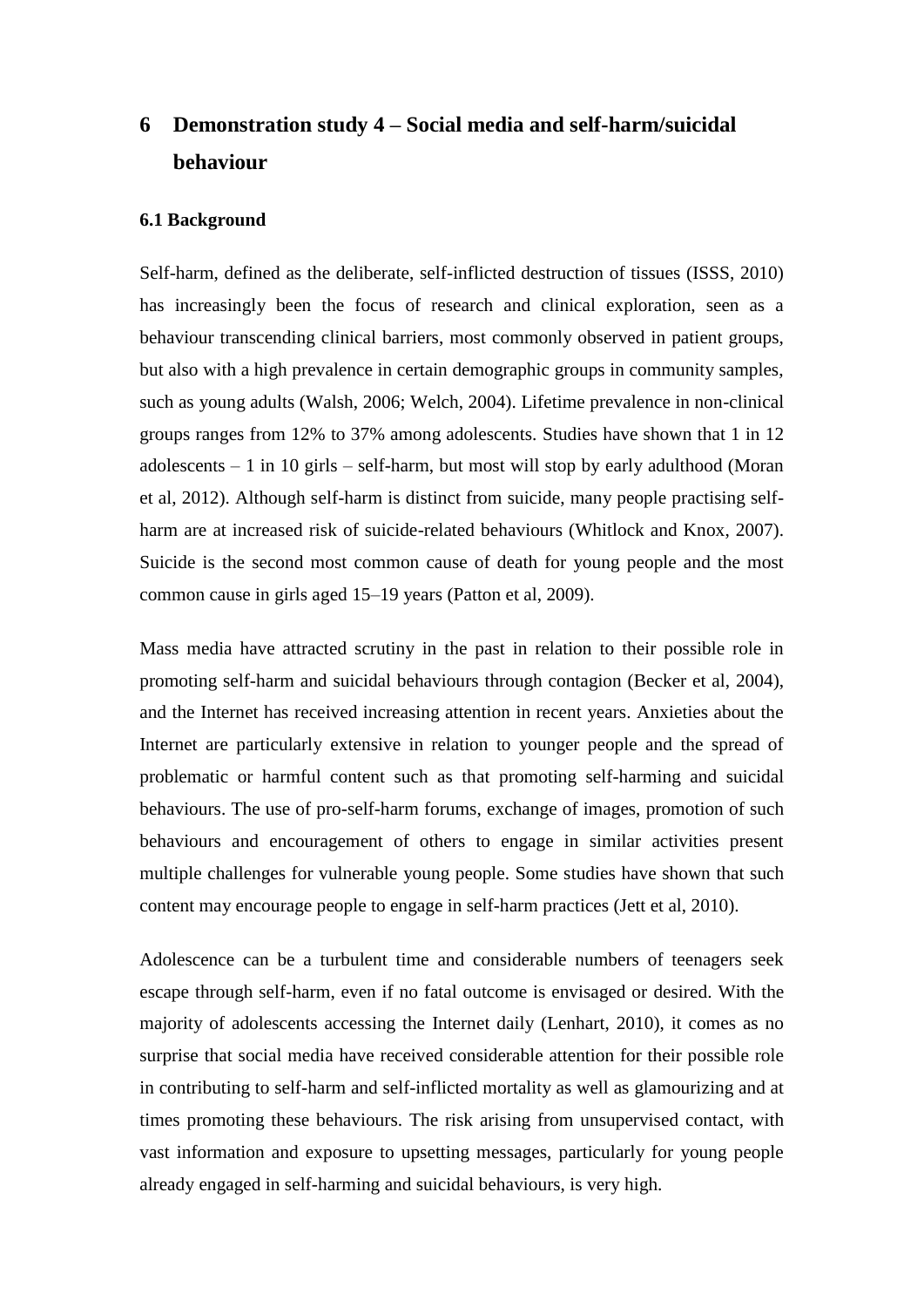### **6.2 Aims and objectives**

The main objective of this study will be to describe the interaction between online 'chatter' around themes of self-harm and suicide, disinformation, and how this affects the clinical presentations of vulnerable patient groups.

### *6.2.1 Specific aims*

The particular aims of this demonstration study will be to:

- 1) Determine the nature of online discussions on self-harm and suicide
- 2) Establish whether social media affect the clinical presentation of people vulnerable to self-harming behaviour and suicide

### **6.3 Methods**

### *6.3.1 Clinical setting and groups*

As described in Chapter 2, section 2.1, the study will use anonymised electronic health records from the SLAM Case register through the CRIS system. Data will be extracted from the records of a pre-defined sample of adolescents and young adults most at risk of self-harm and suicide.

### *6.3.2 Data source identification*

In order to identify discussion forums relevant to pro self-harm or suicide chatter, exploratory online searches were conducted using the Google search engine with generic query terms such as 'pro self-harm', 'pro suicide', 'self-harm tips', 'pro selfharm forum', 'pro-suicide forum', 'suicide methods', 'suicide pacts', 'suicide buddies', 'pro-choice' . For each query term, the results in the first 20 pages were searched for any information/discussion related to pro self-harming behaviour and suicide. The related/suggested links of selected websites were also searched. The slang terms 'cat' and 'sue' will also be used for searching Twitter hashtags.

Thirteen forums were identified: 11 from primary and 2 from secondary searches (through a primary internet resource) (Appendix 3).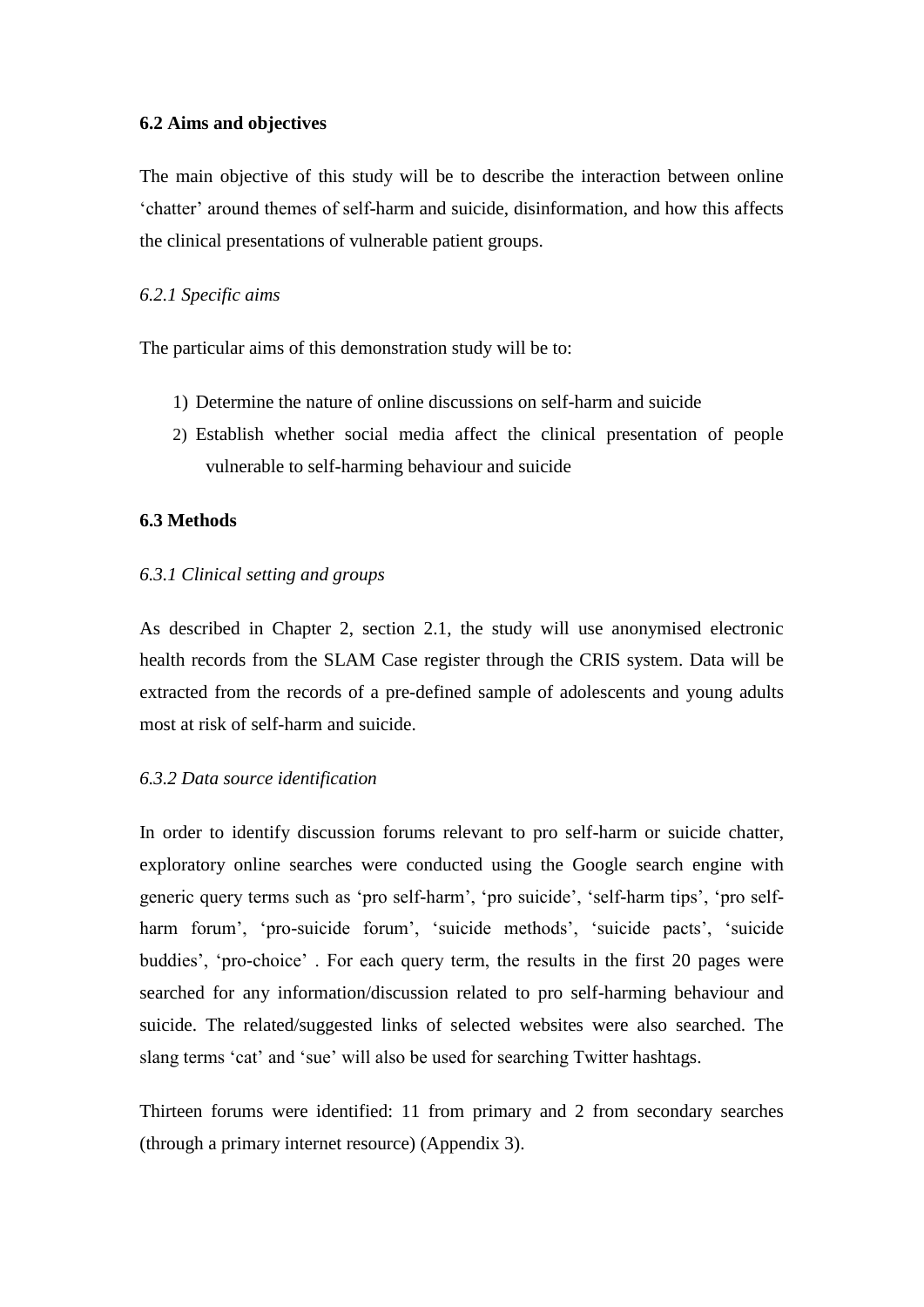In addition to monitoring the above mentioned forums for self-harm/suicide discussions, 'Google Insights for Search' (Google, 2012) will also be used. Google insight reports provided an additional measure of interest in pro self-harm and suicide by summarising the relative frequency of search terms entered by Google users and how this varied over time and according to location.

### *6.3.3 Expectations and results*

Through this study we should be able to identify periods of increased chatter about self-harm and suicide and determine the nature of attitudes towards this (positive or negative). It is anticipated that peak times of increased discussions about these behaviours will coincide with news stories of relevant content. We aim to distinguish between positive and negative attitudes towards self-harming and suicidal behaviour on social media and establish how the clinical presentation of vulnerable groups is potentially affected. The broad aim will be to develop a dashboard which can identify risk periods as they emerge, ascertained from social media, and the groups likely to be most vulnerable to these influences.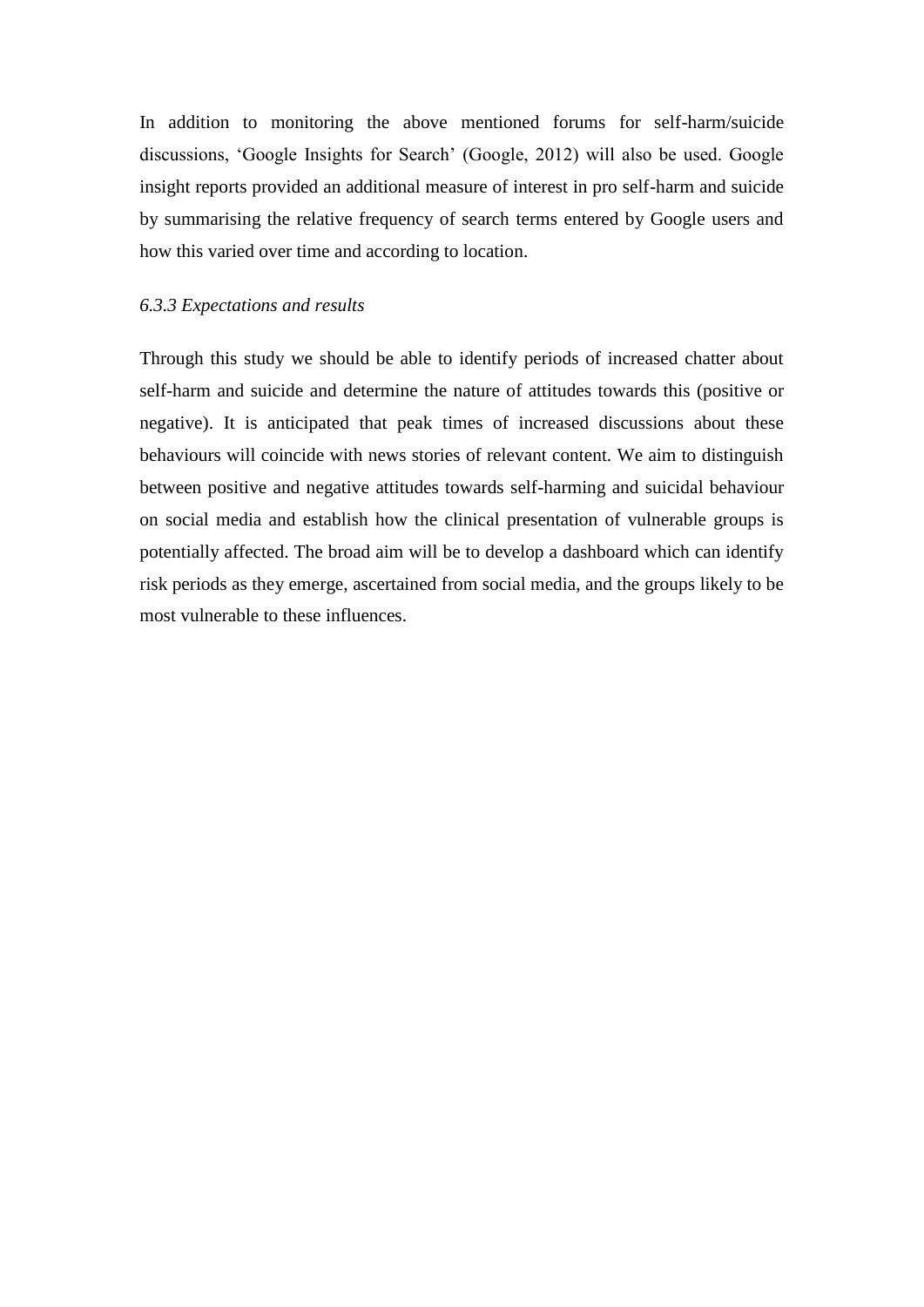### **7 Requirements**

The following section will address a series of cross-case requirements, in order of importance, that are considered key to the development of WP7 and the wider aims of PHEME. These may get refined as work progresses, in an agile manner, and we experiment with and evaluate the PHEME technology.

### **7.1 Data collection**

Data will be collected from patient and, where appropriate, physician forums and blogs (as listed in the Appendices to this deliverable) using queries containing keywords. Currently, 100s of relevant sites have been identified from initial searches but this number is likely to vary because of (i) closure and replacement of websites (particularly relevant to the 'legal highs' demonstration case) and (ii) privacy and accessibility issues (most likely to be the case with patient forums). New lists will be generated in regular intervals to ensure we are up to date with new websites and forums. In the case of private forums, contact with the administrator will be sought in the first instance to request creation of account for ease of access. A record will be kept of this process, which will provide additional information to the methodological procedures for data collection followed by WP7.

Twitter is becoming an increasingly important resource for information, particularly among young people, and this has expanded to include patient groups and clinicians. A large variety of user-generated input can be utilised especially in the 'legal highs', 'medication and treatment' and 'stigma' demonstration studies. Beyond specific tweets identified from hashtags (as listed in the Appendices to this deliverable), it will be valuable to examine trends, re-tweeted tweets as well as tweets from prolific users. Since we aim to monitor over 100 search terms in some use cases, it might be challenging to combine this requirement with Twitter's API restrictions.

### **7.2 Following news stories**

Monitoring of related news stories, in addition to social media, will enable us to crossreference information between the two sources as well as establish the effects such stories have on social media trends. Health-related news about controversial therapies,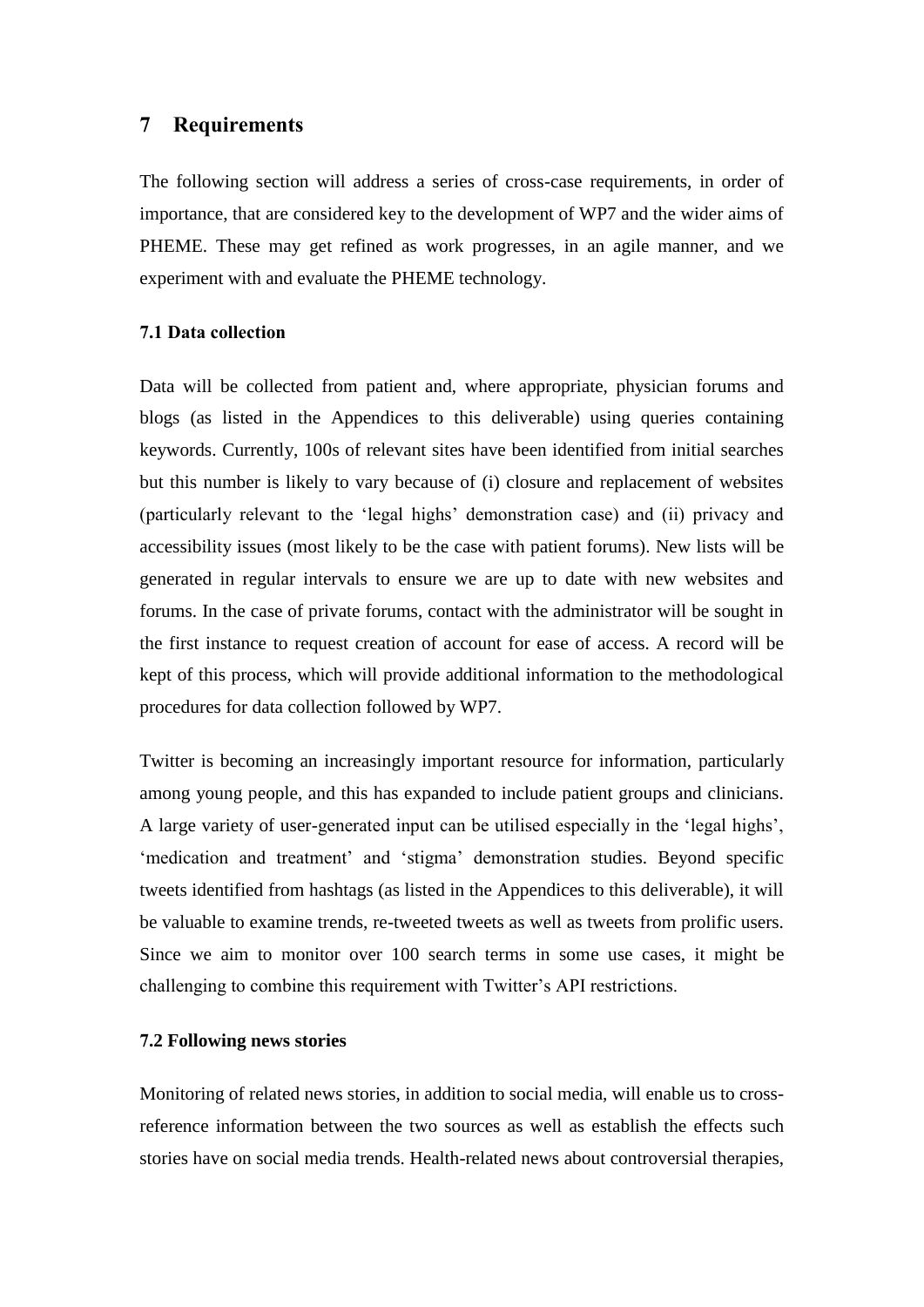incidents of violence by mental health patients and teenage suicides are expected to be trending subjects in social media within minutes of being publicised. We expect, for these three case studies, that news stories will effect rapid peaks in social media trends. These trends will tail off gradually with smaller peaks generated based on how long and frequently developments from the same story will reappear in the news. This will in turn have an impact on the presentation of vulnerable patient groups in clinical records.

### **7.3 Connecting social media with clinical records**

In order to relate social media occurrences with clinical presentations, we will define and implement data exchange formats and protocols to enable the correlation of results extracted from social and news media with patient records. We will also develop the PHEME rumour intelligence algorithms as easy-to-combine web services and/or GATE text processing pipelines for easy integration with the CRIS analysis infrastructure. WP7 will be in ongoing consultation during the interface design of the PHEME dashboard in WP5 in order to ensure customisation to the needs of the use cases.

### **7.4 CRIS-GATE interface**

The BRC uses the GATE language engineering toolkit [\(http://gate.ac.uk\)](http://gate.ac.uk/) for all information extraction over records in the CRIS case register. All applications written to process CRIS records within PHEME will be required to operate within the CRIS GATE interface.

GATE pipelines are run on the BRC'S 96 node compute cluster. Pipelines are deployed on the compute cluster as standard GATE application. Documents to be processed are described as a virtual table in the CRIS database. The GATE application is then parallelised and run over these documents using a bespoke GATE CRIS harness for Grid Engine running on the cluster. The GATE-CRIS harness retrieves documents from the CRIS database and distributes to GATE threads running on Grid Engine. Each application thread returns extracted results back to the CRIS database. This process is shown in the figure below: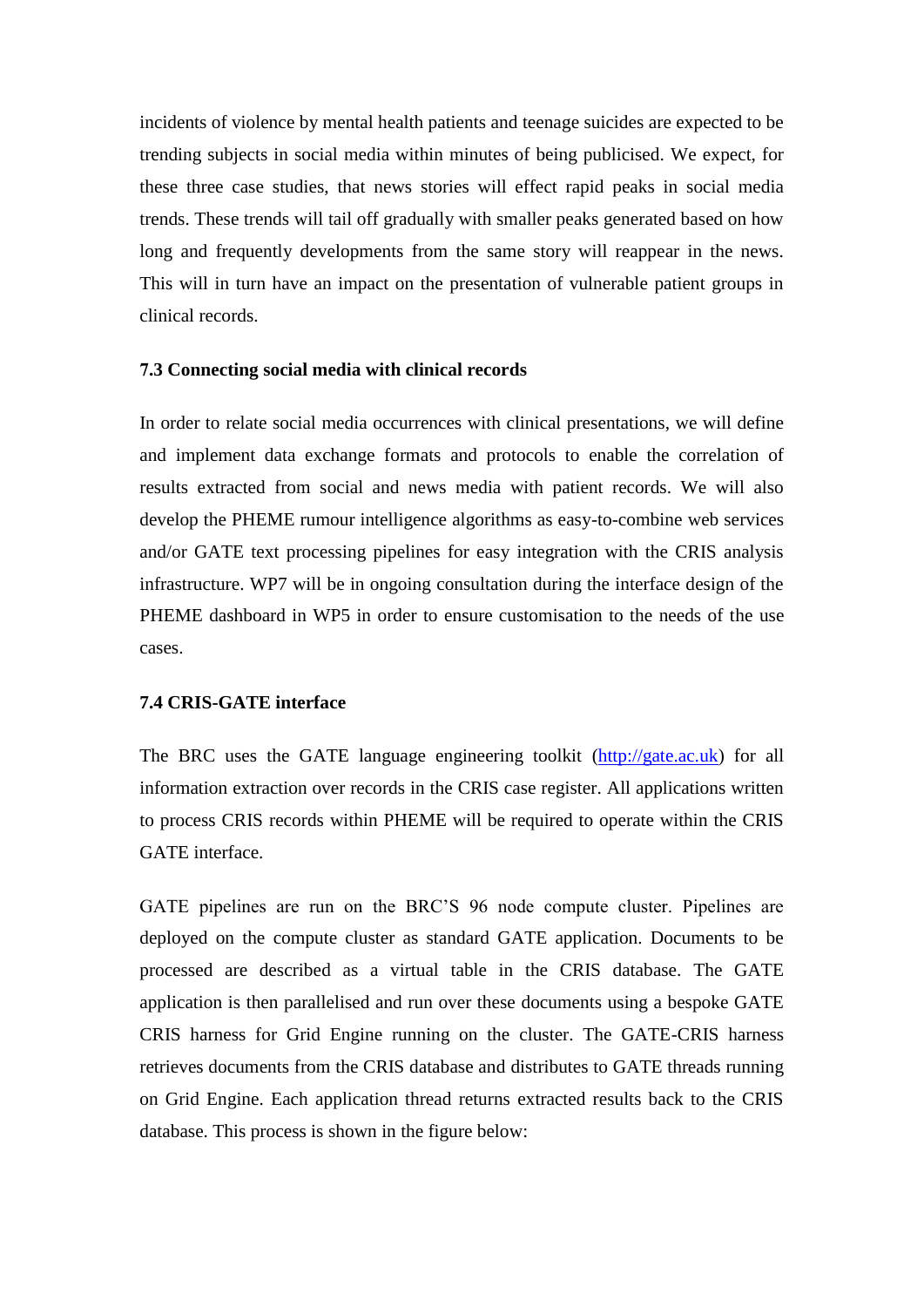

### **7.4 Veracity intelligence tools and visual dashboard**

We will define and implement data exchange formats and protocols, in order to enable correlation of results extracted from social and news media against the patient records. For the purpose of the current use cases, near-real time analysis would be sufficient to start with, although in year 3, it would be useful if the monitoring dashboard gave early warnings as quickly as possible.

The PHEME veracity intelligence tools and visual dashboard will make the following provisions for:

- 1) Ways of rapidly identifying the origins and spread of suspected mis- and disinformation or controversy relevant to any of the demonstration studies (e.g. medication/treatment, legal highs).
- 2) Supporting the detection of unusual spikes/new trends on any of the four topics monitored by WP7.
- 3) Rapid assessment of emerging social media content, cross-referenced to news sources, where applicable.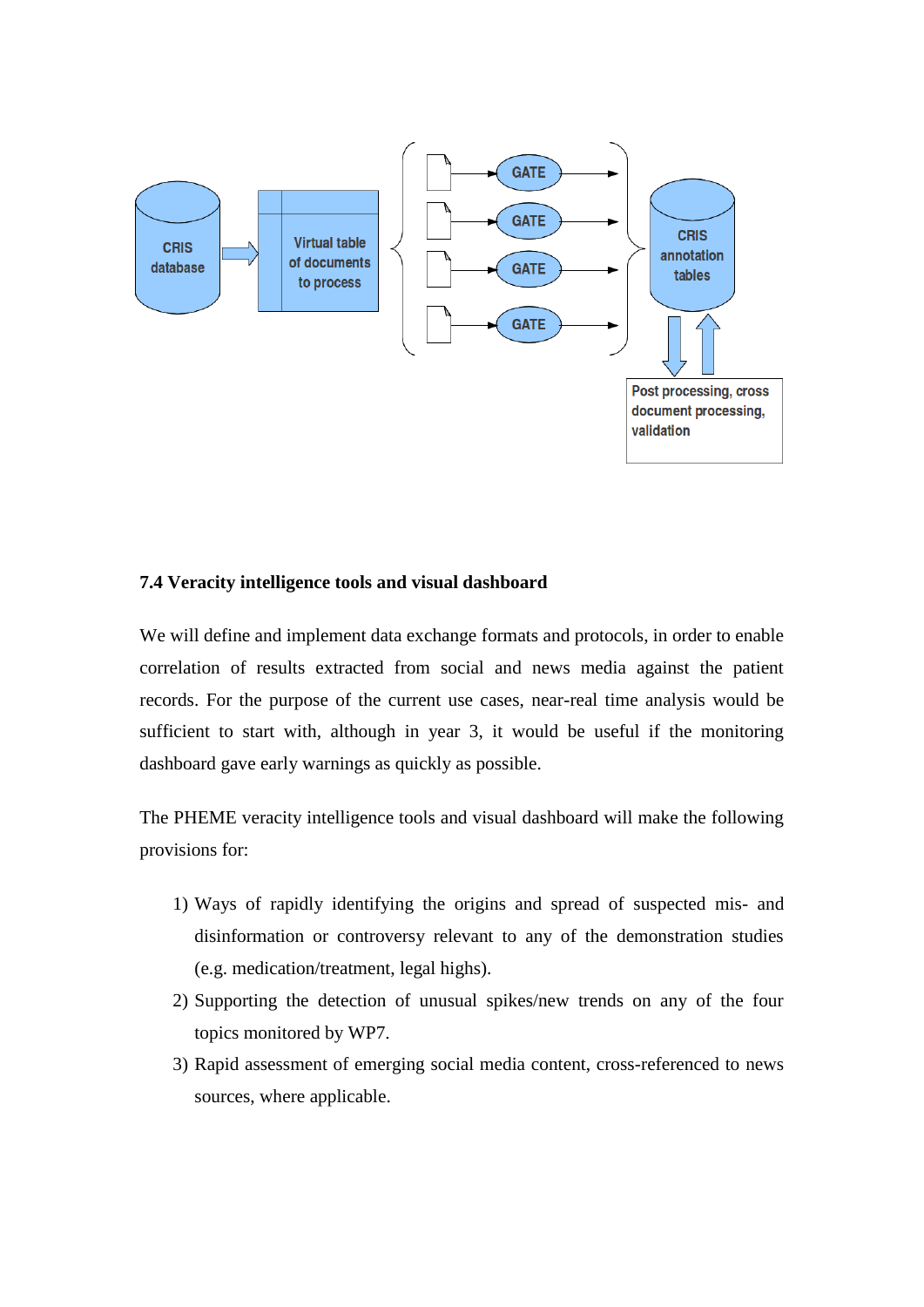- 4) Showing all available information regarding a source's trustworthiness and profile, as well as any previous relevant controversies or mis/disinformation spread by the same source.
- 5) Tracking and visualising aggregated opinions and sentiments towards any of the four topics of interest, as well as allow for drilling down into details at a site/user level (e.g. does this site/social media user regularly support selfharm).
- 6) Automatically identifying spam bots and flagging social media content created by these as untrustworthy.

### **7.5 Interface mock-up**

The designing of the interface mock-up is not relevant in WP7 since the application will be built on the PHEME visual dashboard, to be designed in WP5. This report focused on the functionality of the application as detailed in each of the demonstration studies. In the near future, the requirements of WP7 will be assessed individually to establish the needs for data extraction and integration with the clinical records. The PHEME visual dashboard will therefore evolve based on ongoing processing and analysis.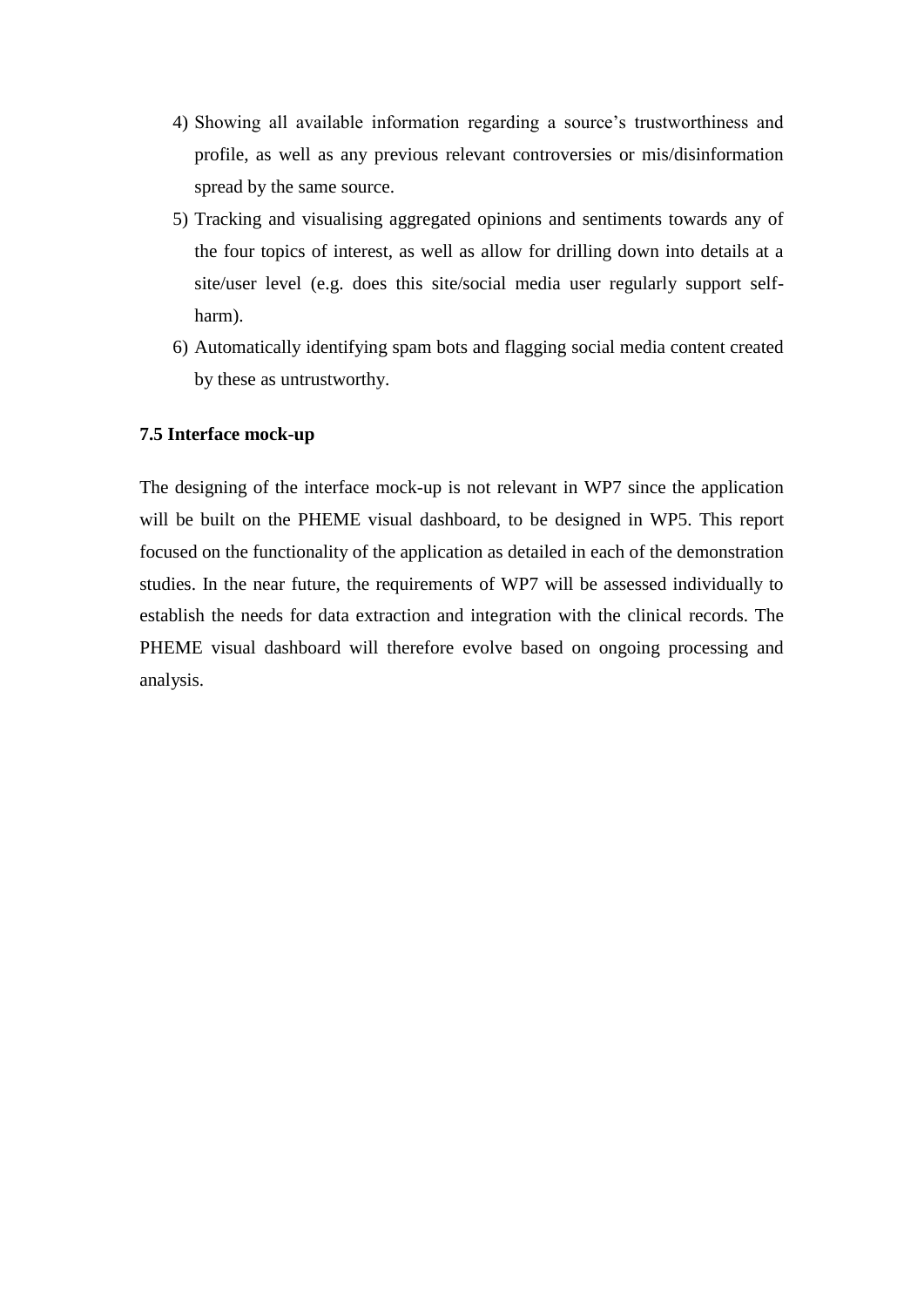### **8 Steps to Deliverable 7.2**

The following tasks will be completed leading up to the development and submission of D7.2 in year 2.

### **8.1 Healthcare choices**

- 1) Identification of controversial medication and treatments
- 2) Classification of social attitudes towards those treatments and statements of compliance/adherence and prescribing practices
- 3) Detection of news stories related to medication/treatment of interest
- 4) Establishment of clinical events and groups to explore

### **8.2 Legal Highs**

- 1) Trial in detection of popular/controversial NPSs
- 2) Classification of positive and negative references with regards to use
- 3) Identification of clinical events and groups to explore

### **8.2 Mental health stigma**

- 1) Identification of stigmatising statements
- 2) Classification of positive and negative sentiments surrounding particular diagnoses
- 3) Detection of news stories likely to facilitate stigmatising chatter in social media
- 4) Identification of clinical events and groups to explore

### **8.3 Self-harming and suicidal behaviour**

- 1) Establishment of pro/against self-harm/suicide statements
- 2) Identification of news stories related to these behaviours
- 3) Definition of vulnerable clinical groups and clinical events of interest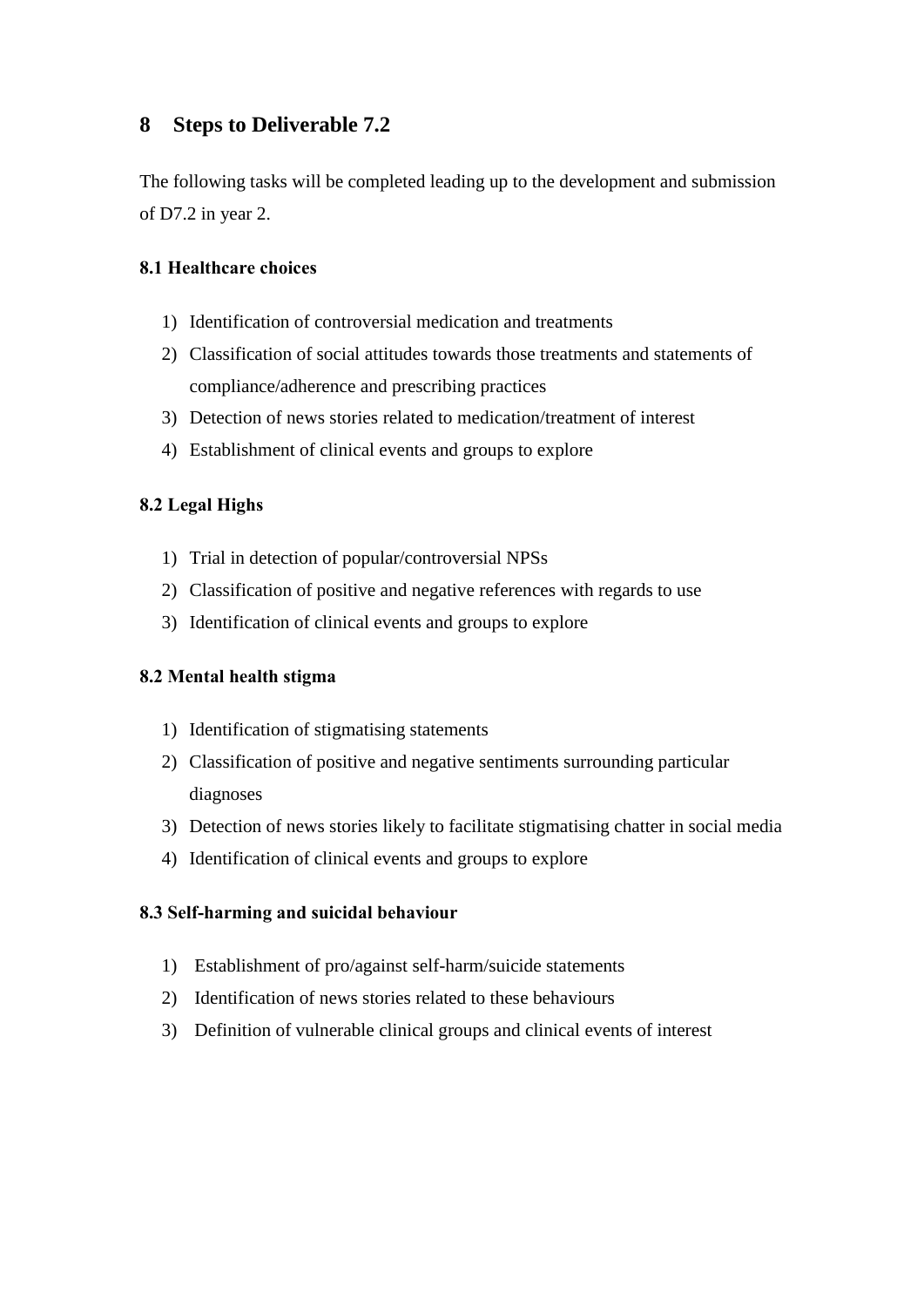### **Bibliography and references**

Advisory Council on the Misuse of Drugs (ACMD). Consideration of the novel psychoactive substances ('legal highs') 2011.

Allebeck, P. The use of population based registers in psychiatric research. Acta Psychiatr Scand 2009; 120: 386–391.

Anderson, J. and Rainie, L. The Future of Big Data. Pew Internet Research (2012). http://www.pewinternet.org/Reports/2012/Future-of-Big-Data. Accessed on January 11th, 2013.

Backus, L.I. et al. Clinical Case Registries: Simultaneous Local and National Disease Registries for Population Quality Management J Am Med Inform Assoc 2009; 16(6): 775–783.

Becker, K.et al. Parasuicide online: Can suicide websites trigger suicidal behaviour in predisposed adolescents? Nord J Psychiatry 2004; 58: 111–114.

Byrne, P. Psychiatric stigma: past, passing and to come. J R Soc Med 1997;90: 618– 620.

Byrne, P. Stigma of mental illness and ways of diminishing it. Adv Psychiatr Treat 2000; 6: 65-72.

Centres for Disease Control and Prevention (CDC). H1N1 Web and Social Media Metrics (2010). [http://www.cdc.gov/metrics/campaigns/reports/h1n1](http://www.cdc.gov/metrics/campaigns/reports/h1n1-cumulative_report_01-31-10.pdf) [cumulative\\_report\\_01-31-10.pdf.](http://www.cdc.gov/metrics/campaigns/reports/h1n1-cumulative_report_01-31-10.pdf) Accessed on April  $10^{th}$ , 2014.

Clement, S. et al. What is the impact of mental health-related stigma on help-seeking? A systematic review of quantitative and qualitative studies. Psychol Med 2014; [http://dx.doi.org/10.1017/S0033291714000129.](http://dx.doi.org/10.1017/S0033291714000129) Accessed on April  $11^{th}$ , 2014.

Corazza, O. et al. Designer drugs on the Internet: a phenomenon out-of-control? The emergence of hallucinogenic drug bromo-dragonfly. Curr Clin Pharmacol 2011; 6(2): 125-129.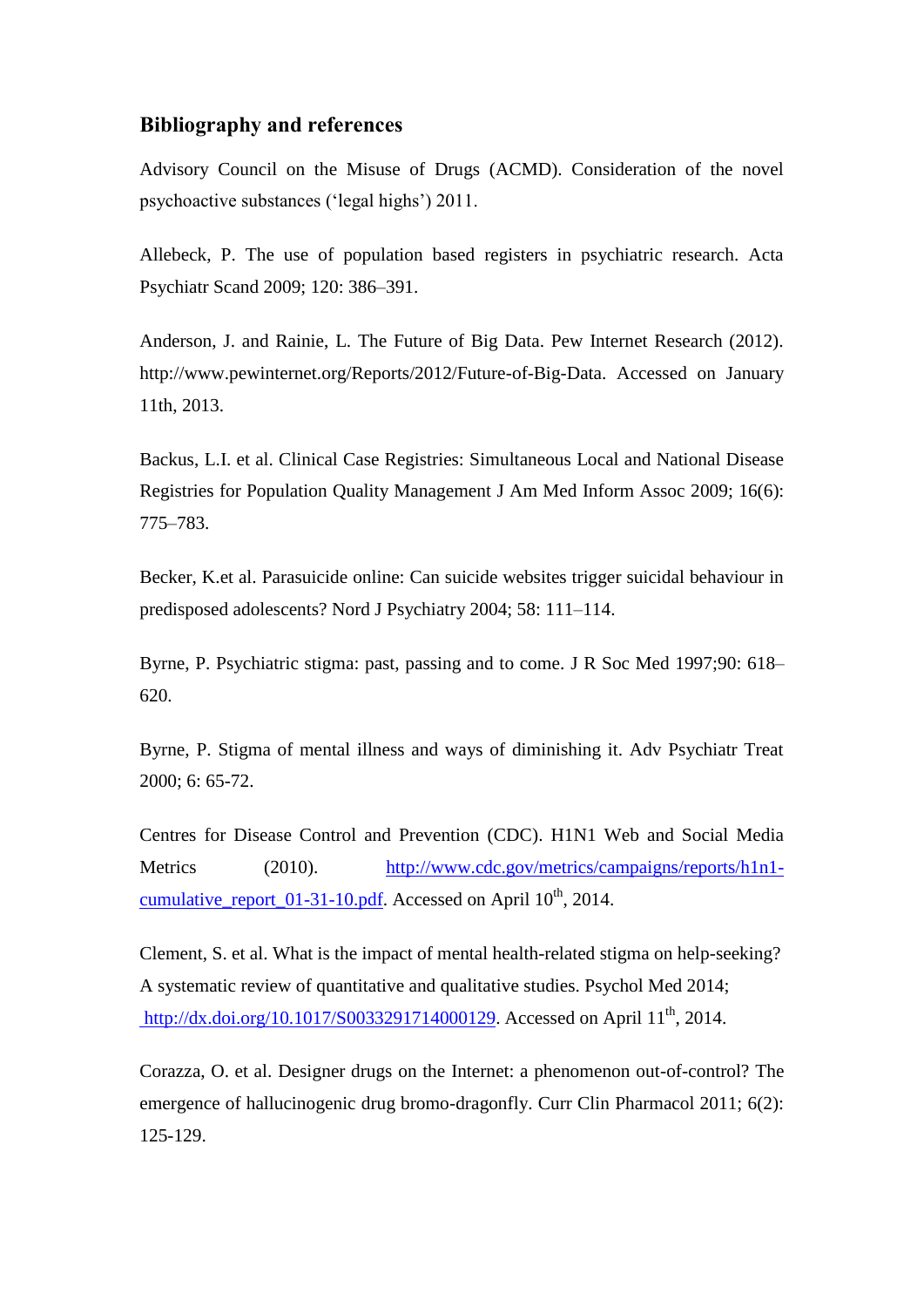Corrigan, P. et al. Prejudice, social distance, and familiarity with mental illness. SchizophrBull 2001; 27: 219-226.

Corrigan, P. How stigma interferes with mental health care. Am Psychol 2004; 59(7): 614-625.

Cunningham, H. GATE, a general architecture for text engineering. Comput Hum 2002; 36(2): 223–254.

Cunningham, H. Information Extraction, Automatic. In K. Brown, (Ed.) Encyclopedia of Language and Linguistics, 2nd Edition. Oxford: Elsevier. (2005).

Daine, K. The Power of the Web: A Systematic Review of Studies of the Influence of the Internet on Self-Harm and Suicide in Young People. PLoS One 2013; 8(10): 1-6. doi:10.1371/journal.pone.0077555. Accessed on April  $11<sup>th</sup>$  2014.

Davey, A. et al. e-Psychonauts: Conducting research in online drug forum communities. J Ment Health 2012; 21: 386-394.

Deluca, P. et al. Identifying emerging trends in recreational drug use; outcomes from the Psychonaut Web mapping Project. Prog Neuropsychopharmacol Biol Psychiatry 2012; 39: 221-226.

Dinos, S. et al. Stigma: the feelings and experiences of 46 people with mental illness. Br J Psych 2004; 184: 176-181.

EMCDDA. The state of the drugs problem in Europe- Annual report 2011. Lisbon, Portual: European Monitoring Centre for Drugs and Drug Addiction; 2011a.

EMCDDA. Report on the risk assessment of mephedrone in the framework of the Council decision on new psychoactive substances. Luxembourg: Publications Office of the European Union; 2011b.

EMCDDA. Europol 2011 Annual Report on the implementation of Council Decision 2005/387/JHA. Lisbon; April, 2012.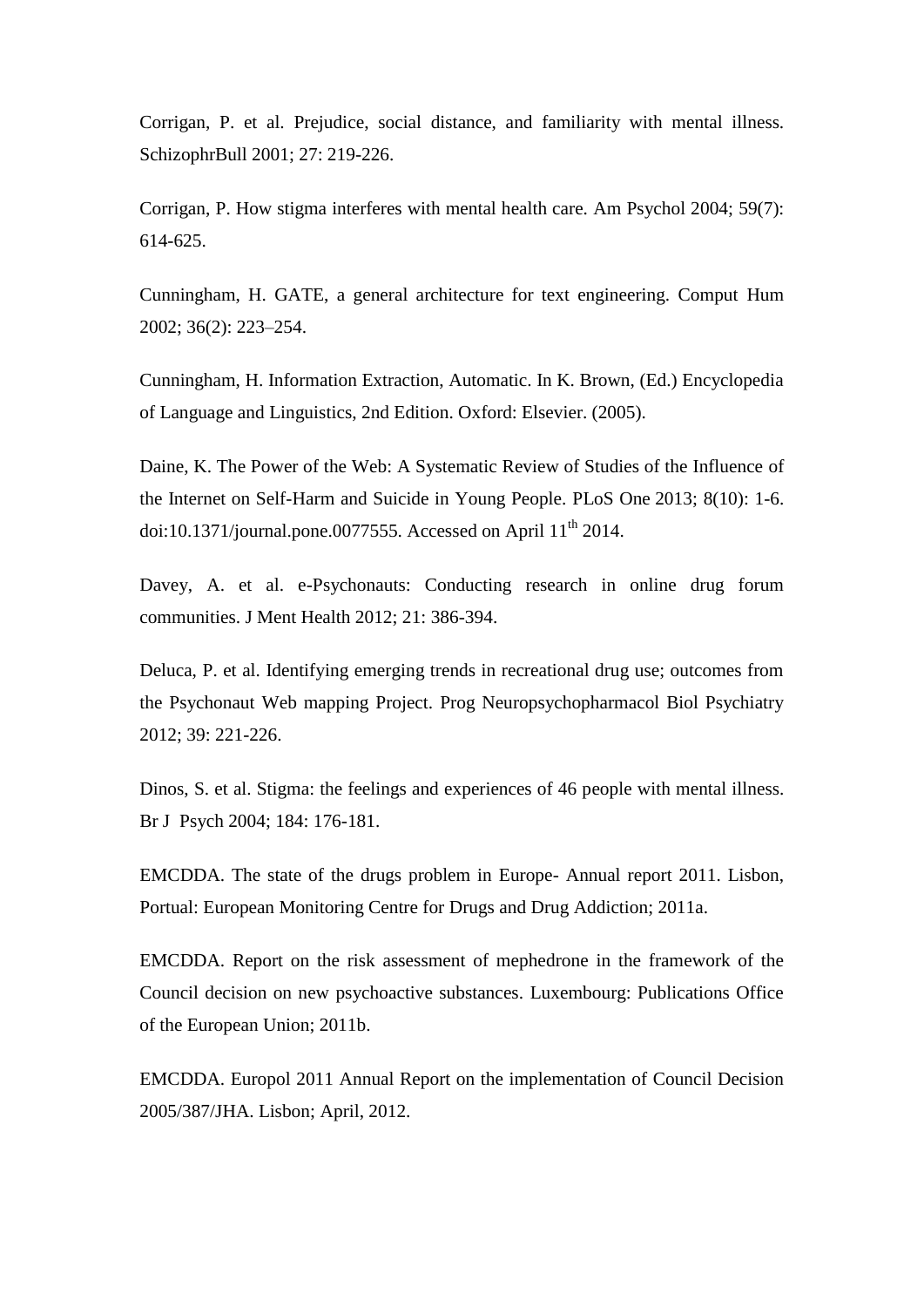Ennals, R. Trushkovsky, B. Agosta, J.M. Highlighting Disputed Claims on the Web (2010).

Hatch, S. et al. Identifying socio-demographic and socioeconomic determinants of health inequalities in a diverse London community: the South East London Community Health (SELCoH) study. BMC Public Health 2011; 11: 861.

Fox, S. The Social Life of Health Information, Pew Research Center (2011). [http://www.pewinternet.org/2011/05/12/the-social-life-of-health-information-2011/.](http://www.pewinternet.org/2011/05/12/the-social-life-of-health-information-2011/) Accessed on April  $10^{th}$ , 2014.

Ginsberg, J. et al. Detecting influenza epidemics using search engine query data. Nature 2009; 457: 1012-1014.

Health Dialog. Know Your Source: Online Health Information Can Empower or Mislead (2011). [http://www.healthdialog.com/Utility/News/PressRelease/11-01-](http://www.healthdialog.com/Utility/News/PressRelease/11-01-11/Know_Your_Source_Online_Health_Information_Can_Empower_or_Mislead) [11/Know\\_Your\\_Source\\_Online\\_Health\\_Information\\_Can\\_Empower\\_or\\_Mislead.](http://www.healthdialog.com/Utility/News/PressRelease/11-01-11/Know_Your_Source_Online_Health_Information_Can_Empower_or_Mislead) Accessed on April  $10^{th}$ , 2014.

HPM Institute. Healthcare Performance Management in the Era of "Twitter", 2010[.http://www.hpminstitute.org/documents/HPM\\_in\\_the\\_Era\\_of\\_Twitter.pdf.](http://www.hpminstitute.org/documents/HPM_in_the_Era_of_Twitter.pdf) Accessed April  $10^{th}$ , 2014.

International Society for the Study of Self-injury (ISSS). About self-injury. [http://www.isssweb.org/aboutnssi.php.](http://www.isssweb.org/aboutnssi.php) Accessed on April 11<sup>th</sup>, 2014.

Jett, S. et al. Impact of exposure to pro-eating disorder websites on eating behaviour in college women. [Eur Eat Disord Rev](http://www.ncbi.nlm.nih.gov/pubmed/?term=Impact+of+Exposure+to+Pro-Eating+Disorder+Websites+on+Eating+Behaviour+in+College+Women) 2010; 18(5): 410-416.

Lenhart, A. Social media & young adults. Pew Internet Research (2010).

[http://www.pewInternet.org/presentations/2010/Feb/Department-of-Commerce.aspx.](http://www.pewinternet.org/presentations/2010/Feb/Department-of-Commerce.aspx) Accessed on April  $11<sup>th</sup> 2014$ .

Livingston, J.D. and Boyd, J. Correlates and consequences of internalized stigma for people living with mental illness: A systematic review and meta-analysis. Soc Sci Med 2010; 7: 2150-2161.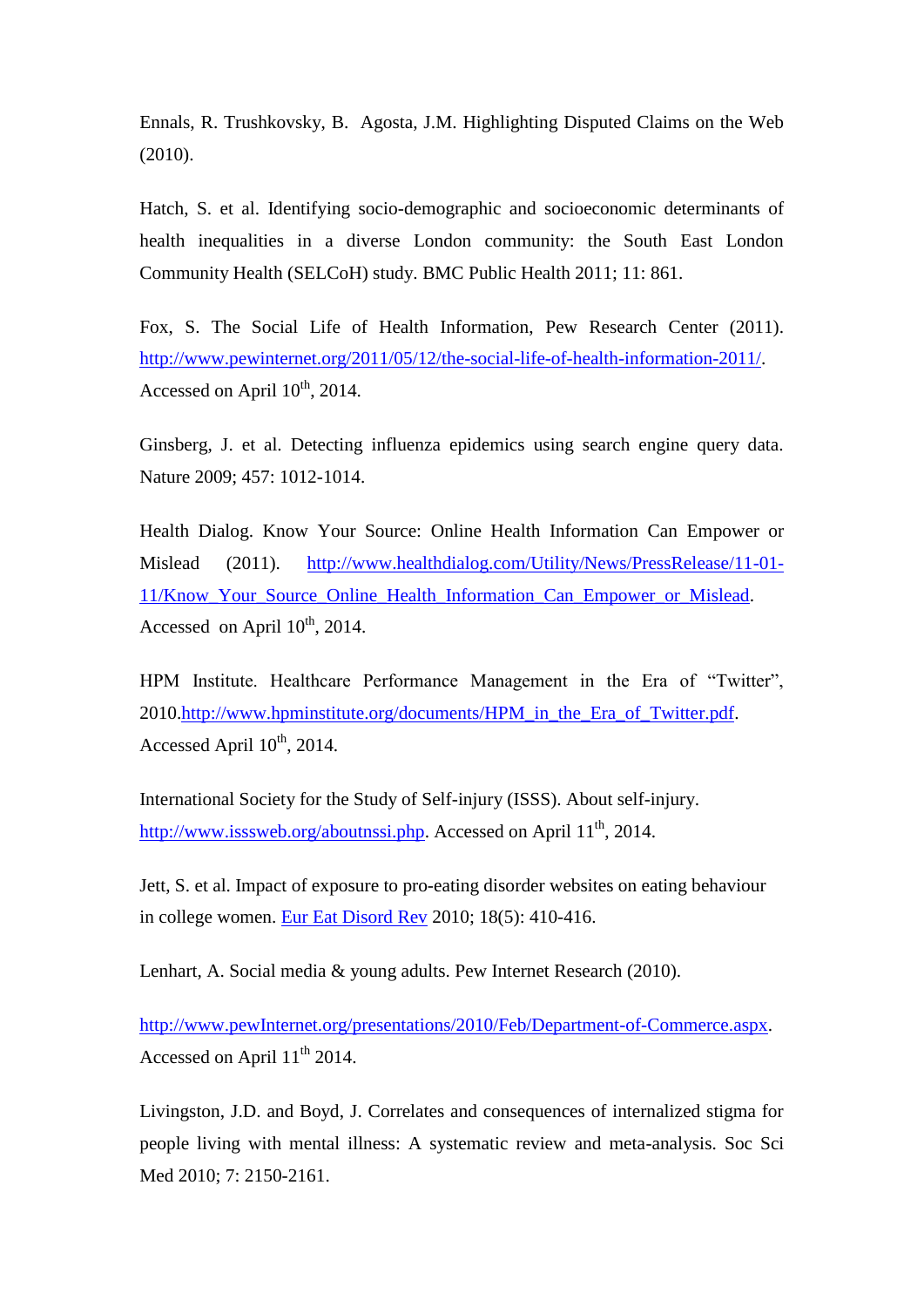Max Bupa Health. Health on the internet, The Hindustan Times (2011). [http://www.hindustantimes.com/business-news/businessbankinginsurance/health-on](http://www.hindustantimes.com/business-news/businessbankinginsurance/health-on-the-internet/article1-653848.aspx)[the-internet/article1-653848.aspx.](http://www.hindustantimes.com/business-news/businessbankinginsurance/health-on-the-internet/article1-653848.aspx) Accessed on April 11<sup>th</sup>, 2014.

Moran, P. et al. The natural history of self-harm from adolescence to young adulthood: a population-based cohort study. Lancet 2012; 379: 236–243.

Morden, N.E. et al. Quality of Care for Cardiometabolic Disease. Med Care 2010; 48(1): 72–78.

Mounteney, J. et al. Challenges of reliability and validity in the identification and monitoring of emerging drug trends. Subst Use Misuse 2010; 45(1-2): 266-287.

Parle, S. How does stigma affect people with mental illness. Nurs Times 2012; 108(28): 12-14.

Patton, G.C. et al. Global patterns of mortality in young people: a systematic analysis of population health data. Lancet 2009; 374: 881–892.

Perera, G. et al. The psychiatric case register: noble past, challenging present, but exciting future. Br J Psychiatry 2009; 195(3): 191–193.

Philo, G. Media and Mental Distress. New York: Addison Wesley Longman; 1996.

Walsh, B.W. Treating self-injury: A practical guide. New York, NY: GuilfordPress; 2006.

Welch, E.T. Self-injury: When pain feels good. Phillipsburg, NJ: P&R Publishing; 2004.

Whitlock, J. et al. The Internet and self-injury: What psychotherapists should know. J [Clin Psychol.](http://www.ncbi.nlm.nih.gov/pubmed/?term=The+Internet+and+self-injury%3A+What+psychotherapists+should+know.) 2007; 63(11):1135-1143.

World Health Organisation: Psychiatric case registers. Report on a Working Group.Copenhagen: WHO Regional Office for Europe; 1983.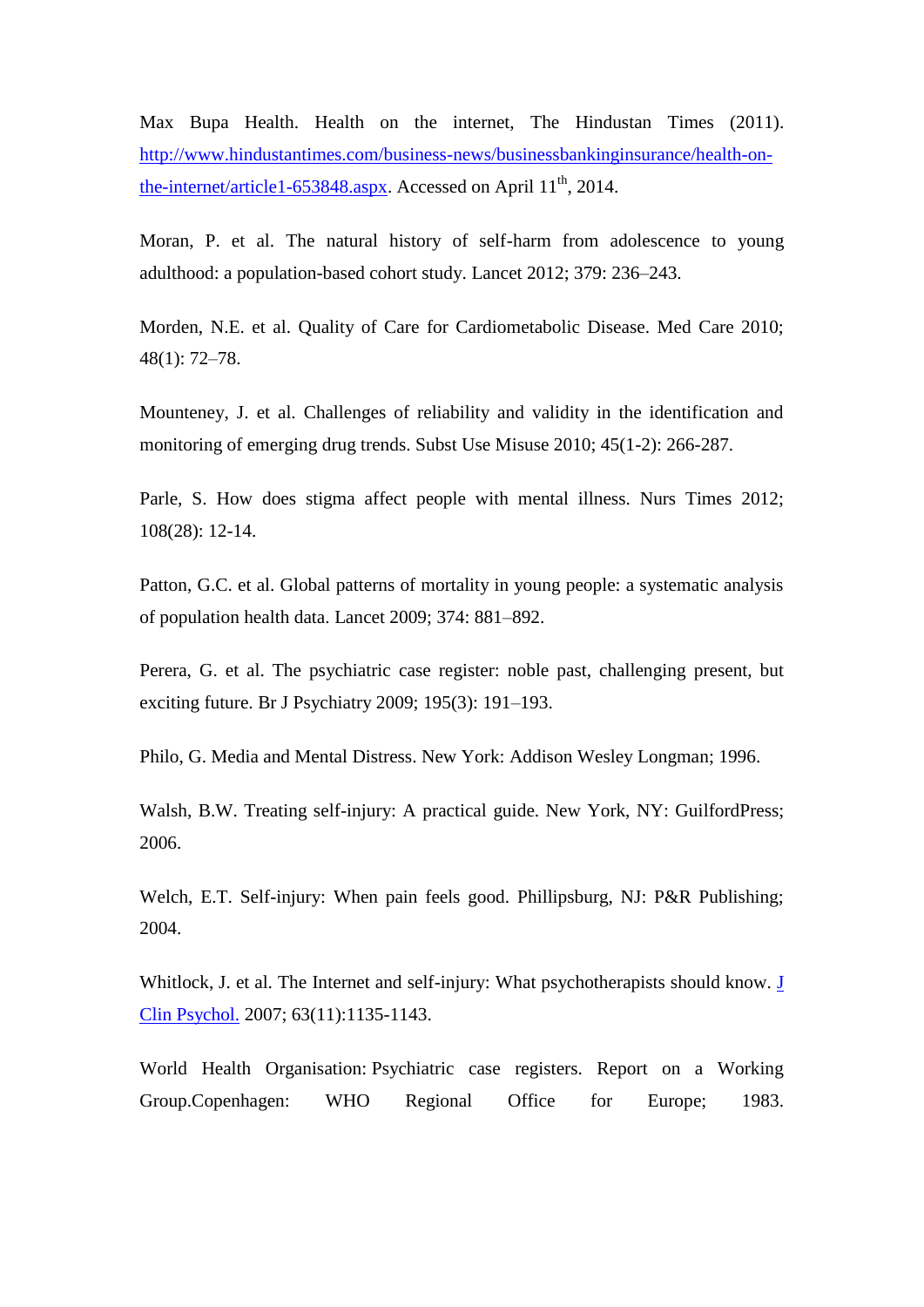# **Appendices**

# **Appendix 1.1 List of healthcare-related social media resources**

| <b>Website/Forum/Blog</b>                                            | Primary<br>search | <b>Secondary search</b> | <b>Keyword search</b>                                   | Twitter/FB     |
|----------------------------------------------------------------------|-------------------|-------------------------|---------------------------------------------------------|----------------|
| <b>General/All issues</b>                                            |                   |                         |                                                         |                |
| http://www.patient.co.uk/forums                                      | Yes               |                         | patient forum                                           |                |
| http://www.patientslikeme.com/                                       | Yes               |                         | patient forum                                           | patientslikeme |
| http://www.thepatientforum.com/                                      | Yes               |                         | patient forum                                           |                |
| http://www.medhelp.org/forums/list                                   | Yes               |                         | patient forum                                           |                |
| http://www.mentalhealthforum.net/                                    | Yes               |                         | mental health patient<br>forum                          |                |
| http://www.mentalhealth-world.org.uk/forums/                         | Yes               |                         | mental health patient<br>forum<br>mental health patient |                |
| http://www.sane.org.uk/what_we_do/support/supportforum/support_rooms | Yes               |                         | forum                                                   |                |
| http://www.psychforums.com/                                          | Yes               |                         | mental health patient<br>forum<br>mental health patient |                |
| http://www.depressionforums.org/forums/                              | Yes               |                         | forum                                                   |                |
| http://forum.psychlinks.ca/                                          | Yes               |                         | mental health patient<br>forum                          |                |
| http://www.healthyplace.com/forum/                                   | Yes               |                         | mental health forum                                     |                |
| https://forums.psychcentral.com/                                     | Yes               |                         | mental health forum                                     |                |
| http://www.recoveryourlife.com/forum/                                | Yes               |                         | mental health forum                                     |                |
| http://www.rethink.org/talk                                          | Yes               |                         | mental health forum                                     |                |
| http://www.healthfulchat.org/all-chat-rooms.html                     | Yes               |                         | mental health forum                                     |                |
| http://www.medschat.com/forums.asp                                   | Yes               |                         | medication forum                                        |                |
| http://www.takethislife.com/prescription-medication/                 | Yes               |                         | medication forum<br>prescription drug                   |                |
| http://www.drugs.com/forum/                                          | Yes               |                         | forum                                                   |                |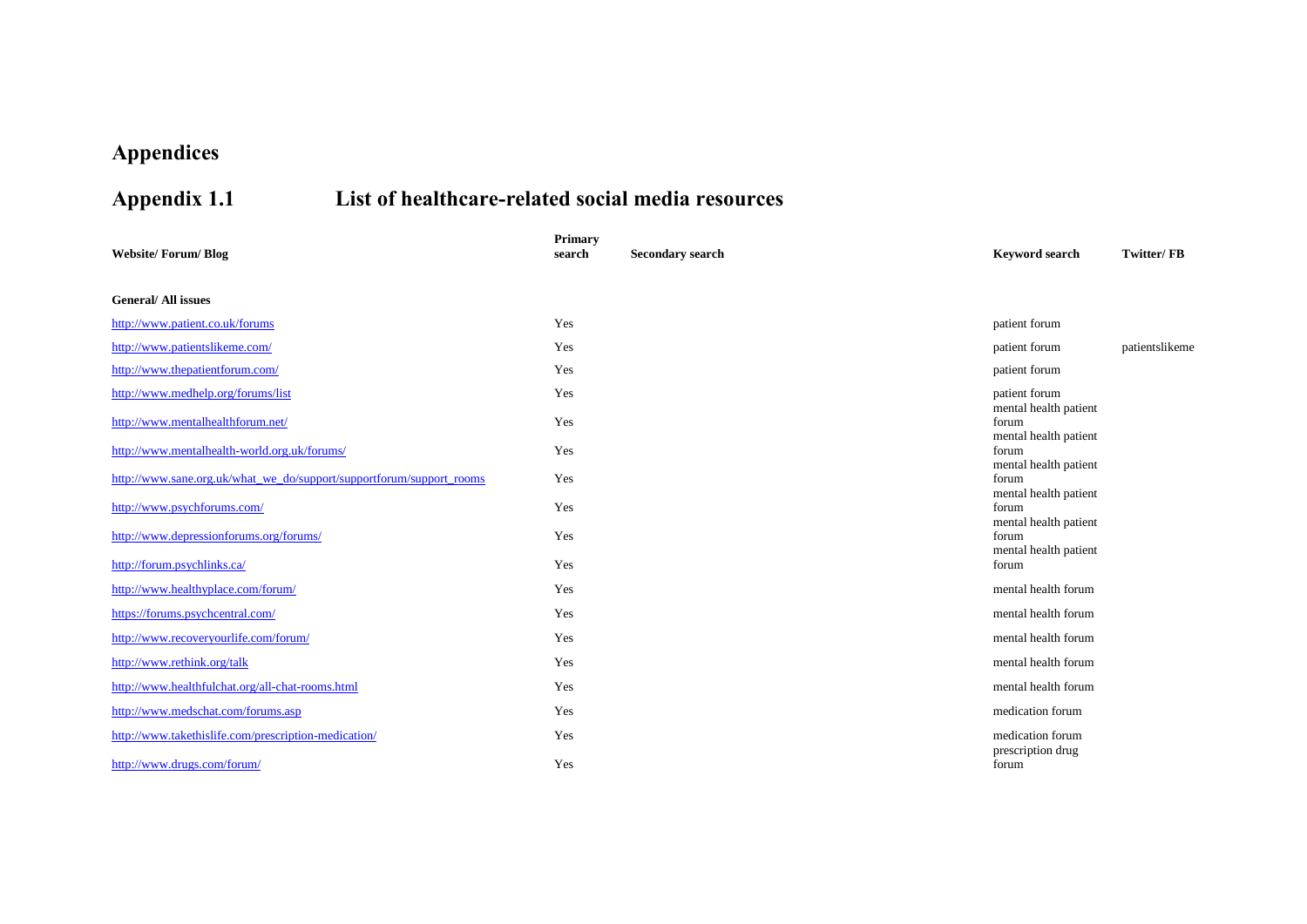| <b>Website/Forum/Blog</b>                                                                                  | Primary<br>search | <b>Secondary search</b> | <b>Keyword search</b>                                   | Twitter/FB |
|------------------------------------------------------------------------------------------------------------|-------------------|-------------------------|---------------------------------------------------------|------------|
| http://www.drugbuyersguide.net/                                                                            | Yes               |                         | prescription drug<br>forum                              |            |
|                                                                                                            |                   |                         | prescription drug                                       |            |
| http://www.iddb.org/forums/                                                                                | Yes               |                         | forum                                                   |            |
| http://www.crazyboards.org/forums/                                                                         | Yes               |                         | anxiety disorder<br>forum<br>anxiety disorder           |            |
| http://www.mentalearth.com/<br>http://www.beatingthebeast.com/forum/index.php?s=60b0a285c86c93e3bdc990f34c | Yes               |                         | forum                                                   |            |
| 2efa9d&showforum=15                                                                                        | Yes               |                         | depression forum                                        |            |
| http://www.healthboards.com/boards/#mental-health-board                                                    | Yes               |                         | depression forum                                        |            |
| http://www.bluepeople.com/forumdisplay.php?f=222                                                           | Yes               |                         | depression forum                                        |            |
| http://www.mytherapycouch.com/forums/                                                                      | Yes               |                         | bipolar disorder<br>forum                               |            |
| http://ehealthforum.com/health/health_forums.html                                                          | Yes               |                         | mental health patient<br>forum                          |            |
| http://www.christianforums.com/                                                                            | Yes               |                         | mental health patient<br>forum<br>mental health patient |            |
| http://www.dailystrength.org/support-groups                                                                | Yes               |                         | forum<br>mental health patient                          |            |
| http://www.talkhealthpartnership.com/forum/viewforum.php?f=111                                             | Yes               |                         | forum<br>eating disorders                               |            |
| http://www.caringonline.com/discussion/                                                                    | Yes               |                         | forum<br>anxiety disorder                               |            |
| http://www.addforums.com/forums/                                                                           | Yes               |                         | forum<br>personality disorder                           |            |
| http://www.minddisorders.com/forum/viewforum.php?f=1                                                       | Yes               |                         | forum<br>personality disorder                           |            |
| http://forum.psychlinks.ca/                                                                                | Yes               |                         | forum                                                   |            |
| <b>Anxiety disorders</b>                                                                                   |                   |                         |                                                         |            |
|                                                                                                            |                   |                         | anxiety disorder                                        |            |
| http://www.anxietyzone.com/                                                                                | Yes               |                         | forum<br>anxiety disorder                               |            |
| http://anxietyforum.net/forum/forum.php?s=ef1b77247f332dc1f74eba89ce777c04                                 | Yes               |                         | forum<br>anxiety disorder                               |            |
| http://www.socialanxietysupport.com/forum/                                                                 | Yes               |                         | forum<br>anxiety disorder                               |            |
| http://www.nomorepanic.co.uk/forum/                                                                        | Yes               |                         | forum                                                   |            |
|                                                                                                            |                   |                         |                                                         |            |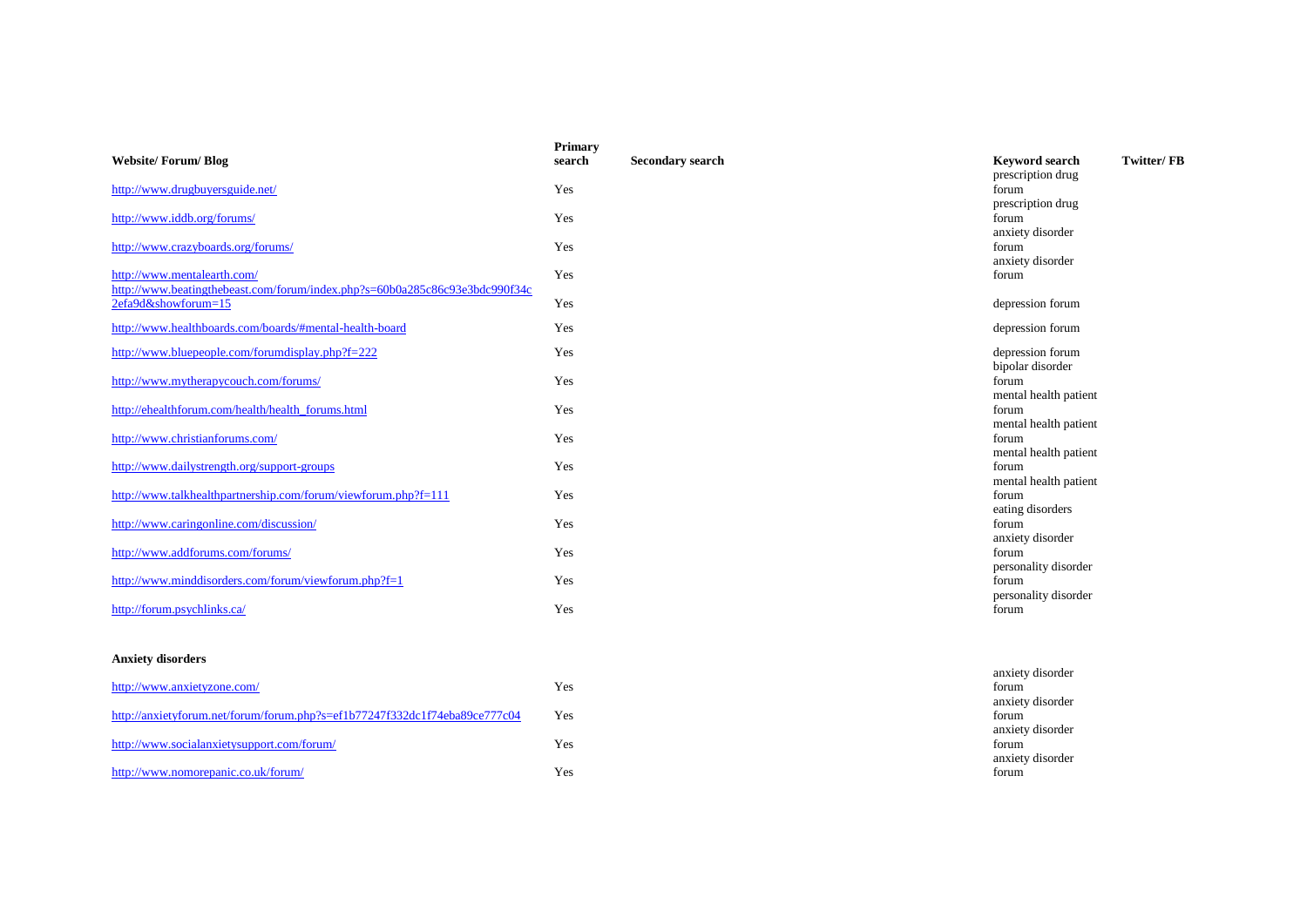| <b>Website/Forum/Blog</b>                                                                                                | <b>Primary</b><br>search | Secondary search                                                                                                                                             | <b>Keyword search</b>                         | <b>Twitter/FB</b> |
|--------------------------------------------------------------------------------------------------------------------------|--------------------------|--------------------------------------------------------------------------------------------------------------------------------------------------------------|-----------------------------------------------|-------------------|
| http://www.gadforum.com/                                                                                                 | Yes                      |                                                                                                                                                              | anxiety disorder<br>forum<br>anxiety disorder |                   |
| http://www.mdjunction.com/forums/anxiety-disorders-discussions                                                           | Yes                      |                                                                                                                                                              | forum<br>anxiety disorder                     |                   |
| http://www.socialphobiaworld.com/social-anxiety-disorder-forums/                                                         | Yes                      |                                                                                                                                                              | forum<br>anxiety disorder                     |                   |
| http://www.reddit.com/r/Anxiety                                                                                          | Yes                      |                                                                                                                                                              | forum<br>anxiety disorder                     |                   |
| http://www.social-anxiety-community.org/db/                                                                              | Yes                      |                                                                                                                                                              | forum<br>anxiety disorder                     |                   |
| http://anxiety-panic-attacks-phobias.co.uk/index.php                                                                     | Yes                      |                                                                                                                                                              | forum<br>anxiety disorder                     |                   |
| http://www.phobiasupport.org/forum/                                                                                      | Yes                      |                                                                                                                                                              | forum                                         |                   |
| <b>Mood disorders</b>                                                                                                    |                          |                                                                                                                                                              |                                               |                   |
| http://www.moodgarden.org/forum/                                                                                         | Yes                      |                                                                                                                                                              | mood disorder forum                           |                   |
| http://mdao.v-cc.com/support/default.aspx                                                                                | Yes                      |                                                                                                                                                              | mood disorder forum                           |                   |
| http://www.dealingwithdepression.co.uk/forum.php                                                                         | Yes                      |                                                                                                                                                              | depression forum                              |                   |
| http://talk-depression.org/                                                                                              | Yes                      |                                                                                                                                                              | depression forum                              |                   |
| http://www.depression-understood.org/forum/                                                                              | Yes                      |                                                                                                                                                              | depression forum                              |                   |
| http://www.reddit.com/r/depression                                                                                       | Yes                      |                                                                                                                                                              | depression forum                              |                   |
| http://www.healingwell.com/community/?f=19                                                                               | Yes                      |                                                                                                                                                              | depression forum                              |                   |
| http://forum.discussdepression.org/                                                                                      | Yes                      |                                                                                                                                                              | depression forum                              |                   |
| http://www.depressioncenter.net/                                                                                         | No                       | http://www.goodtherapy.org/blog/best-depression-resources-<br>depression-websites-2012-0118137<br>http://www.goodtherapy.org/blog/best-depression-resources- |                                               |                   |
| http://www.depression-understood.org/mainchat/mainchat.htm                                                               | No                       | depression-websites-2012-0118137                                                                                                                             |                                               |                   |
| http://www.dailystrength.org/c/Bipolar-Disorder/forum/Treatments                                                         | Yes                      |                                                                                                                                                              | bipolar disorder<br>forum<br>bipolar disorder |                   |
| http://www.bipolaruk.org.uk/e-community/<br>http://forums.about.com/n/pfx/forum.aspx?folderId=4&listMode=13&nav=messages | Yes                      |                                                                                                                                                              | forum<br>bipolar disorder                     |                   |
| &webtag=ab-bipolar                                                                                                       | Yes                      |                                                                                                                                                              | forum<br>hinolog disordor                     |                   |

<http://www.mdjunction.com/forums/bipolar-support-forums/medicine-treatments> Yes

bipolar disorder forum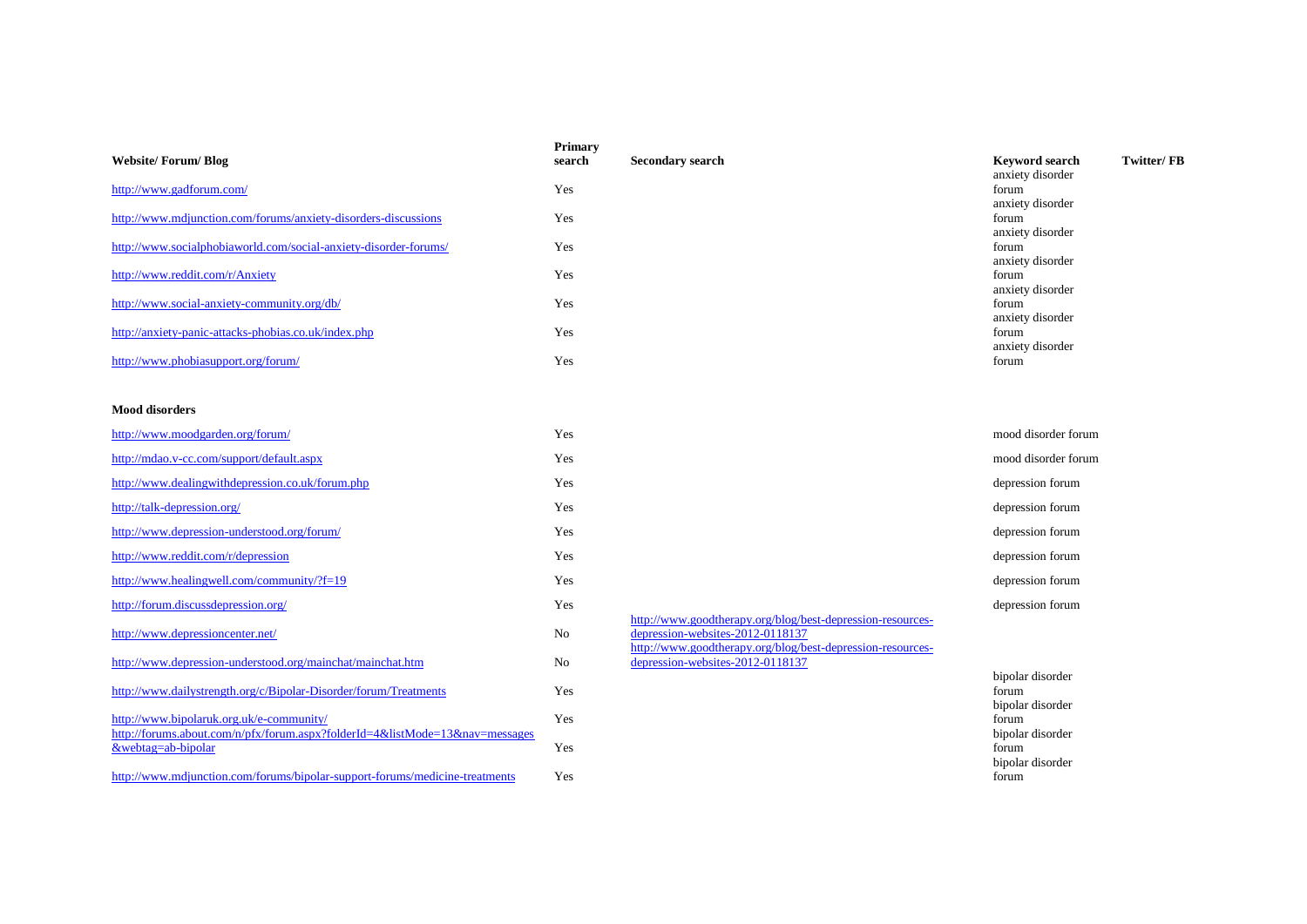| <b>Website/Forum/Blog</b>                                                                     | <b>Primary</b><br>search | <b>Secondary search</b> | <b>Keyword search</b><br>bipolar disorder     | Twitter/FB  |
|-----------------------------------------------------------------------------------------------|--------------------------|-------------------------|-----------------------------------------------|-------------|
| http://www.bipolarsupport.org/modules.php?name=Forums&file=viewforum&f=24                     | Yes                      |                         | forum                                         |             |
| http://www.healingwell.com/community/?f=13                                                    | Yes                      |                         | bipolar disorder<br>forum                     |             |
| http://www.pendulum.org/penduforum/                                                           | Yes                      |                         | bipolar disorder<br>forum<br>bipolar disorder |             |
| http://www.reddit.com/r/bipolar/                                                              | Yes                      |                         | forum                                         |             |
| <b>Psychotic disorders</b>                                                                    |                          |                         |                                               |             |
| http://www.schizophrenia.com:8080/jiveforums/index.jspa?categoryID=1<br>http://schizophrenia- | Yes                      |                         | schizophrenia forum                           |             |
| support.com/forum/index.php?PHPSESSID=b0d84737f5f5dc11160da73b3bfa13a8;b<br>oard%3D6.0        | Yes                      |                         | schizophrenia forum<br>psychosis support      |             |
| http://mytherapy.com/discussion/forum.asp?FORUM_ID=179                                        | Yes                      |                         | forum<br>psychosis support                    |             |
| http://www.reddit.com/r/psychoticreddit                                                       | Yes                      |                         | forum                                         |             |
| <b>Eating disorders</b>                                                                       |                          |                         | eating disorders                              |             |
| http://www.b-eat.co.uk/get-help/online-community/young-people/forum/                          | Yes                      |                         | forum<br>eating disorders                     |             |
| http://www.nationaleatingdisorders.org/forum                                                  | Yes                      |                         | forum<br>eating disorders                     |             |
| http://www.nbp-eating-disorders.co.uk/forum/                                                  | Yes                      |                         | forum<br>eating disorders                     |             |
| http://whyeat.net/forum/forum.php?s=c57861311ffe775a32b24a2d488c4030                          | Yes                      |                         | forum<br>eating disorders                     |             |
| http://fishyvb.something-fishy.org/                                                           | Yes                      |                         | forum<br>eating disorders                     |             |
| http://www.smartrecovery.org/community/forumdisplay.php?f=23#.Ux78-nBSi7I                     | Yes                      |                         | forum<br>eating disorders                     |             |
| http://webiteback.com/forum/                                                                  | Yes                      |                         | forum<br>eating disorders                     | @TheRecover |
| http://www.recoveryboat.com/forum/                                                            | Yes                      |                         | forum<br>eating disorders                     | yBoat       |
| http://www.uncommonforum.com/viewforum.php?f=29                                               | Yes                      |                         | forum                                         |             |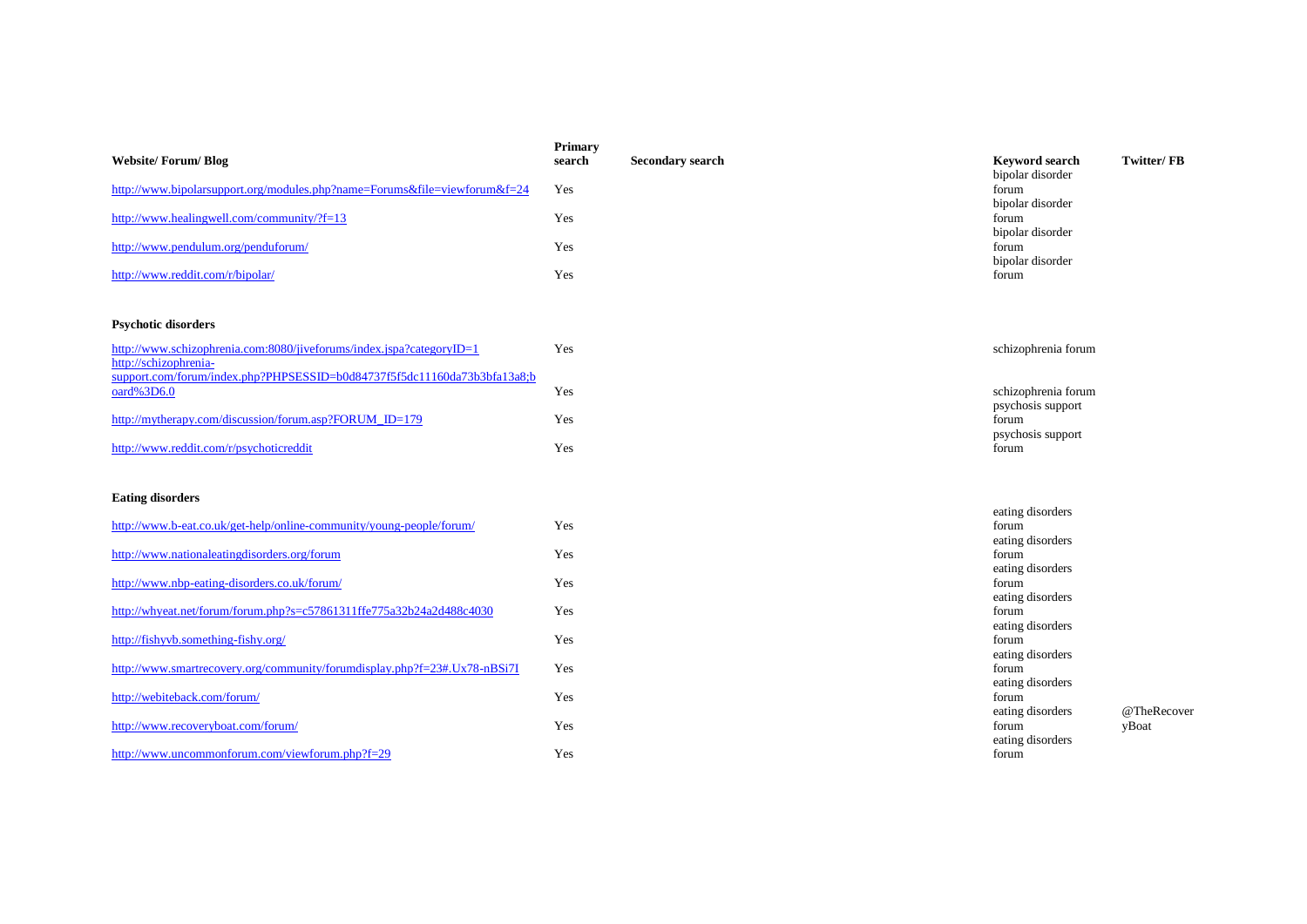|                                                                     | <b>Primary</b> |                         |                                     |
|---------------------------------------------------------------------|----------------|-------------------------|-------------------------------------|
| <b>Website/Forum/Blog</b>                                           | search         | <b>Secondary search</b> | Twitter/FB<br><b>Keyword search</b> |
|                                                                     |                |                         | eating disorders                    |
| http://www.healthyplace.com/forum/eating-disorders/                 | Yes            |                         | forum                               |
|                                                                     |                |                         | eating disorders                    |
| http://eatingdisorder.org/forum/                                    | Yes            |                         | forum                               |
|                                                                     |                |                         | eating disorders                    |
| http://forum.bodybuilding.com/showthread.php?t=70778                | Yes            |                         | forum                               |
|                                                                     |                |                         | eating disorders                    |
| http://www.anad.org/forum/?phpMyAdmin=17u%2CfyGNW2GDyPbCtffKcIuWeae | Yes            |                         | forum                               |
|                                                                     |                |                         | eating disorders                    |
| http://www.virtualteen.org/forums/forumdisplay.php?f=15             | Yes            |                         | forum                               |
|                                                                     |                |                         | eating disorders                    |
| http://www.teenhelp.org/forums/f15-eating-disorders/                | Yes            |                         | forum                               |
|                                                                     |                |                         | eating disorders                    |
| https://healthunlocked.com/anorexiabulimiacare                      | Yes            |                         | forum                               |
|                                                                     |                |                         | eating disorders                    |
| http://www.reddit.com/r/EatingDisorders                             | Yes            |                         | forum                               |
|                                                                     |                |                         | eating disorders                    |
| http://mindsupport.co.uk/forumdisplay.php?f=26                      | Yes            |                         | forum                               |
|                                                                     |                |                         | eating disorders                    |
| https://teenlineonline.org/boards/viewforum.php?f=12                | Yes            |                         | forum                               |
|                                                                     |                |                         | eating disorders                    |
| http://180degreehealth.com/180forums/forum/eating-disorders/        | Yes            |                         | forum                               |
|                                                                     |                |                         | eating disorders                    |
| http://www.soberrecovery.com/forums/eating-disorders/               | Yes            |                         | forum                               |
|                                                                     |                |                         | eating disorders                    |
| http://mengetedstoo.co.uk/community/go-to-forum                     | Yes            |                         | forum                               |
|                                                                     |                |                         | eating disorders                    |
| http://www.cyberrecovery.net/forums/forumdisplay.php?f=13           | Yes            |                         | forum                               |
|                                                                     |                |                         | eating disorders                    |
| http://www.youreatopia.com/forums                                   | Yes            |                         | forum                               |
|                                                                     |                |                         | eating disorders                    |
| http://anorexics.net/forum/                                         | Yes            |                         | forum                               |
|                                                                     |                |                         | eating disorders                    |
| http://scaredeatingdisorders.yuku.com/                              | Yes            |                         | forum                               |
|                                                                     |                |                         | eating disorders                    |
| http://blahtherapy.com/user-groups/eating-disorders/forum/          | Yes            |                         | forum                               |

### **Personality Disorders**

<http://outofthefog.net/forum/> Yes

personality disorder forum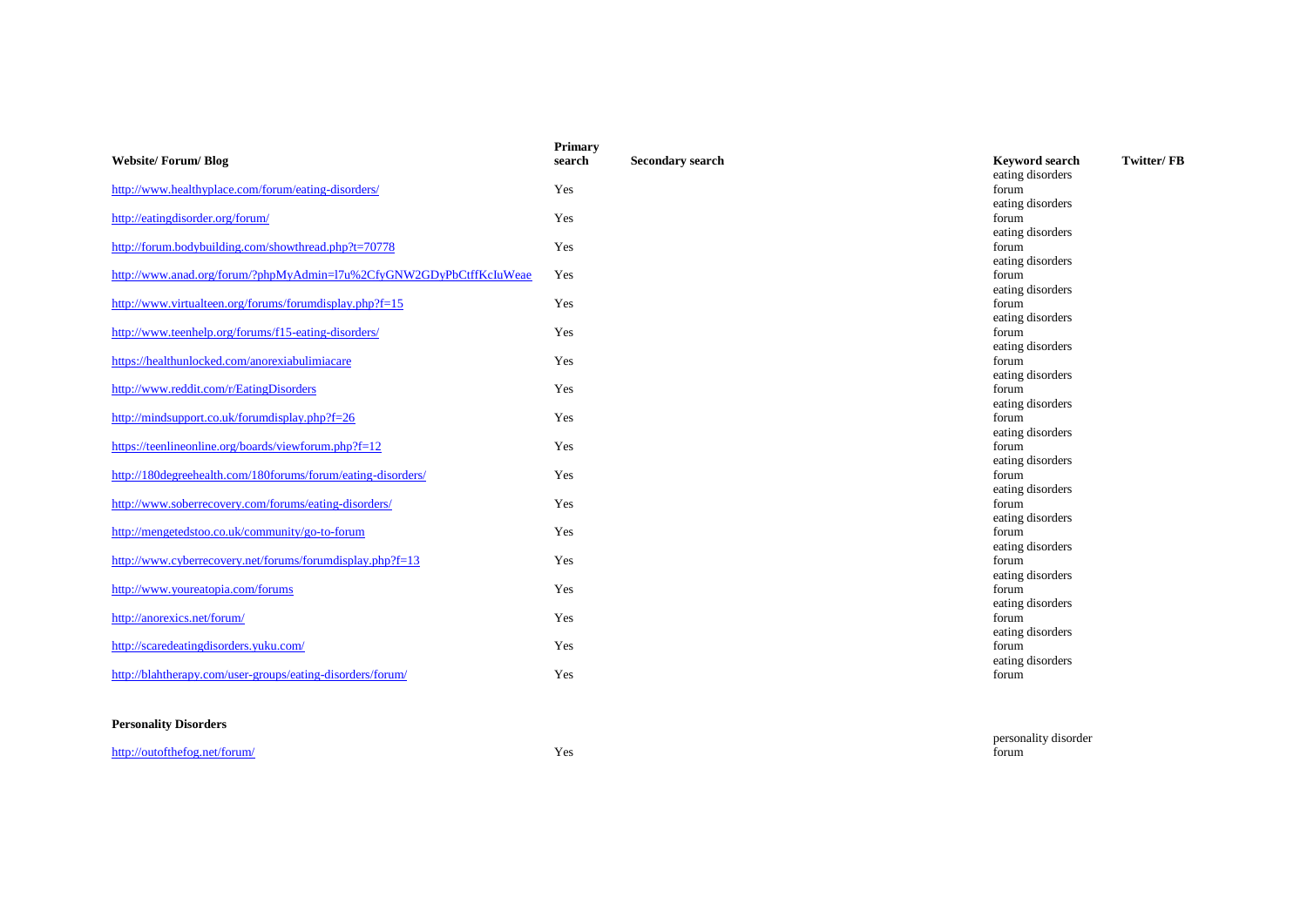| Website/Forum/Blog                                                          | <b>Primary</b><br>search | <b>Secondary search</b> | <b>Keyword search</b> | Twitter/FB |
|-----------------------------------------------------------------------------|--------------------------|-------------------------|-----------------------|------------|
|                                                                             |                          |                         | personality disorder  |            |
| http://ocpd.freeforums.org/                                                 | Yes                      |                         | forum                 |            |
|                                                                             |                          |                         | personality disorder  |            |
| http://schizotypal.freeforums.org/portal.php                                | Yes                      |                         | forum                 |            |
|                                                                             |                          |                         | personality disorder  |            |
| http://www.socialphobiaworld.com/avoidant-personality-disorder-forum/       | Yes                      |                         | forum                 |            |
| http://www.mdjunction.com/forums/obsessive-compulsive-personality-disorder- |                          |                         | personality disorder  |            |
| discussions                                                                 | Yes                      |                         | forum                 |            |
|                                                                             |                          |                         | personality disorder  |            |
| http://www.anxietyzone.com/index.php?action=register                        | Yes                      |                         | forum                 |            |

### **Addictions**

| http://www.drugs-forum.com/forum/forumdisplay.php?f=56  | Yes |                                  | addiction forum |
|---------------------------------------------------------|-----|----------------------------------|-----------------|
| http://www.addictionforum.co.uk/                        | Yes |                                  | addiction forum |
| http://www.addictiontribe.com/member/_/P/L2ZvcnVtLw==   | No  | http://www.addictionforum.co.uk/ | addiction forum |
| http://www.addictionrecoveryguide.org/message_board/    | No  | http://www.addictionforum.co.uk/ | addiction forum |
| http://www.addictionsurvivors.org/vbulletin/            | No  | http://www.addictionforum.co.uk/ | addiction forum |
| http://www.cyberrecovery.net/forums/                    | No  | http://www.addictionforum.co.uk/ | addiction forum |
| http://www.drugs.com/forum/general-discussion-boards/   | Yes |                                  | addiction forum |
| http://www.recoverynation.com/phpBB3/ucp.php?mode=login | Yes |                                  | addiction forum |

### **Physician-only networks**

| http://www.medscape.com/connect | Yes |
|---------------------------------|-----|
| https://www.sermo.com/          | Yes |
| http://doc2doc.bmj.com/         | Yes |
| http://www.doctorshangout.com/  | Yes |
| http://www.clinician1.com/      | Yes |
| https://www.physpro.net/        | Yes |

| physician only         |
|------------------------|
| network                |
| physician only         |
| network                |
| physician social       |
| network                |
| physician social       |
| network                |
| physician social       |
| network                |
| physician professional |
| network                |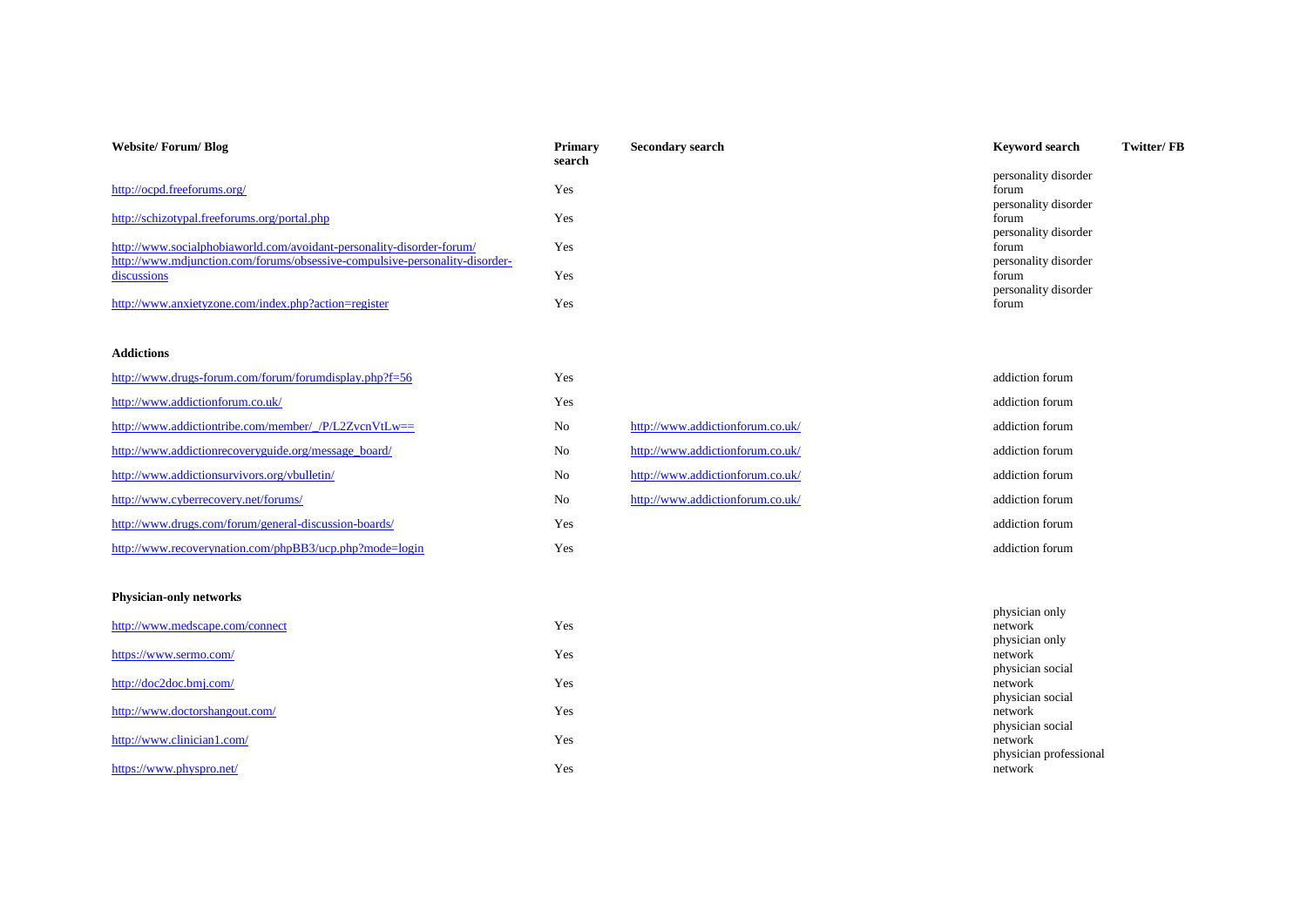| <b>Primary</b><br>search | <b>Secondary search</b>                     | <b>Keyword search</b>                                                                                                                                                                                                                                                                                                                                                                                                                                                         | <b>Twitter/FB</b>                                                                                                          |
|--------------------------|---------------------------------------------|-------------------------------------------------------------------------------------------------------------------------------------------------------------------------------------------------------------------------------------------------------------------------------------------------------------------------------------------------------------------------------------------------------------------------------------------------------------------------------|----------------------------------------------------------------------------------------------------------------------------|
| Yes                      |                                             | network                                                                                                                                                                                                                                                                                                                                                                                                                                                                       |                                                                                                                            |
| Yes                      |                                             | network                                                                                                                                                                                                                                                                                                                                                                                                                                                                       |                                                                                                                            |
| Yes                      |                                             | network                                                                                                                                                                                                                                                                                                                                                                                                                                                                       |                                                                                                                            |
| Yes                      |                                             | network                                                                                                                                                                                                                                                                                                                                                                                                                                                                       |                                                                                                                            |
| Yes                      |                                             | network                                                                                                                                                                                                                                                                                                                                                                                                                                                                       |                                                                                                                            |
| No                       | http://digito.me/physician-social-networks/ |                                                                                                                                                                                                                                                                                                                                                                                                                                                                               |                                                                                                                            |
| No                       | http://digito.me/physician-social-networks/ |                                                                                                                                                                                                                                                                                                                                                                                                                                                                               |                                                                                                                            |
| No                       | networks-glance                             |                                                                                                                                                                                                                                                                                                                                                                                                                                                                               |                                                                                                                            |
| N <sub>0</sub>           | networks-glance                             |                                                                                                                                                                                                                                                                                                                                                                                                                                                                               |                                                                                                                            |
| No                       | professionals                               |                                                                                                                                                                                                                                                                                                                                                                                                                                                                               |                                                                                                                            |
| N <sub>0</sub>           | professionals                               |                                                                                                                                                                                                                                                                                                                                                                                                                                                                               |                                                                                                                            |
| No                       | professionals                               |                                                                                                                                                                                                                                                                                                                                                                                                                                                                               |                                                                                                                            |
| No                       | professionals                               |                                                                                                                                                                                                                                                                                                                                                                                                                                                                               |                                                                                                                            |
| N <sub>0</sub>           | physicians/168490                           |                                                                                                                                                                                                                                                                                                                                                                                                                                                                               |                                                                                                                            |
|                          |                                             | http://www.fiercehealthit.com/special-reports/6-physician-social-<br>http://www.fiercehealthit.com/special-reports/6-physician-social-<br>http://list.ly/list/11z-social-networking-sites-for-medical-<br>http://list.ly/list/11z-social-networking-sites-for-medical-<br>http://list.ly/list/11z-social-networking-sites-for-medical-<br>http://list.ly/list/11z-social-networking-sites-for-medical-<br>http://www.healthecareers.com/article/top-5-social-media-sites-for- | physician professional<br>physician professional<br>physician professional<br>doctors professional<br>doctors professional |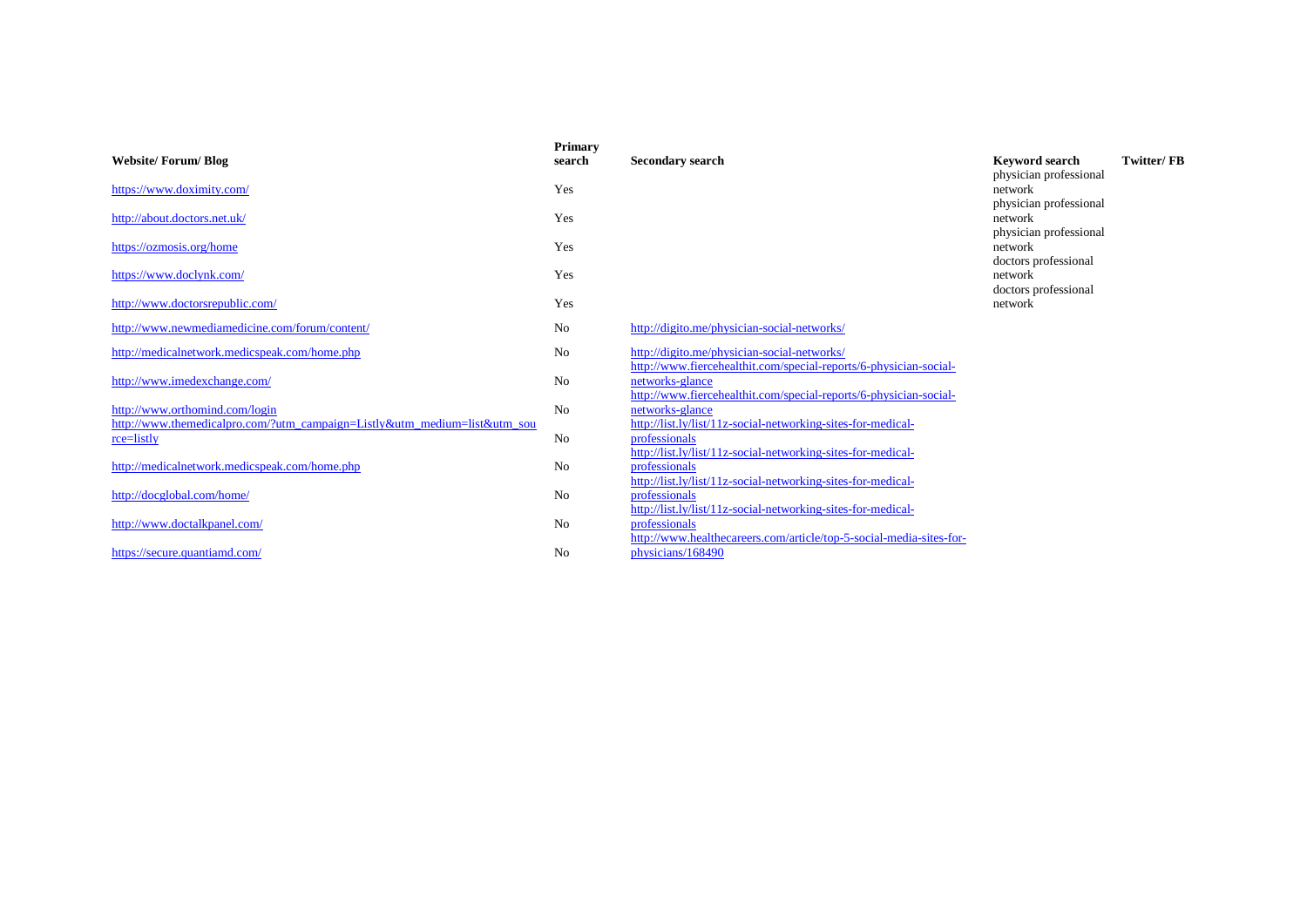# **Appendix 1.2 List of psychotropic medication**

| <b>Generic Name</b>            | <b>Brand Name</b>          | <b>Current Uses</b> |
|--------------------------------|----------------------------|---------------------|
| acetophenazine                 | Tindal                     | schizophrenia       |
| alprazolam                     | Xanax                      | anxiety, panic      |
| amitriptyline                  | Elavil, Endep              | depression (tri     |
| amobarbital                    | Amytal                     | sleep agent         |
| amoxapine                      | Asendin                    | psychotic depi      |
| amphetamine                    | Adderall                   | <b>ADD</b>          |
| amphetamine (extended release) | <b>Adderall XR</b>         | <b>ADD</b>          |
| aripiprazole                   | Abilify                    | schizophrenia       |
| atomoxetine                    | Strattera                  | <b>ADD</b>          |
| buprenorphine                  | Butrans, Subutex           | opiate depend       |
| buprenorphine and naloxone     | Subutex, Suboxone          | opiate depend       |
| bupropion                      | Wellbutrin, Aplezin, Zyban | depression, Al      |
| buspirone                      | <b>BuSpar</b>              | anxiety             |
| butabarbital                   | <b>Butisol</b>             | sleep agent         |
| carbamazepine                  | Tegretol                   | bipolar disord      |
| chloral hydrate                | Chloral Hydrate            | sleep agent         |
| chlordiazepoxide               | Librium                    | alcohol depen       |
| chlorpromazine                 | Thorazine                  | schizophrenia       |
| chlorprothixene                | Taractin                   | schizophrenia       |
| citalopram hydrobromide        | Celexa                     | depression (S.      |
| clomipramine                   | Anafranil                  | OCD, depress        |
| clonazepam                     | Klonopin                   | anxiety             |
| clorazepate dipotassium        | Tranxene                   | anxiety             |
| clozapine                      | Clozaril                   | schizophrenia       |

butrans, Subutex opiate dependence buprendict and national narrow opiate dependence opiate dependence butrin, Aplezin, Zyban depression, ADD carbamazer of the Tegreton bipolar disorder a depression (SSRI)

schizophrenia (typical)  $\alpha$ , Endep depression (tricyclic) din psychotic depression  $\delta y$  schizophrenia (atypical) children alcohol dependence, anxiety alcohol dependence, anxiety zine schizophrenia (typical) tin schizophrenia (typical) comil CCD, depression (tricyclic) ril schizophrenia (atypical)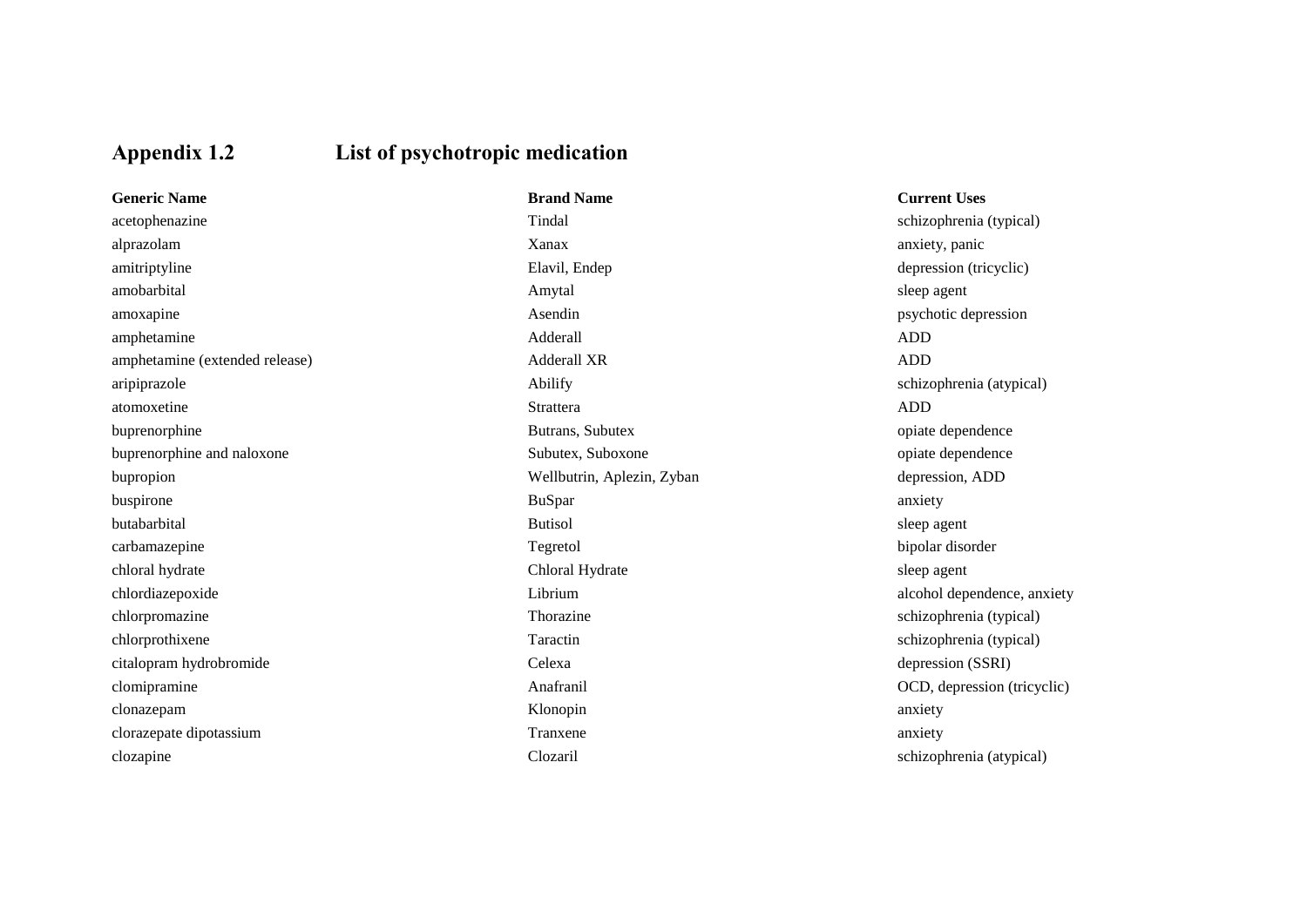| <b>Generic Name</b>                   | <b>Brand Name</b>            | <b>Current Uses</b> |
|---------------------------------------|------------------------------|---------------------|
| desipramine                           | Norpramin                    | depression (tri     |
| desvenlafaxine                        | Pristiq                      | depression (Sl      |
| dexmethylphenidate                    | Focalin                      | <b>ADD</b>          |
| dexmethylphenidate (extended release) | Focalin (XR)                 | <b>ADD</b>          |
| dextroamphetamine                     | Dexedrine, Dexstrotat        | <b>ADD</b>          |
| diazepam                              | Valium                       | anxiety             |
| diphenhydramine                       | Benadryl                     | sleep agent         |
| disulfiram                            | Antabuse                     | alcohol abuse/      |
| divalproex sodium (valproic acid)     | Depakote                     | bipolar disord      |
| donepezil                             | Aricept                      | dementia            |
| doxepin                               | Adapin, Sinequan             | depression (tri     |
| duloxetine                            | Cymbalta                     | depression (Sl      |
| escitalopram                          | Lexapro                      | depression (S.      |
| estazolam                             | Prosom                       | anxiety             |
| eszopiclone                           | Lunesta                      | sleep agent         |
| ethchlorvynol                         | Placidyl                     | sleep agent         |
| fluoxetine                            | Prozac, Sarafem              | depression (SS      |
| fluphenazine                          | Prolixin, Prolixin Decanoate | schizophrenia       |
| flurazepam                            | Dalmane                      | anxiety             |
| fluvoxamine                           | Luvox                        | OCD, depress        |
| gabapentin                            | Neurontin                    | epilepsy            |
| galantamine                           | Reminyl, Razadine            | dementia            |
| glutethimide                          | Doriden                      | sleep agent         |
| guanfacine                            | Intuniv                      | <b>ADD</b>          |
| halazepam                             | Paxipam                      | anxiety             |
| haloperidol                           | Haldol, Haldol Decanoate     | schizophrenia       |
|                                       |                              |                     |

Norpramin<br>depression (tricyclic) Pristiq depression (SNRI) Dexedrine. Dexstrotat ADD Antabuse alcohol abuse/dependence Depakote bipolar disorder Adapin, Sinequan depression (tricyclic) Cymbalta depression (SNRI) Lexapro depression (SSRI), anxiety Prolixin, Prolixin Decanoate schizophrenia (typical) fluvoxamine Luvox OCD, depression (SSRI) Reminyl, Razadine dementia Haldol, Haldol Decanoate schizophrenia (typical)

# Frozac, Sarafem depression (SSRI), OCD, panic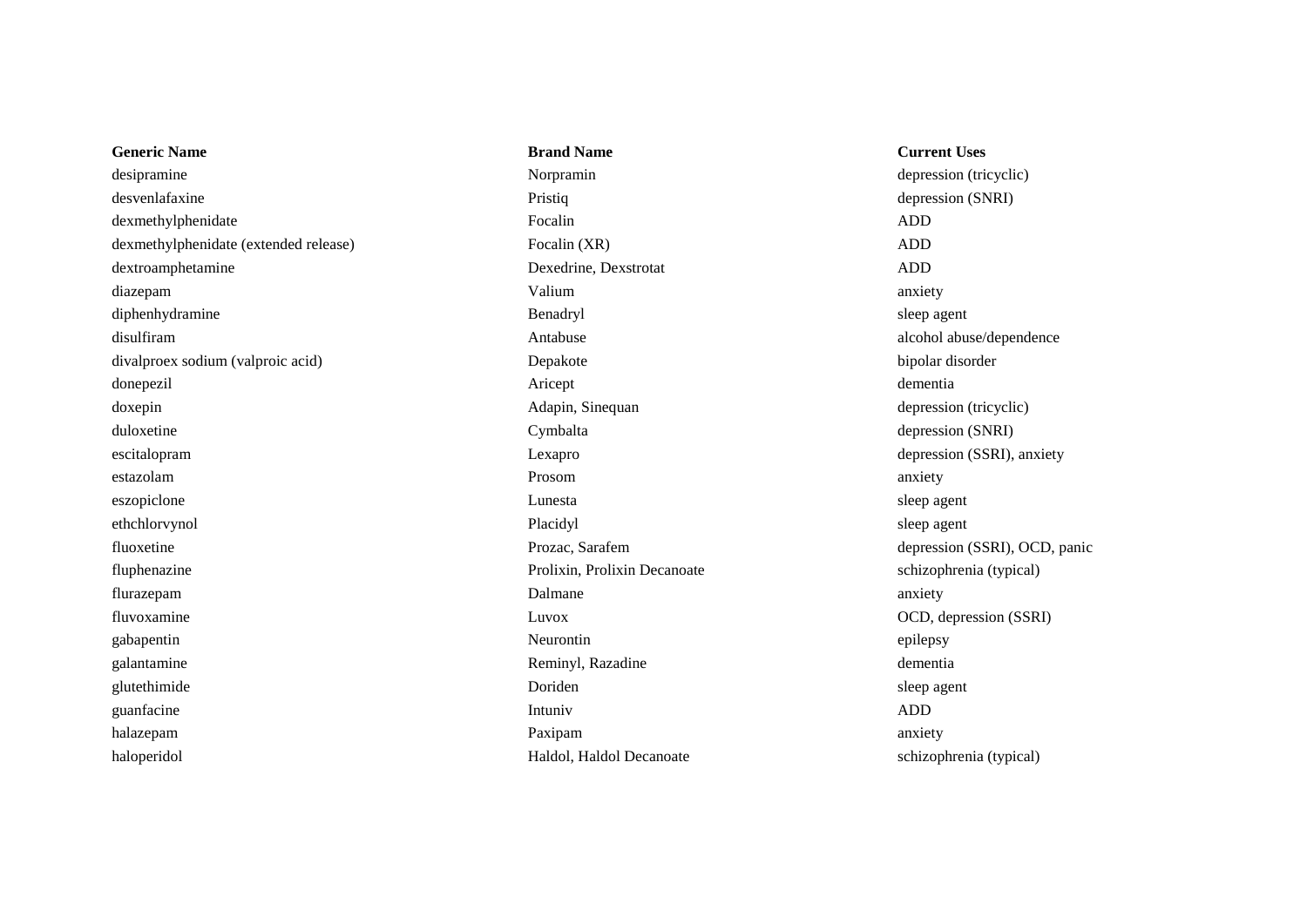| <b>Generic Name</b>                                  | <b>Brand Name</b>                    | <b>Current Uses</b>           |
|------------------------------------------------------|--------------------------------------|-------------------------------|
| hydroxyzine                                          | Atarax, Vistaril                     | anxiety                       |
| iloperidone                                          | Fanapt                               | schizophrenia (atypical)      |
| imipramine                                           | Tofranil                             | depression (tricyclic), panic |
| imipramine pamoate                                   | Tofranil-PM                          | depression (tricyclic), panic |
| isocarboxazid                                        | Marplan                              | depression (MAOI)             |
| lamotrigine                                          | Lamictal                             | epilepsy                      |
| lisdexamfetamine dimesylate                          | Vyanse                               | <b>ADD</b>                    |
| lithium carbonate                                    | Eskalith, Lithobid                   | bipolar disorder              |
| lithium citrate                                      | Cibalith S                           | bipolar disorder              |
| lorazepam                                            | Ativan                               | anxiety                       |
| loxapine                                             | Loxitane                             | schizophrenia (typical)       |
| lurasidone                                           | Latuda                               | schizophrenia (atypical)      |
| maprotiline                                          | Ludiomil                             | depression (tricyclic)        |
| memantine                                            | Namenda                              | dementia                      |
| meprobamate                                          | Miltown                              | sleep agent                   |
| mesoridazine                                         | Serentil                             | schizophrenia (typical)       |
| methadone                                            | Dolophine                            | opiate dependence             |
| methamphetamine                                      | Desoxyn                              | <b>ADD</b>                    |
| methprylon                                           | Noludar                              | sleep agent                   |
| methylphenidate                                      | Ritalin, Concerta                    | <b>ADD</b>                    |
| methylphenidate (extended release)                   | Metadate CD, Metadate ER, Ritalin SE | <b>ADD</b>                    |
| methylphenidate (long acting)                        | Ritalin LA, Concerta                 | <b>ADD</b>                    |
| methylphenidate (oral solution and chewable tablets) | Methylin                             | <b>ADD</b>                    |
| methylphenidate patch                                | Daytrana                             | <b>ADD</b>                    |
| mirtazapine                                          | Remeron                              | depression                    |
| molindone                                            | Moban                                | schizophrenia (typical)       |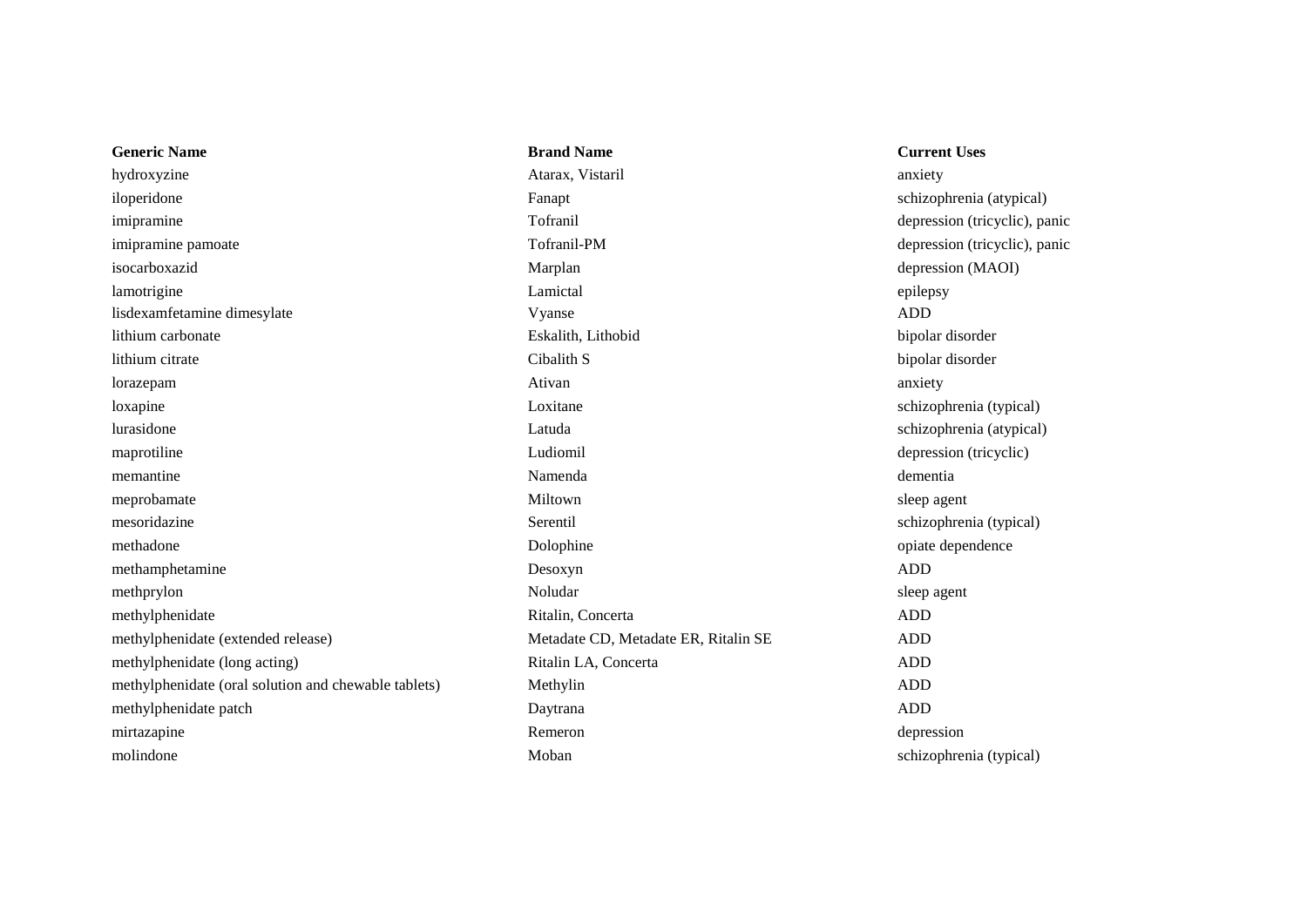| <b>Generic Name</b>           | <b>Brand Name</b> | <b>Current Uses</b>           |
|-------------------------------|-------------------|-------------------------------|
| naloxone                      | Narcan            | opiate dependence             |
| naltrexone                    | Vivitrol          | opiate dependence             |
| nefazodone                    | Serzone           | depression                    |
| nortriptyline                 | Pamelor, Aventyl  | depression (tricyclic)        |
| olanzapine                    | Zyprexa           | schizophrenia (atypical)      |
| olanzapine and fluoxetine     | Symbyax           | schizophrenia and depression  |
| oxazepam                      | Serax             | anxiety                       |
| oxcarbazepine                 | Trileptal         | epilepsy                      |
| paliperidone                  | Invega            | schizophrenia (atypical)      |
| paroxetine                    | Paxil             | depression (SSRI), OCD, panic |
| paroxetine mesylate           | Pexeva            | depression (SSRI), OCD, panic |
| pemoline                      | Cylert            | <b>ADD</b>                    |
| pentobarbital                 | Nembutal          | sleep agent                   |
| perphenazine                  | Trilafon          | schizophrenia (typical)       |
| phenelzine                    | Nardil            | depression (MAOI)             |
| phenobarbital                 | Phenobarbital     | sleep agent                   |
| pimozide                      | Orap              | Tourette's syndrome           |
| prazepam                      | Centrax           | anxiety                       |
| prochlorperazine              | Compazine         | schizophrenia (typical)       |
| promazine                     | Sparine           | schizophrenia (typical)       |
| propanolol                    | Inderal           | anxiety, panic                |
| protriptyline                 | Vivactil          | depression (tricyclic)        |
| quazepam                      | Doral             | anxiety                       |
| quetiapine                    | Seroquel          | schizophrenia (atypical)      |
| quetiapine (extended release) | Seroquel XR       | schizophrenia (atypical)      |
| ramelteon                     | Rozerem           | sleep agent                   |
|                               |                   |                               |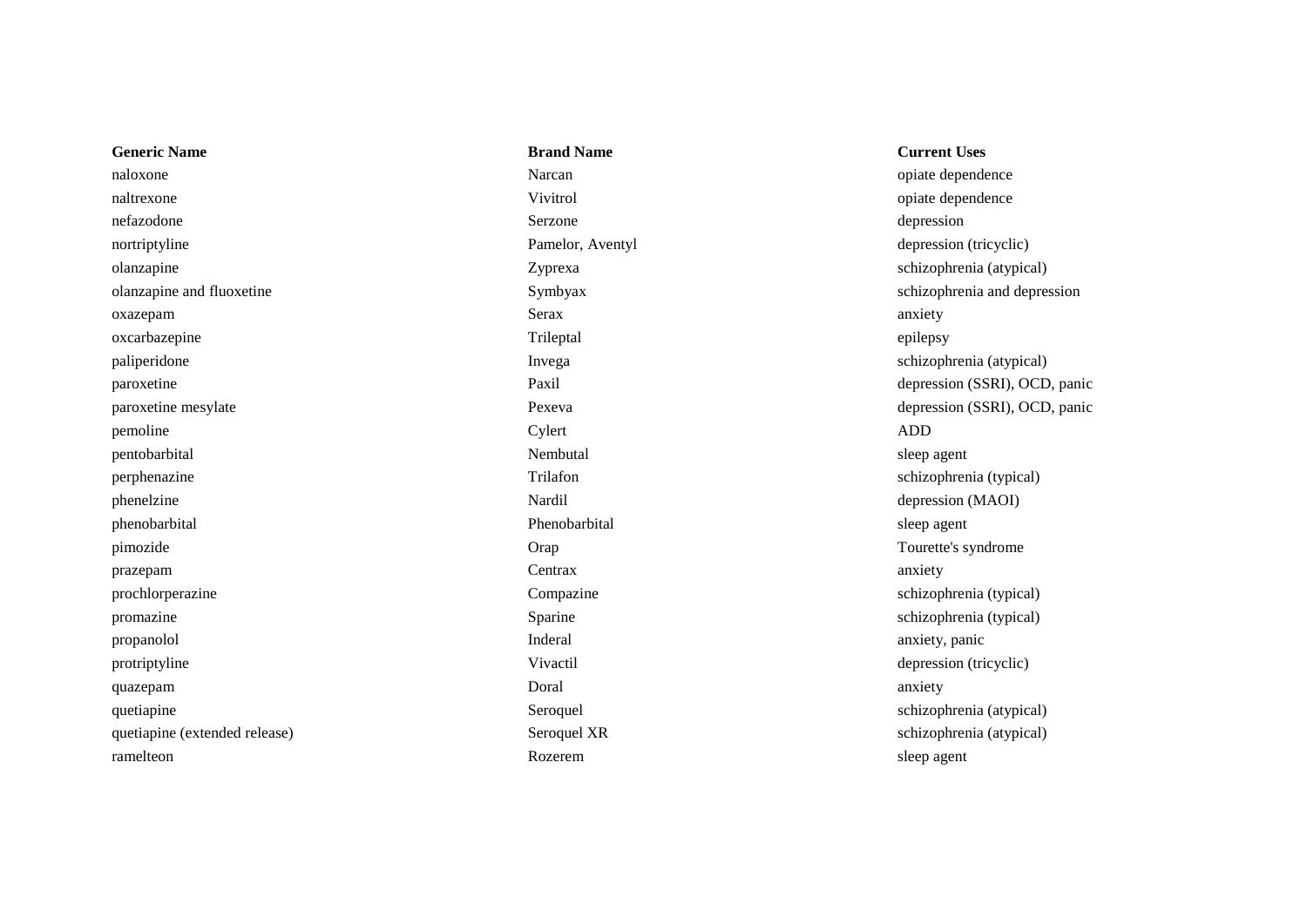**Generic Name Brand Name Brand Name Current Uses** risperidone Risperdal Risperdal schizophrenia (atypical) rivastigmite Exelon dementia secobarbital Tuinal sleep agent selegiline transdermal Emsam (patch) Emsam (patch) depression, dementia selegiline Anipryl, L-deprenyl, Eldepryl, Emsam, Zelapar depression, dementia sertraline Zoloft depression (SSRI), OCD, panic tacrine cognex communication communication of the communication of the communication of the communication of the communication of the communication of the communication of the communication of the communication of the comm temazepam Restoril sleep agent thioridazine Mellaril schizophrenia (typical) thiothixene schizophrenia (typical) tiagabine Gabitril epilepsy topiramate example to the contract of the contract of the Topimax and the contract of the contract of the contract of the contract of the contract of the contract of the contract of the contract of the contract of the cont tranylcypromine sulfate Parnate, Jatrosom depression (MAOI) trazodone **Desyrel** Desyrel depression (tricyclic) triazolam Halcion sleep agent trifluoperazine Stelazine, Vesprin schizophrenia (typical) triflupromazine Vesprin schizophrenia (typical) trimipramine Surmontil depression (tricyclic) venlafaxine **Effexor** Effexor depression (SNRI) zaleplon sleep agent sleep agent sleep agent sleep agent sleep agent sleep agent sleep agent sleep agent sleep ziprasidone Geodon schizophrenia (atypical), bipolar

zolpidem Ambien sleep agent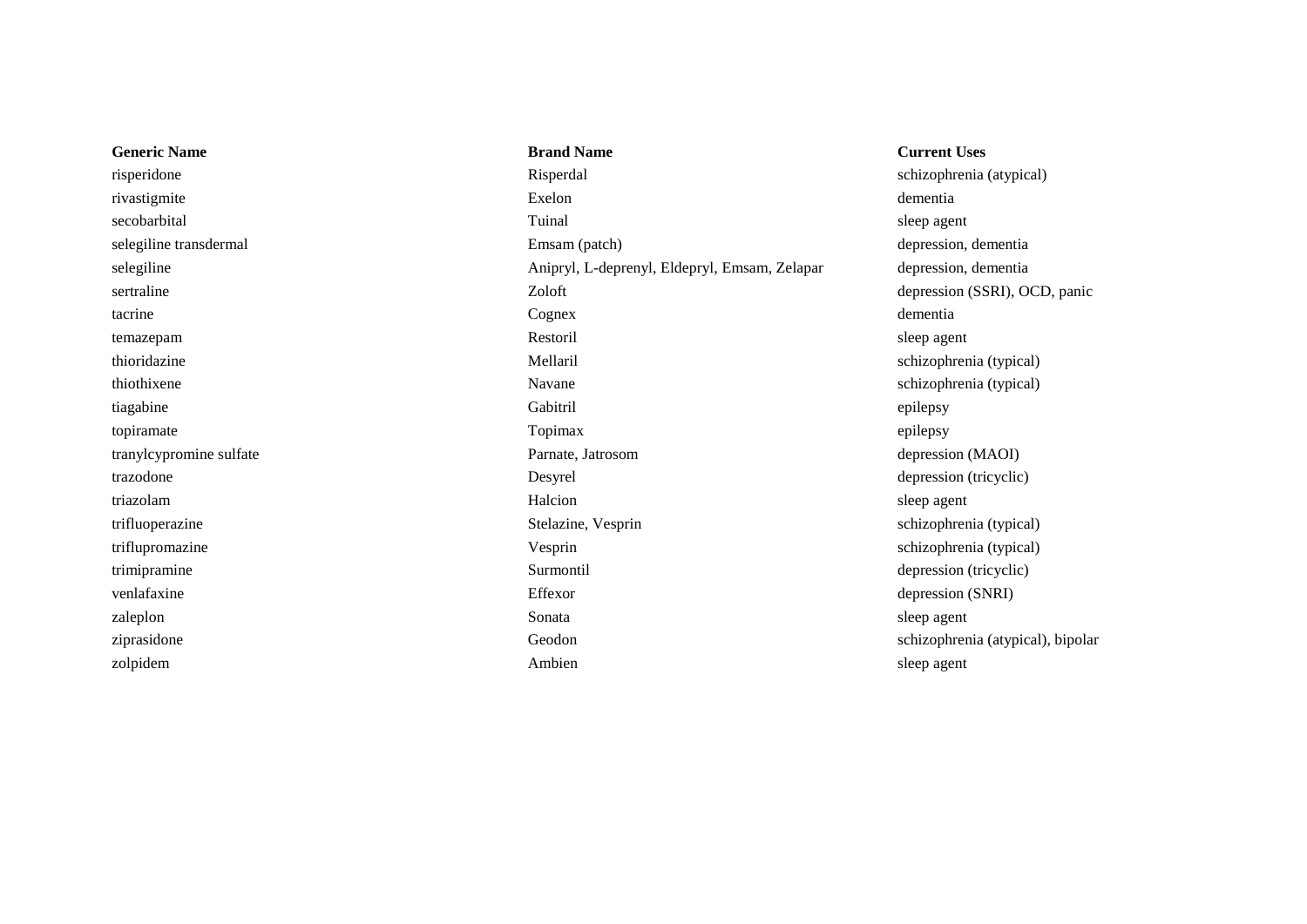## **Appendix 1.3 Slang terms for common psychotropic medication**

**Barbiturates:**Barbs, reds, redbirds, phennies, tooies, yellows, yellowjackets

**Benzodiazepines:**Candy, downers, sleepingpills, tranks, totempoles, chillpills, french-fries, tranqs, blues, z-bar, bricks, benzos

**Sleep agents:**a-minus, zombiepills

**Stimulants:**Skippy, thesmartdrug, vitamin, bennies, blackbeauties, roses, hearts, speed, uppers, kiddycocaine, westcoast, crosses, laturnaround, truckdrivers, beans, christmastrees, doubletrouble, rid, jif, r-ball, rittys, rits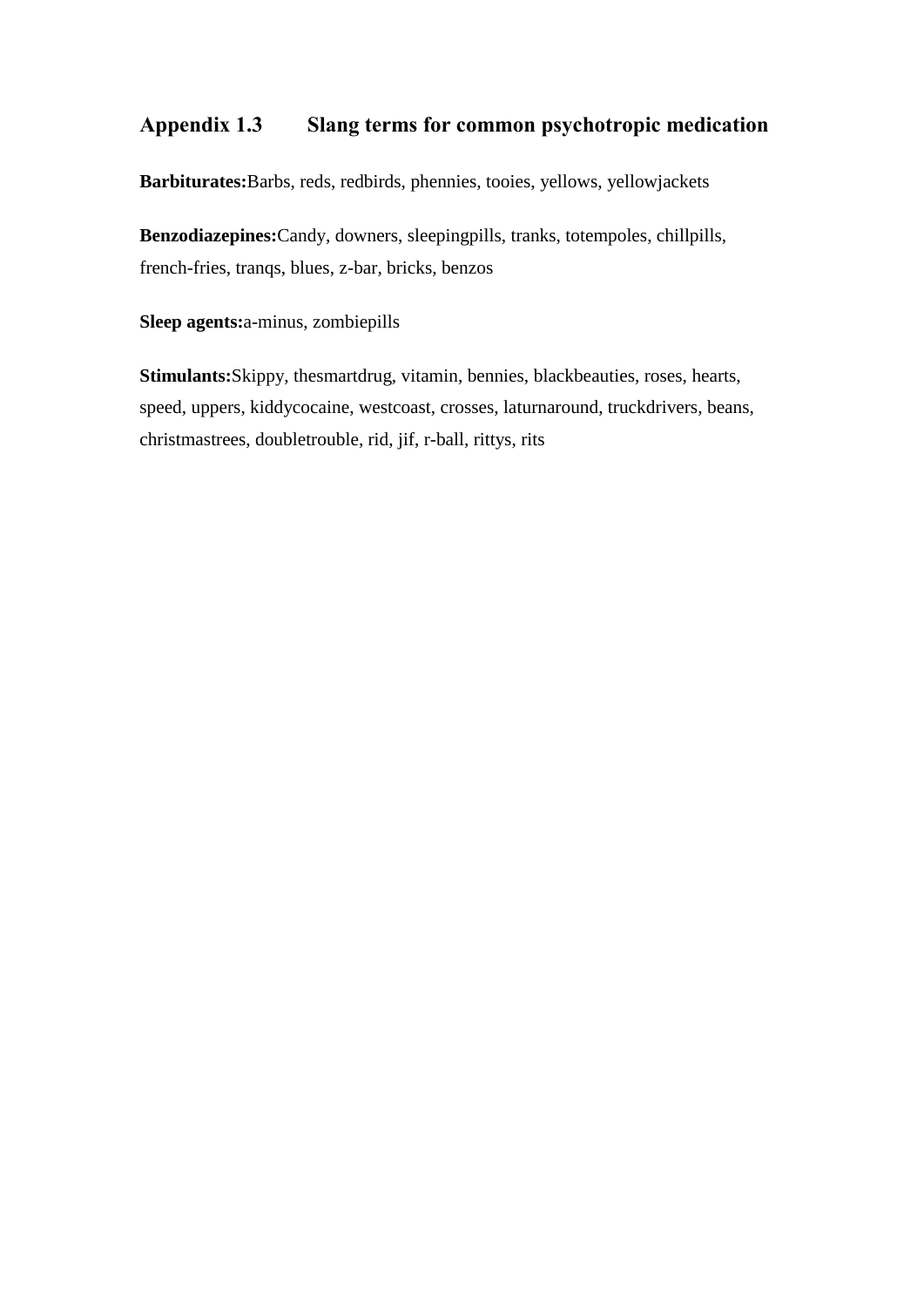# **Appendix 2.2 List of NPS-related social media resources**

| <b>Website/Forum/Blog</b>                  | <b>Primary</b><br>search | <b>Secondary search</b>                                                                                               | <b>Keyword search</b>       | <b>Twitter/FB</b>                                                                  |
|--------------------------------------------|--------------------------|-----------------------------------------------------------------------------------------------------------------------|-----------------------------|------------------------------------------------------------------------------------|
| http://www.drugscience.org.uk/             | Yes                      |                                                                                                                       | new legal drugs             | @ProfDavidNutt                                                                     |
| http://www.talktofrank.com/                | Yes                      |                                                                                                                       | new legal drugs             | N <sub>o</sub>                                                                     |
| http://www.legalhighsforum.com/index.php   | Yes                      |                                                                                                                       | new legal drugs             | N <sub>o</sub>                                                                     |
| http://www.legaldrugreviews.com/           | Yes                      |                                                                                                                       | new legal drugs             | N <sub>o</sub>                                                                     |
| http://knowthescore.info/                  | Yes                      |                                                                                                                       | new legal drugs             | No                                                                                 |
| http://www.legalhighslethallows.co.uk/     | Yes                      |                                                                                                                       | new legal drugs             | N <sub>o</sub>                                                                     |
| http://www.whynotfindout.org/              | No                       | http://www.legalhighsleth<br>allows.co.uk/                                                                            |                             | @whynotfindout                                                                     |
| http://www.substance.org.uk/Default.aspx   | Yes                      |                                                                                                                       | new legal drugs             | N <sub>o</sub>                                                                     |
| http://www.drugs-forum.com/forum/index.php | Yes                      |                                                                                                                       | new legal drugs             | @drugsforum                                                                        |
| http://drinkanddrugsnews.com/              | Yes                      |                                                                                                                       | new legal drugs             | @DDNMagazine                                                                       |
| http://legalhighsblog.net/                 | Yes                      |                                                                                                                       | legal highs                 | @legalhighsblog/https://en-<br>gb.facebook.com/legalhighsblog<br>@Ukresearchchems/ |
| http://www.ukresearchchemicals.co.uk/      | Yes                      |                                                                                                                       | new psychoactive substances | https://www.facebook.com/ukresearchch<br>emicals                                   |
| http://novelpsychs.wordpress.com/          | Yes                      |                                                                                                                       | new psychoactive substances | N <sub>o</sub>                                                                     |
| http://www.partyvibe.org/forums/drugs/     | Yes                      |                                                                                                                       | drug forum                  | N <sub>o</sub>                                                                     |
| http://www.reddit.com/r/Drugs              | Yes                      |                                                                                                                       | drug forum                  | N <sub>o</sub>                                                                     |
| http://www.bluelight.org/vb/forum.php      | Yes                      |                                                                                                                       | drug forum                  | @BluelightForum                                                                    |
| https://www.erowid.org/                    | No                       | http://motherboard.vice.c<br>om/blog/in-a-world-of-<br>opiate-addicts-the-<br>internet-plays-doctor-and-<br>therapist |                             | @vaultsoferowid @Erowid                                                            |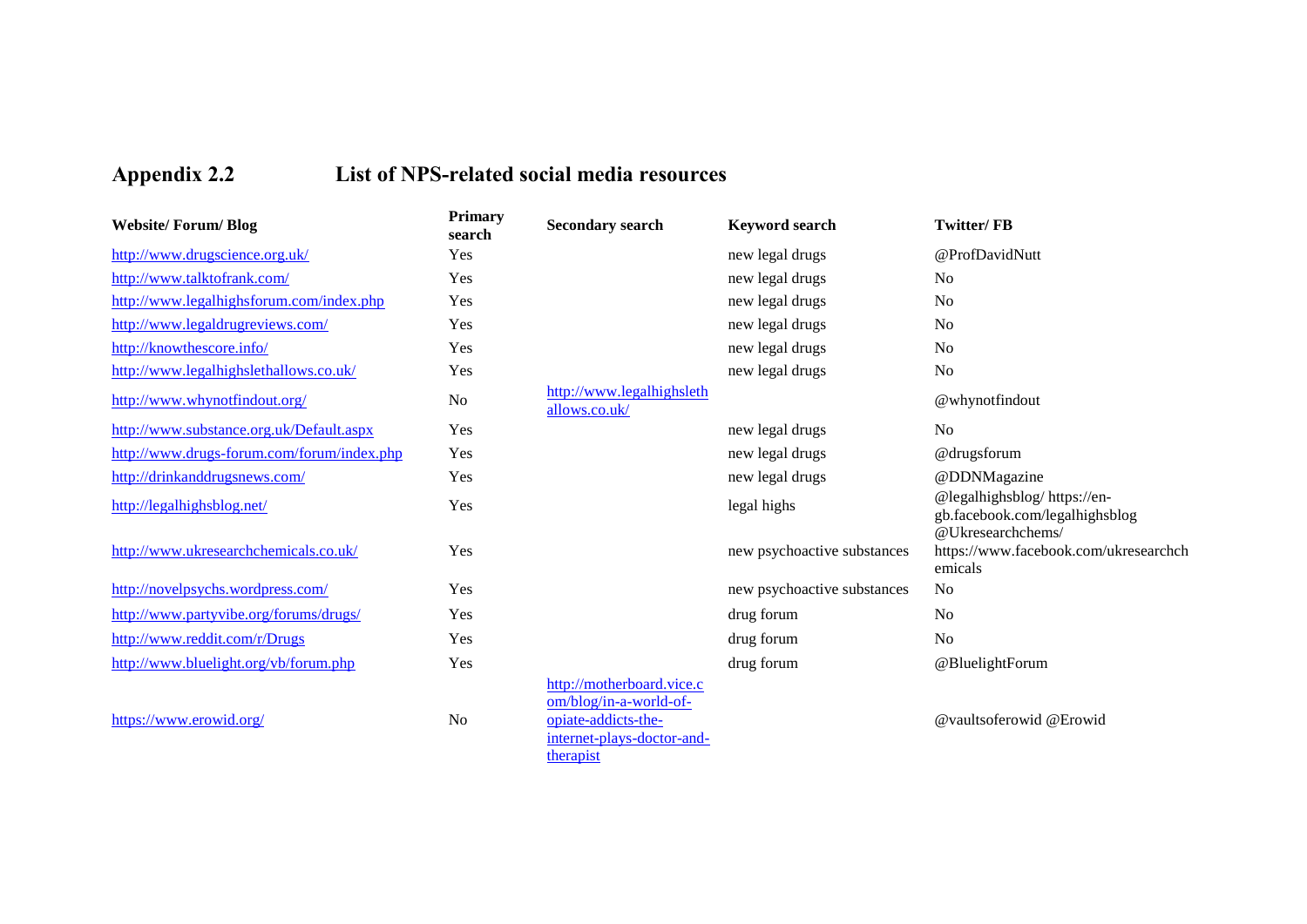| <b>Website/Forum/Blog</b>                                    | <b>Primary</b><br>search | <b>Secondary search</b> | <b>Keyword search</b>    | <b>Twitter/FB</b>                                        |
|--------------------------------------------------------------|--------------------------|-------------------------|--------------------------|----------------------------------------------------------|
| http://www.uklegalhighs.co.uk/                               | Yes                      |                         | where to buy legal highs | @UKLegalHighs /<br>https://www.facebook.com/uklegalhighs |
| http://www.chemsrus.com                                      | Yes                      |                         | where to buy legal highs | @ChemsRUs                                                |
| http://www.neorganics.net/                                   | N <sub>o</sub>           | Psychonaut              |                          | N <sub>o</sub>                                           |
| http://www.wedinos.org/                                      | N <sub>o</sub>           | Twitter                 |                          | @WEDINOSproject                                          |
| http://www.ukchemicalresearch.org/                           | N <sub>o</sub>           | Twitter                 |                          | @UKCRofficial                                            |
| http://www.angelusfoundation.com/                            | Yes                      |                         | legal highs              | @Angelustweets                                           |
| <b>Vendors</b>                                               |                          |                         |                          |                                                          |
| http://www.iceheadshop.co.uk/                                | Yes                      |                         | where to buy legal highs | N <sub>o</sub>                                           |
| http://www.iamlegallyhigh.com/                               | Yes                      |                         | where to buy legal highs | No                                                       |
| http://www.buymadcat.com/                                    | Yes                      |                         | where to buy legal highs | No                                                       |
| http://www.coffeesh0p.com/legal-highs/                       | Yes                      |                         | where to buy legal highs | No                                                       |
| http://am-hi-co.co.uk/                                       | Yes                      |                         | where to buy legal highs | No                                                       |
| http://www.herbalhighs.co.uk/                                | Yes                      |                         | where to buy legal highs | N <sub>o</sub>                                           |
| http://www.alternativemind.co.uk/                            | Yes                      |                         | where to buy legal highs | N <sub>o</sub>                                           |
| http://www.smokeysams.co.uk/                                 | Yes                      |                         | where to buy legal highs | N <sub>o</sub>                                           |
| http://www.alibongo.co.uk/catalog/index.php?area<br>$=$ home | Yes                      |                         | where to buy legal highs | @AliBongoNorwich                                         |
| http://www.ukhighs.com/shopping/mall/ukhighs/W<br>ebpage/551 | Yes                      |                         | where to buy legal highs | No                                                       |
| http://www.buychargepowder.com/                              | Yes                      |                         | where to buy legal highs | No                                                       |
| http://www.sensibleseeds.com/legal-highs/                    | Yes                      |                         | where to buy legal highs | N <sub>o</sub>                                           |
| http://cactuscandy.co/                                       | Yes                      |                         | where to buy legal highs | No                                                       |
| http://www.herbaleye.co.uk/                                  | Yes                      |                         | where to buy legal highs | No                                                       |
| http://www.herbal-highs.com/                                 | Yes                      |                         | where to buy legal highs | No                                                       |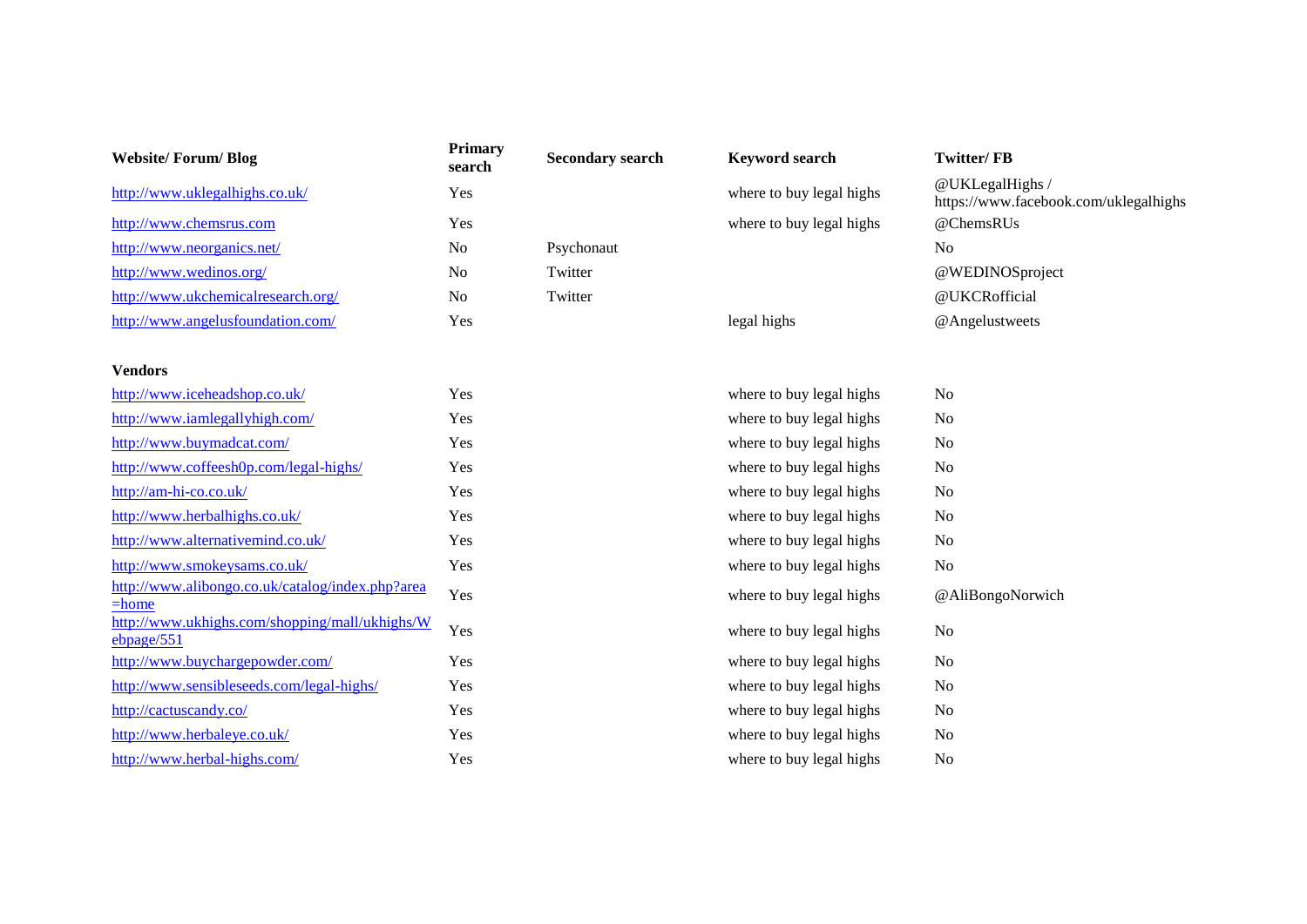| <b>Website/Forum/Blog</b>                   | <b>Primary</b><br>search | <b>Secondary search</b> | <b>Keyword search</b>    | <b>Twitter/FB</b>                          |
|---------------------------------------------|--------------------------|-------------------------|--------------------------|--------------------------------------------|
| http://herbalaromas.co.uk/                  | Yes                      |                         | where to buy legal highs | N <sub>o</sub>                             |
| http://www.essencegifts.co.uk/              | Yes                      |                         | where to buy legal highs | N <sub>o</sub>                             |
| http://www.mysteriousplants.com/            | Yes                      |                         | where to buy legal highs | N <sub>o</sub>                             |
| http://www.eurostarhigh.net/                | Yes                      |                         | where to buy legal highs | N <sub>o</sub>                             |
| http://www.officialbenzofury.com/           | No                       | http://www.chemsrus.com |                          | N <sub>o</sub>                             |
| http://www.cloud9chemicals.com/             | N <sub>o</sub>           | http://www.chemsrus.com |                          | @cloud9chemicals                           |
| http://www.purechemicals.net/               | No                       | http://www.chemsrus.com |                          | No                                         |
| http://www.buyanychem.com/                  | No                       | http://www.chemsrus.com |                          | N <sub>o</sub>                             |
| http://vip-legals.com/                      | N <sub>o</sub>           | http://www.chemsrus.com |                          | N <sub>o</sub>                             |
| http://tkkchems.com/                        | N <sub>o</sub>           | http://www.chemsrus.com |                          | N <sub>o</sub>                             |
| http://www.herbal-spice-666.co.uk/          | Yes                      |                         | where to buy legal highs | N <sub>o</sub>                             |
| http://www.londonundergroundpills.com/      | Yes                      |                         | where to buy legal highs | https://www.facebook.com/LULegalHigh<br>S. |
| http://www.legalhighsstore.co.uk/           | Yes                      |                         | where to buy legal highs | N <sub>o</sub>                             |
| http://salviaonline.co.uk/                  | Yes                      |                         | where to buy legal highs | <b>No</b>                                  |
| http://www.legalhighs-4u.com                | Yes                      |                         | where to buy legal highs | N <sub>o</sub>                             |
| http://www.smokersheavenshop.co.uk/home.php | Yes                      |                         | where to buy legal highs | N <sub>o</sub>                             |
| http://www.redeyefrog.co.uk/                | Yes                      |                         | where to buy legal highs | No                                         |
| http://www.legal-highs.co.uk/               | Yes                      |                         | legal drug shop          | N <sub>0</sub>                             |
| http://legaldrugshop.com/en/                | Yes                      |                         | legal drug shop          | @LegalDrugShop                             |
| http://herbal-highs-shop.com/               | Yes                      |                         | legal drug shop          | N <sub>0</sub>                             |
| http://www.shayanashop.com/                 | Yes                      |                         | legal drug shop          | N <sub>0</sub>                             |
| http://partyherbals.co.uk/                  | Yes                      |                         | legal drug shop          | N <sub>0</sub>                             |
| http://www.monstersmokeshop.com/            | Yes                      |                         | legal drug shop          | No                                         |
|                                             |                          |                         | legal drug shop          | N <sub>o</sub>                             |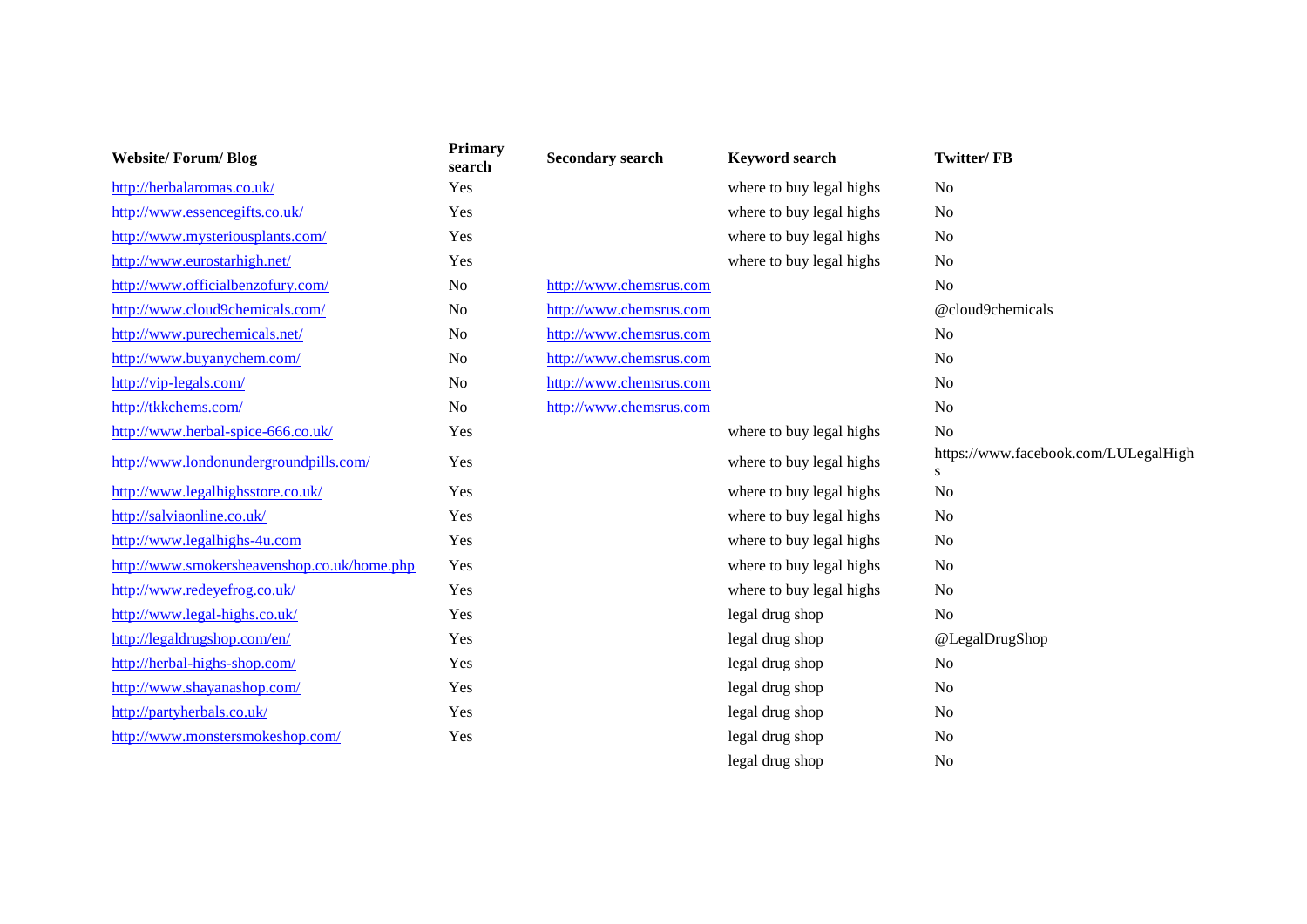### **Twitter/ FB**

| @ResearchChemUK                                                   | Yes            |
|-------------------------------------------------------------------|----------------|
| @EMCDDA                                                           | Yes            |
| @HighsInfo                                                        | Yes            |
| @Drugscom                                                         | Yes            |
| @UK_Highs                                                         | Yes            |
| @ProfDavidNutt                                                    | $\rm No$       |
| @whynotfindout                                                    | N <sub>0</sub> |
| @drugsforum                                                       | N <sub>0</sub> |
| @DDNMagazine                                                      | N <sub>0</sub> |
| @legalhighsblog/https://en-<br>gb.facebook.com/legalhighsblog     | N <sub>0</sub> |
| @Ukresearchchems/<br>https://www.facebook.com/ukresearchchemicals | N <sub>0</sub> |
| @BluelightForum                                                   | N <sub>0</sub> |
| <b>@</b> vaultsoferowid @Erowid                                   | N <sub>0</sub> |
| @UKLegalHighs/<br>https://www.facebook.com/uklegalhighs / g+      | N <sub>0</sub> |
| @ChemsRUs                                                         | N <sub>0</sub> |
| @WEDINOSproject                                                   | No             |
| @UKCRofficial                                                     | No             |
| @Angelustweets                                                    | No             |
| @AliBongoNorwich                                                  | No             |
| @cloud9chemicals                                                  | No             |
| https://www.facebook.com/LULegalHighs                             | No             |
| LegalDrugShop                                                     | N <sub>0</sub> |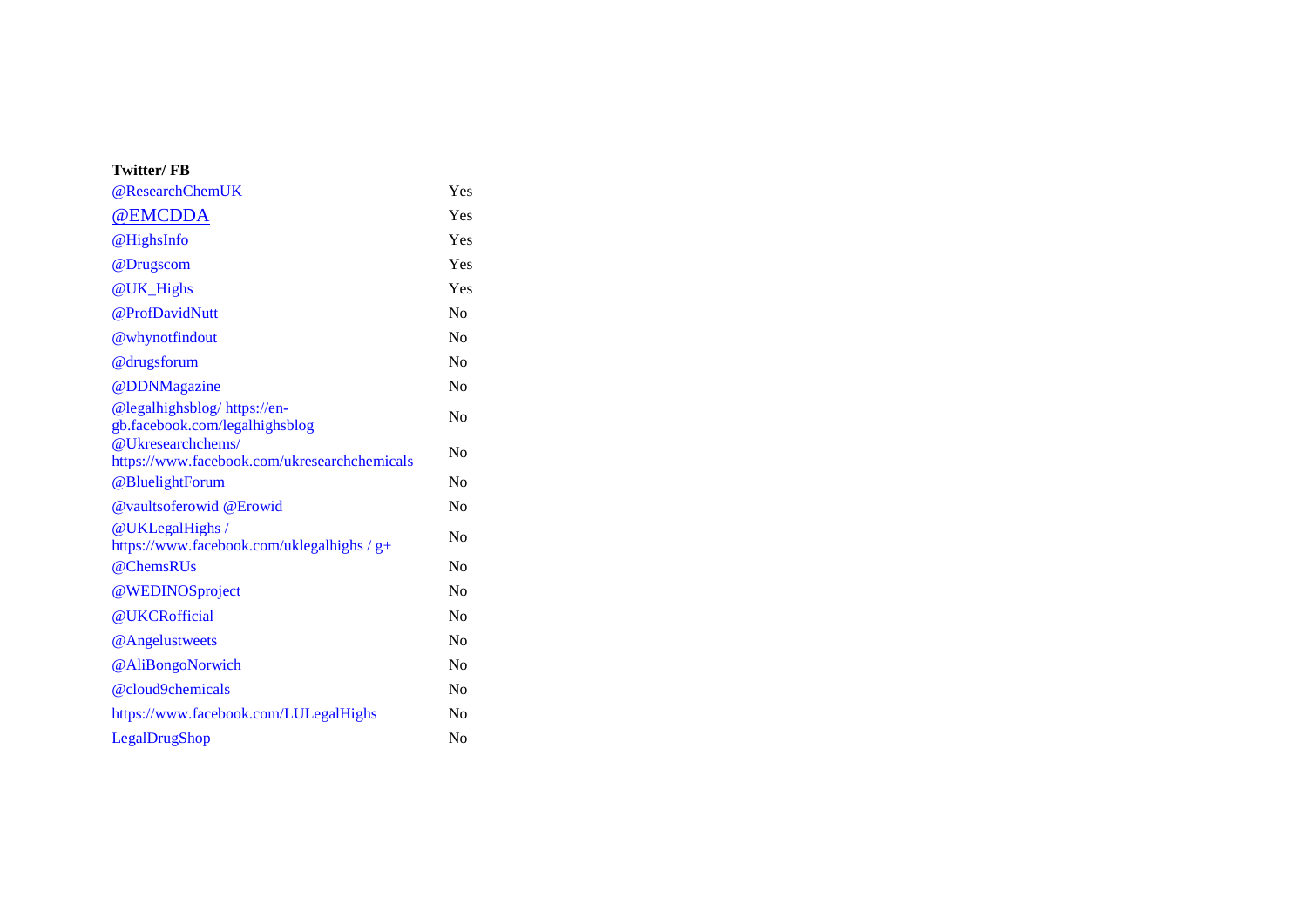### **Appendix 2.2 List of slang names associated with NPSs**

**methoxetamine**: MXE, M-ket, MEX, Kmax, Special M, MA, legal ketamine, Minx, Jipper, Roflcoptr, Kwasqik, Hypnotic, Panoramix, Magic, Lotus, X.

**mephedrone**: miaow miaow, meow meow, plant feeder, plant food, bubbles, blow, Subcoca-1, Tornado, Real Euphoria, top cat, Krabba, 4-MMC, MCAT, drone, meph, rush, kitty cat

**synthetic cannabis**: spice, spice silver, spice gold, spice diamond, Bliss, Black Mamba, Bombay Blue, Blaze, Genie, Spice, Zohai, JWH -018, -073, -250, Yucatan Fire, Skunk, Moon Rocks, K2, Red X Dawn, Fake Weed.

**dimethylamylamine**: DMAA, Geranamine, Forthane